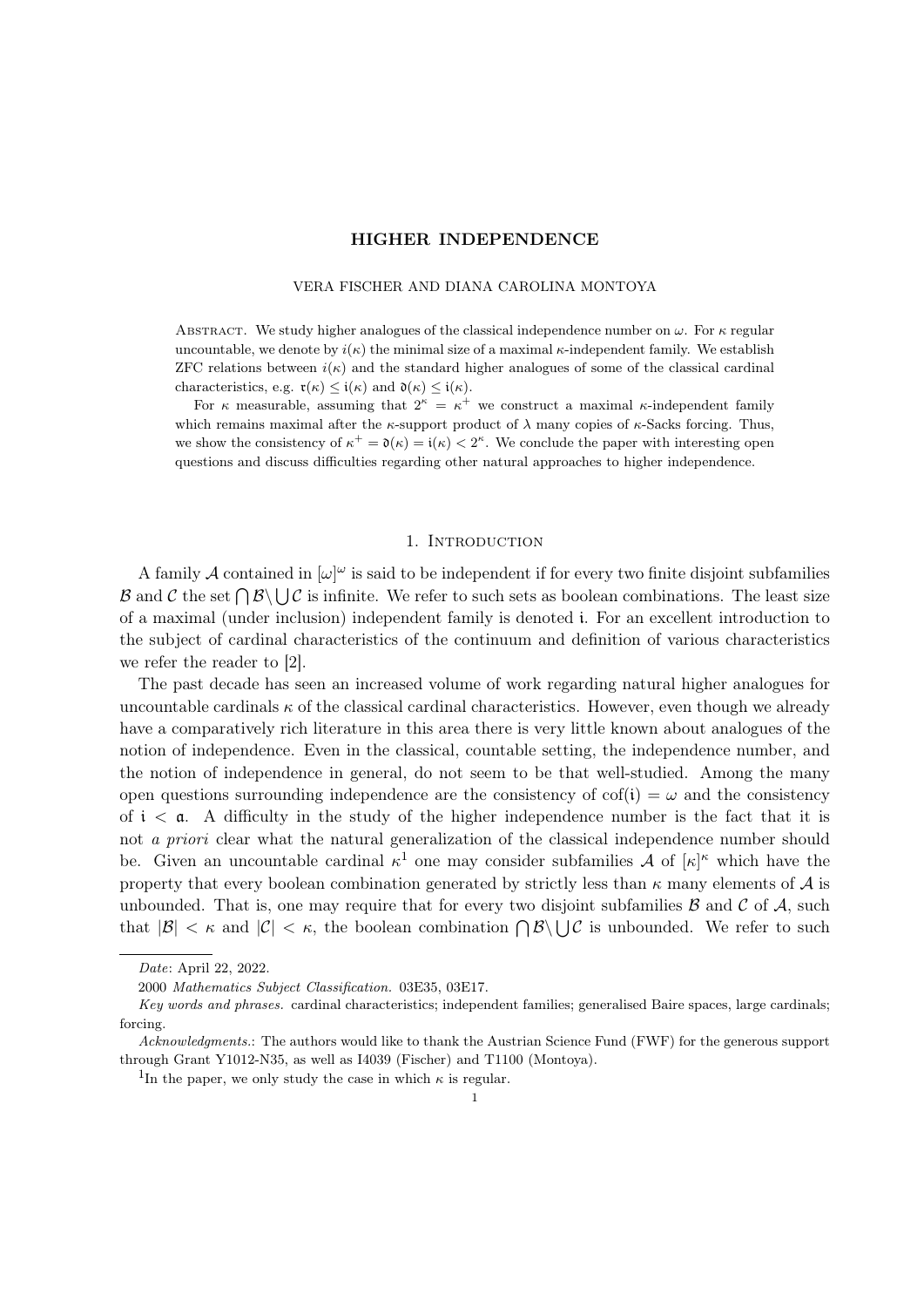families as strongly independent. A major problem presenting itself in the study of this notion of strong independence on  $\kappa$  is the very existence of maximal, under inclusion, strongly independent families. Results regarding these families, together with a number of interesting open questions are included in the last section of the paper. An earlier study of the notion of strong independence can be found in [20], where it is shown that the existence of a maximal strongly- $\omega_1$ -independent family is equiconsistent with the existence of a measurable.

A more restrictive, but fruitful, approach towards the generalization of the classical notion of independence is the requirement that for a given family  $A \subseteq [\kappa]^{\kappa}$  the finitely generated boolean combinations are unbounded. That is, given a family  $A \subseteq [\kappa]^{\kappa}$  we say that A is  $\kappa$ -independent if for every two disjoint finite subfamilies B and C contained in A, the set  $\bigcap \mathcal{B} \setminus \bigcup \mathcal{C}$  is unbounded.<sup>2</sup> The existence of a maximal under inclusion κ-independent family is provided by the Axiom of Choice and thus given an uncountable regular cardinal  $\kappa$ , one can define the higher independence number, denoted  $i(\kappa)$ , to be the minimal size of a maximal  $\kappa$ -independent family. A standard diagonalization argument going over all boolean combinations, shows that  $\kappa^+ \leq i(\kappa)$ . Classical examples of independent families of cardinality  $2^{\omega}$  do generalize into the uncountable and provide the existence of  $\kappa$ -independent families and so of maximal  $\kappa$ -independent families of cardinality  $2^{\kappa}$  (see Lemma 4). An example of a strongly  $\kappa$ -independent family of cardinality  $2^{\kappa}$ , under some additional hypothesis on  $\kappa$ , is provided in Lemma 56.

One of the main breakthroughs in the study of the classical independence number is the consistency of  $i < \mu$ , established in 1992 by S. Shelah (see [23]). The consistency proof carries a somewhat hidden construction of a Sacks indestructible maximal independent family, that is a maximal independent family which remains maximal after the countable support product and countable support iterations of Sacks forcing. A tree version of Shelah's poset, known as party forcing, has been used in [7] to establish the consistency of  $i = f < u$ , where f is the free sequences number.<sup>3</sup> For recent studies on Sacks indestructible, co-analytic maximal independent families see [4], as well as  $[9, 1, 25]$ . In this paper, we prove:

**Theorem.** Let  $\kappa$  be a measurable cardinal and let  $2^{\kappa} = \kappa^+$ . Then there is a maximal  $\kappa$ independent family which remains maximal after the  $\kappa$ -support product of  $\lambda$ -many copies of  $\kappa$ -Sacks forcing.

The existence of this indestructible maximal  $\kappa$ -independent family is closely related to the properties of a normal measure U on  $\kappa$ . With the indestructible family A, we associate a  $\kappa^+$ complete filter fil $\zeta_{\omega,\kappa}(\mathcal{A})$  which is properly contained in U and its elements meet every boolean combination on an unbounded set. The properties of this filter capture to a great extent the indestructibility of the associated independent family.

<sup>2</sup>Clearly every strongly independent family is independent.

<sup>&</sup>lt;sup>3</sup>Partial orders and their tree versions often differ. Good example is given by the poset for adding an infinitely often equal real and its tree version. The former adds a Silver real and so kills all  $p$ -points (see [8]), while the latter preserves p-points (see [15]).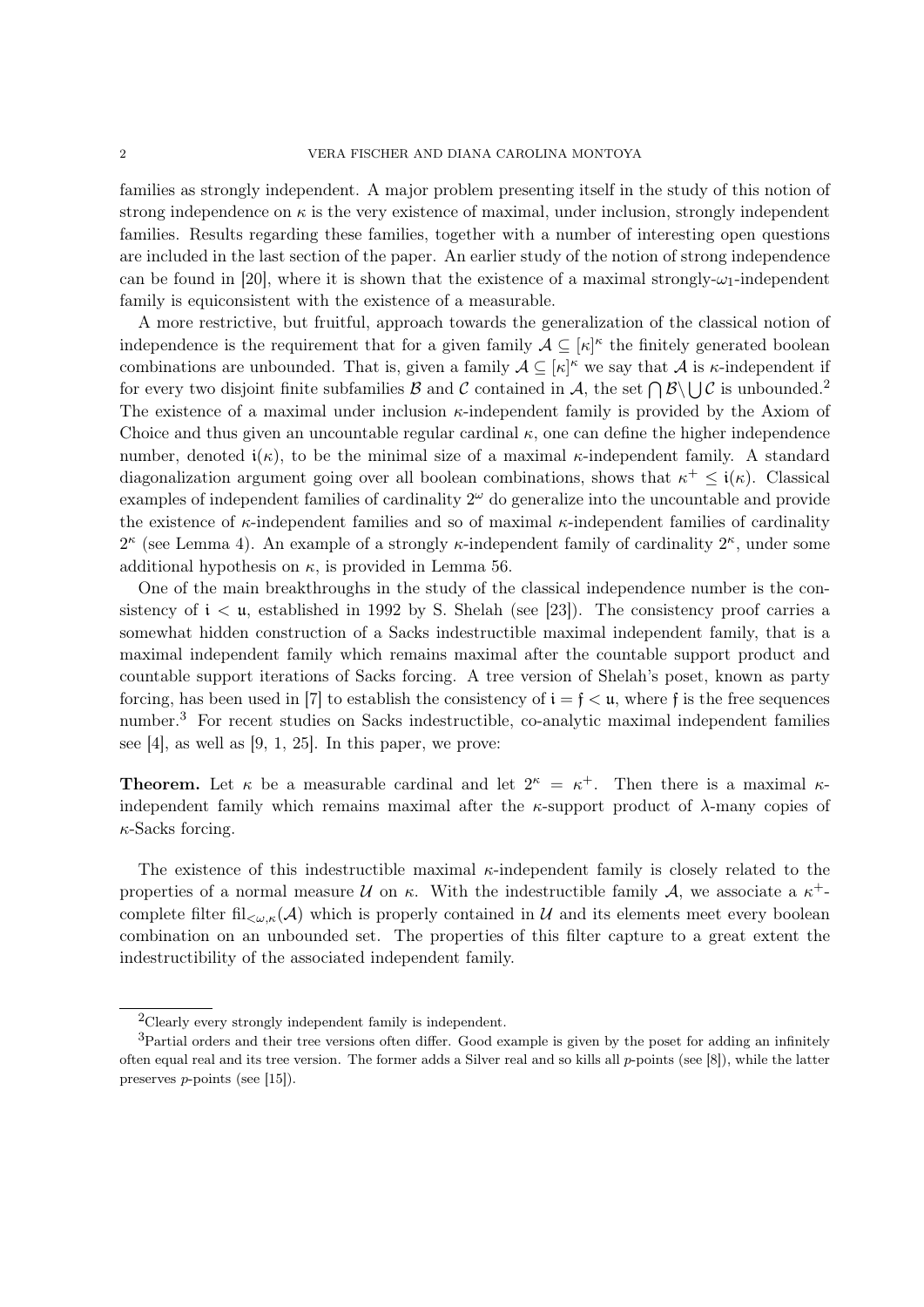For readers familiar with the countable setting, we will draw a more detailed comparison. As developed originally in the work of Shelah [23] and later analyzed for example in [7], an independent family which is maximal in a strong sense and whose density filter (a similarly to  $\text{fil}_{\leq \omega K}(\mathcal{A})$ ) associated filter) is selective (which means both a  $P$ -set and  $Q$ -set) is indestructible by countable support products and iterations of Sacks forcing. While  $\text{fil}_{\leq \omega,\kappa}(\mathcal{A})$  is a  $\kappa$ -P-set, in the sense that every subfamily of cardinality  $\leq \kappa$  has a pseudo-intersection in the filter (see Definition 20 and Lemma 21), the role of the Q-set property from the countable setting is taken by the fact that for every ground model strictly increasing function in  $\kappa$  there is a set in the filter whose enumeration function grows faster than the given function (see Lemma 22 and Corollary 23).<sup>4</sup> In both, the countable and the uncountable setting a strengthening of the maximality of the corresponding maximal independent family plays an important role. In the countable setting this strengthening is known as dense maximality, a property which originally appears in [16]. The  $\kappa$ -maximal independent family which we construct is densely maximal in a similar sense (see Definition 24). Moreover we make an explicit use of an equivalent characterisation of dense maximality given in Lemma 25, characterization which plays a key role in our main theorem. An analogue to the countable setting of the overall approach, which we take in this paper can be found in the more recent studies [1, 25, 9]. Note that an analogue of the equivalent characterization given in Lemma 25 implicitly appears in [23].

Finally, the existence of a  $\kappa$ -mad family, which remains maximal after an arbitrarily long  $\kappa$ -supported product of  $\kappa$ -Sacks reals is a straightforward generalization of the classical case. Moreover, if  $\mathfrak{d}(\kappa) = \kappa^+$  then  $\mathfrak{a}(\kappa) = \kappa^+$  (see [5] and [22]). Thus our result leads to the following statement:

**Theorem.** Let  $\kappa$  be a measurable cardinal and  $2^{\kappa} = \kappa^+$ . Then there is a cardinal preserving generic extension in which

$$
\mathfrak{a}(\kappa) = \mathfrak{d}(\kappa) = \mathfrak{r}(\kappa) = \mathfrak{i}(\kappa) = \kappa^+ < 2^{\kappa}.
$$

One of the very interesting open questions regarding the classical independence number is the consistency of  $i < a$ . As a very partial result towards this question we obtain the following:

**Corollary.** Let  $\kappa$  be regular uncountable. If  $i(\kappa) = \kappa^+$  then  $a(\kappa) = \kappa^+$ .

Structure of the paper: In Section 2 we define a notion of independence at  $\kappa$ , for  $\kappa$  arbitrary infinite cardinal and define the cardinal number  $i(\kappa)$  for  $\kappa$  regular uncountable. In Section 3, given a measurable cardinal  $\kappa$ , witnessed by a normal measure  $\mathcal U$  and working under the hypothesis that  $2^{\kappa} = \kappa^+$ , we define a  $\kappa^+$  closed poset  $\mathbb{P}_{\mathcal{U}}$  which adjoins a maximal  $\kappa$ -independent family, which we denote  $\mathcal{A}_G$ <sup>5</sup> In Section 4 we study the properties of an ideal on  $\kappa$ , to which we refer as density ideal and denote  $id_{\lt\omega,\kappa}(\mathcal{A}_G)$ , which is contained in the dual ideal of U and which naturally

 $^{4}$ In the countable setting the filter in question is generated by a tower, see for example [4] and so the filter remains a P-set throughout an iteration of Sacks forcing. For our current argument, which only deals with products of  $\kappa$ -Sacks forcing, the fact that fil<sub> $\langle \omega, \kappa(A) \rangle$ </sub> is a  $\kappa$ -P-set is sufficient.

<sup>&</sup>lt;sup>5</sup>Using the normal measure U and the hypothesis  $2^k = \kappa^+$  one can alternatively use the properties of the poset  $\mathbb{P}_U$  to construct a family A having all essential properties of  $\mathcal{A}_G$  using a transfinite recursion of length  $\kappa^+$ .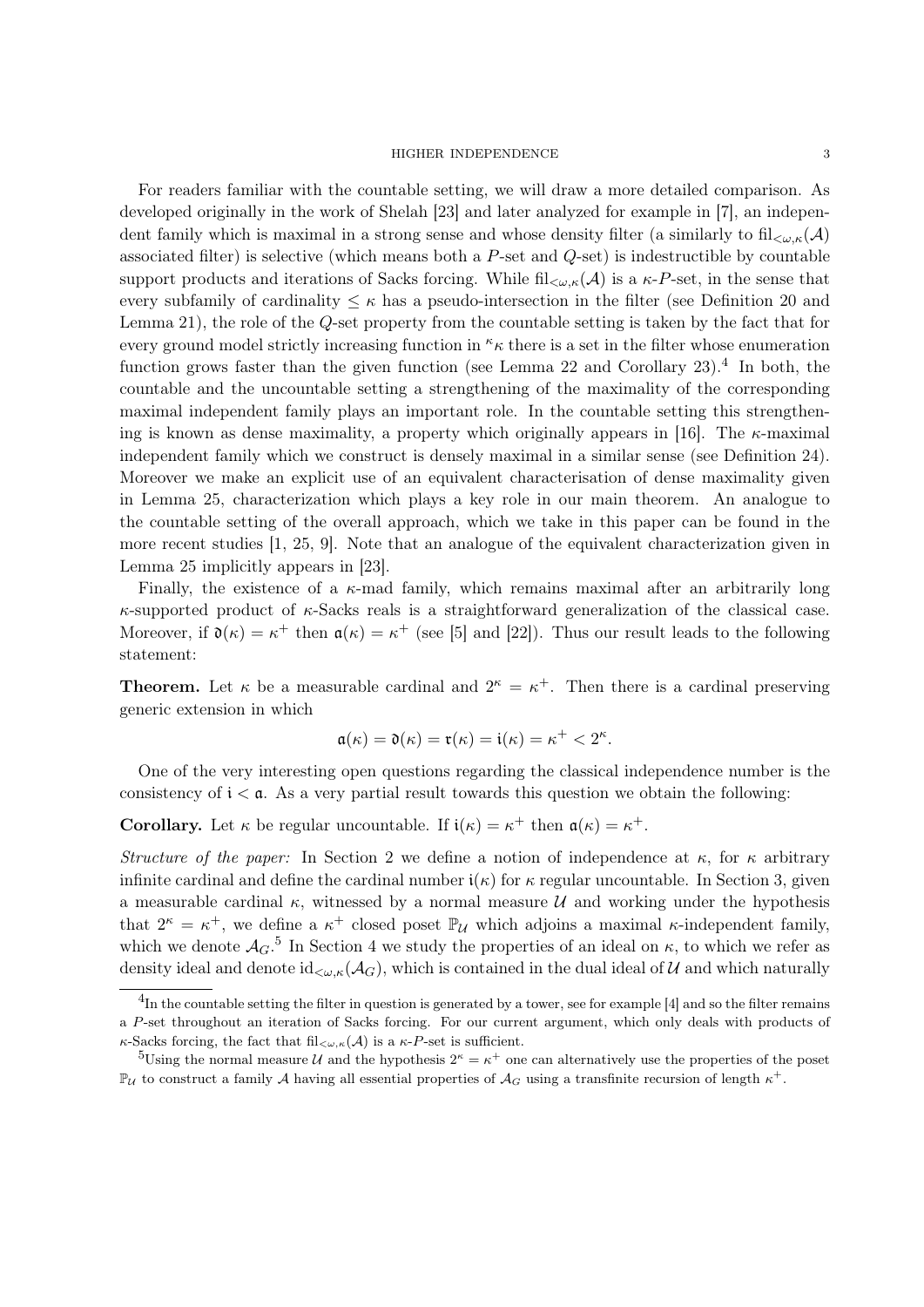captures crucial properties of the independent family  $A_G$ . In section 5.1, we show that the dual filter of this ideal, denoted fil<sub> $\langle \omega,\kappa(A_G) \rangle$ </sub> is a  $\kappa$ -P-set. In Section 6 we show that the family  $\mathcal{A}_G$  is densely maximal in a natural sense and characterize dense maximality in terms of properties of the density ideal. Section 7 introduces the concepts of preprocessed conditions and outer hulls necessary for the proofs in the last section. In Section 8 we prove our main theorem, by showing that the densely maximal  $\kappa$ -independent family  $\mathcal{A}_G$  remains maximal after the  $\kappa$ -support product of  $\lambda$  many copies of  $\kappa$ -Sacks forcing. We conclude the paper with some open questions and an appendix, discussing the notion of strong independence.

## 2. The Higher Independence Number

In the following we set to define a higher analogue of the notion of independent families on  $\omega$ for the special case in which the boolean combinations are finitely generated.

**Definition 1.** Let  $\kappa$  be a regular uncountable cardinal and let  $FF_{\leq \omega,\kappa}(\mathcal{A})$  be the set of all finite partial functions with domain included in A and range the set  $\{0, 1\}$ . For each  $h \in \mathrm{FF}_{\leq \omega, \kappa}(\mathcal{A})$ let  $\mathcal{A}^h = \bigcap \{ \mathcal{A}^{h(A)} : A \in \text{dom}(h) \}$  where  $\mathcal{A}^{h(A)} = A$  if  $h(A) = 0$  and  $\mathcal{A}^{h(A)} = \kappa \setminus A$  if  $h(A) = 1$ . We refer to sets of the form  $\mathcal{A}^h$  as boolean combinations.

With this we can state the definition of  $\kappa$ -independence. For a discussion of the most general definition in which the boolean combinations are generated by arbitrarily large subfamilies of the given family, see [11].

# Definition 2.

- (1) A family  $A \subseteq [\kappa]^{\kappa}$  is said to be  $\kappa$ -independent if for each  $h \in \mathrm{FF}_{\leq \omega,\kappa}(\mathcal{A})$  the set  $\mathcal{A}^h$  is unbounded. It is said to be a maximal  $\kappa$ -independent family if it is  $\kappa$ -independent and maximal under inclusion.
- (2) The least size of a maximal  $\kappa$ -independent family is denoted  $i(\kappa)$ .

**Remark 3.** For  $\kappa = \omega$  the above notions coincides with the classical notions of independence on  $[\omega]^\omega$  and  $i(\kappa) = i$ , where i is the classical independence number.

**Lemma 4.** Let  $\kappa$  be a regular infinite cardinal. Then

- (1) Every  $\kappa$ -independent family is contained in a maximal  $\kappa$ -independent family.
- (2)  $\kappa^+ \leq \mathfrak{r}(\kappa) \leq \mathfrak{i}(\kappa)$
- (3) There is a maximal  $\kappa$ -independent family of cardinality  $2^{\kappa}$ .
- (4)  $\mathfrak{d}(\kappa) \leq \mathfrak{i}(\kappa)$ .

*Proof.* Since the increasing union of a collection of  $\kappa$ -independent families is  $\kappa$ -independent, by the Axiom of Choice every  $\kappa$ -independent family is contained in a maximal one. Note that if  $\mathcal A$ is a maximal  $\kappa$ -independent family, then the set of boolean combinations  $\{\mathcal{A}^h : h \in \mathrm{FF}_{\leq \omega,\kappa}(\mathcal{A})\}$ is not split and so  $\mathfrak{r}(\kappa) \leq |\mathcal{A}|$ . For a construction of a  $\kappa$ -independent family of cardinality  $2^{\kappa}$ , see [14, Theorem 4.2]. Finally, the proof that  $\mathfrak{d}(\kappa) \leq \mathfrak{i}(\kappa)$  follows closely the proof of the classical case, i.e.  $\mathfrak{d} \leq \mathfrak{i}$  (see [18]).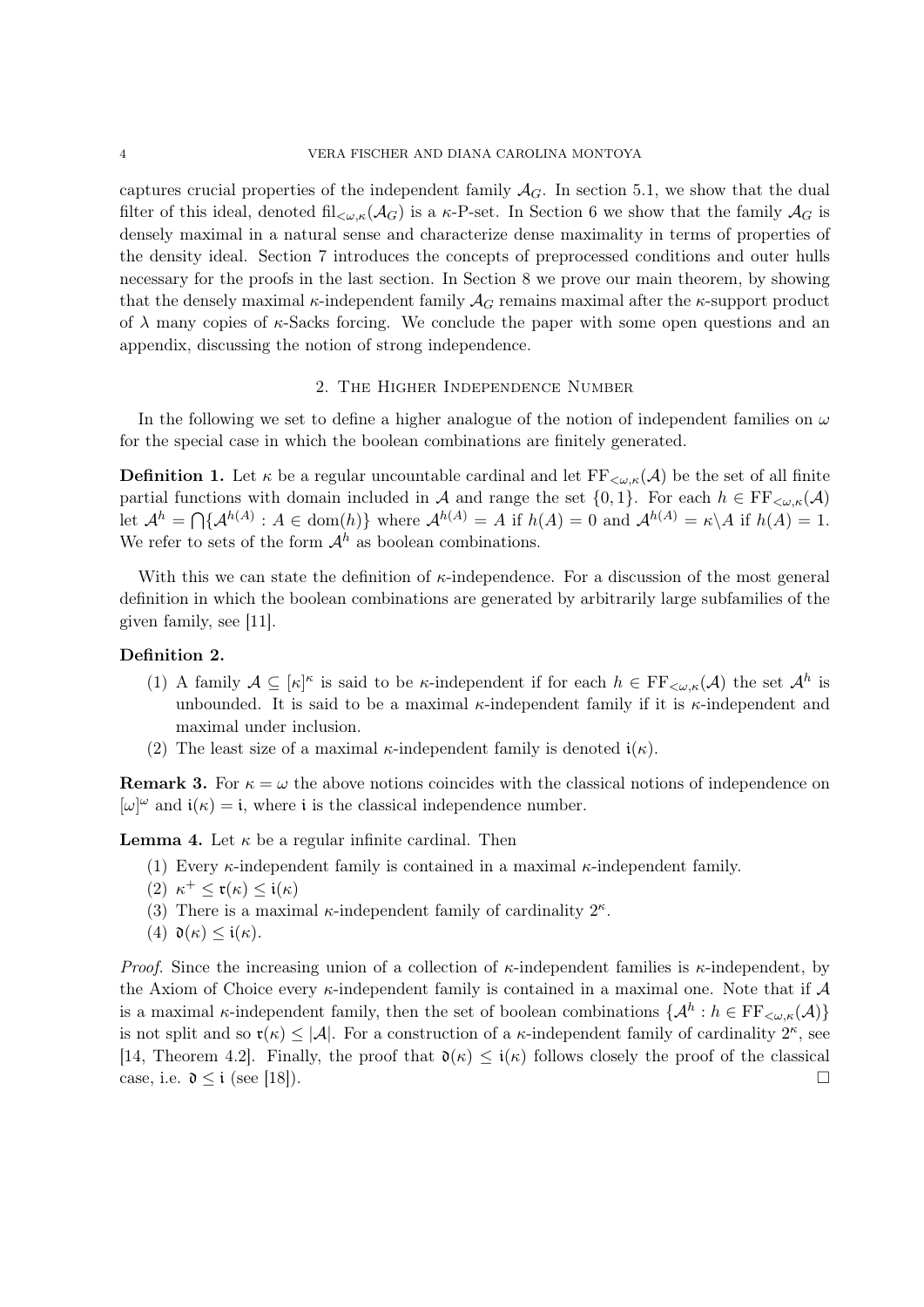One of the most interesting open questions, regarding the classical cardinal characteristics is the consistency of  $i < a$ . By the last item of the above theorem and the fact that if  $\mathfrak{d}(\kappa) = \kappa^+$ implies that  $a(\kappa) = \kappa^+$  (see [5] and [22]), we obtain the following:

**Corollary 5.** Let  $\kappa$  be a regular uncountable cardinal. Then if  $i(\kappa) = \kappa^+$  then  $\mathfrak{a}(\kappa) = \kappa^+$ .

## 3. ADJOINING A MAXIMAL  $\kappa$ -INDEPENDENT FAMILY

In this section, we provide a partial order which adjoins a maximal  $\kappa$ -independent family, family which we will later show to be indestructible by products of  $\kappa$ -Sacks forcing.

Let  $\kappa$  be a measurable cardinal and  $\mathcal U$  a normal measure on  $\kappa$ .

**Definition 6.** Let  $\mathbb{P}_{\mathcal{U}}$  be the poset of all pairs  $(\mathcal{A}, \mathcal{A})$  where  $\mathcal{A}$  is a  $\kappa$ -independent family of cardinality  $\kappa$  and  $A \in \mathcal{U}$  has the property that  $\forall h \in \mathrm{FF}_{\leq \omega,\kappa}(\mathcal{A})$  the set  $\mathcal{A}^h \cap A$  is unbounded. The extension relation is defined as follows:  $(A_1, A_1) \leq (A_0, A_0)$  if and only if  $A_1 \supseteq A_0$  and  $A_1 \subseteq^* A_0$ .<sup>6</sup>

**Lemma 7.** Assume  $2^{\kappa} = \kappa^+$ . Then  $\mathbb{P}_{\mathcal{U}}$  is  $\kappa^+$ -closed and  $\kappa^{++}$ -cc.

*Proof.* Let  $\{(\mathcal{A}_i, \mathcal{A}_i)\}_{i \in \kappa}$  be a decreasing sequence in  $\mathbb{P}_{\mathcal{U}}$ . We can assume that  $\{A_i\}_{i \in \kappa}$  is strictly decreasing, i.e for each  $i > j$  we have  $A_j \subseteq A_i$ . Then  $\mathcal{A} = \bigcup_{i \in \kappa} \mathcal{A}_i$  is an independent family of cardinality  $\kappa$  and the diagonal intersection  $A' = \Delta_{i \in \kappa} A_i \in \mathcal{U}$ .

Now, for each  $i \in \kappa$ , let  $\{h_{i,j}\}_{j\in\kappa}$  enumerate  $\text{FF}_{\leq\omega,\kappa}(\mathcal{A})$ . Recursively we will define a set  $A'' = \{k_{i,l,m}\}_{l,m \leq i; i \leq \kappa}$  which is a pseudo-intersection of  $\{A_i\}_{i \in \kappa}$  and which meets every boolean combination  $\mathcal{A}^h$  for  $h \in \mathrm{FF}_{\leq \omega,\kappa}(\mathcal{A})$  on an unbounded set. Then  $A = A' \cup A''$  is an element of  $\mathcal{U}$ and  $(A, A) \in \mathbb{P}_{\mathcal{U}}$  is a common extension of  $\{(\mathcal{A}_i, A_i)\}_{i \in \kappa}$ .

Construction of A'': At step i pick  $k_{i,m,l} \in A_i \cap A_i^{h_{m,l}}$  for each  $m, l \leq i$ . Then in particular  $k_{i,m,l} \in A_m$  for each  $m \leq i$  and  $k_{i,m,l} \in \mathcal{A}_m^{h_{m,l}}$  for each  $m, l \leq i$ . Take  $A'' = \{k_{i,m,l}\}_{m,l \leq i; i \leq \kappa}$ . Then  $A''$  meets every boolean combination on an unbounded set and is a pseudo-intersection. Fix  $\gamma \in \kappa$ . Then for all  $\xi$  such that  $\xi > \gamma$  and all  $m, l < \xi$  we have that  $k_{\xi,l,m} \in A_{\xi} \subseteq A_{\gamma}$ . Thus  $A''\backslash A_{\gamma} \subseteq \{k_{\xi,l,m}\}_{\xi<\gamma;l,m<\xi}$ , which is a bounded set.

The poset has the  $\kappa^{++}$ -cc, because  $|\mathbb{P}_{\mathcal{U}}| = \kappa^+$ . Indeed,  $\left[[\kappa]^{\kappa}\right]^{\kappa} = \kappa$  $+$ .  $\Box$ 

**Lemma 8.** If  $(A, A) \in \mathbb{P}_{\mathcal{U}}$ , then there is  $B \notin \mathcal{A}$  such that  $B \subseteq A$  and  $(A \cup \{B\}, A) \leq (A, A)$ .

*Proof.* Let  $\{h_i\}_{i\in\kappa}$  be a fixed enumeration of  $FF_{\prec\omega,\kappa}(\mathcal{A})$ . Since  $\mathcal{A}^{h_0}\cap\mathcal{A}$  is unbounded, we can find distinct  $k_{0,0}$ ,  $k_{0,1}$  in  $\mathcal{A}^{h_0} \cap A$ . Suppose we have defined  $\{k_{i,j} : i \in \gamma, j \in 2\}$  distinct. Since  $\mathcal{A}^{h_{\gamma}} \cap A$  is unbounded, we can find distinct  $k_{\gamma,0}, k_{\gamma,1}$  in  $(\mathcal{A}^{h_{\gamma}} \cap A) \setminus \{k_{i,j} : i \in \gamma, j \in 2\}$ . Finally, take  $B = \{k_{i,0}\}_{i \in \kappa}$ . Clearly  $B \subseteq A$  and  $A \cup \{B\}$  is independent. To verify the latter note that for each  $h \in \mathrm{FF}_{\leq \omega,\kappa}(\mathcal{A})$  there are unboundedly many  $h_i \supseteq h$ . Then for unboundedly many  $i \in \kappa$ ,  $k_{i,0} \in A^{h_i} \cap B \subseteq A^h \cap B$  and  $k_{i,1} \in A^{h_i} \backslash B \subseteq A^h \backslash B$ .

Corollary 9. Let G be  $\mathbb{P}_{\mathcal{U}}$ -generic filter. Then  $\mathcal{A}_G = \bigcup \{ \mathcal{A} : \exists A \in \mathcal{U} \text{ with } (\mathcal{A}, A) \in G \}$  is a  $\kappa$ -maximal independent family.

<sup>&</sup>lt;sup>6</sup>Throughout  $A \subseteq^* B$  means  $|A \setminus B| < \kappa$ .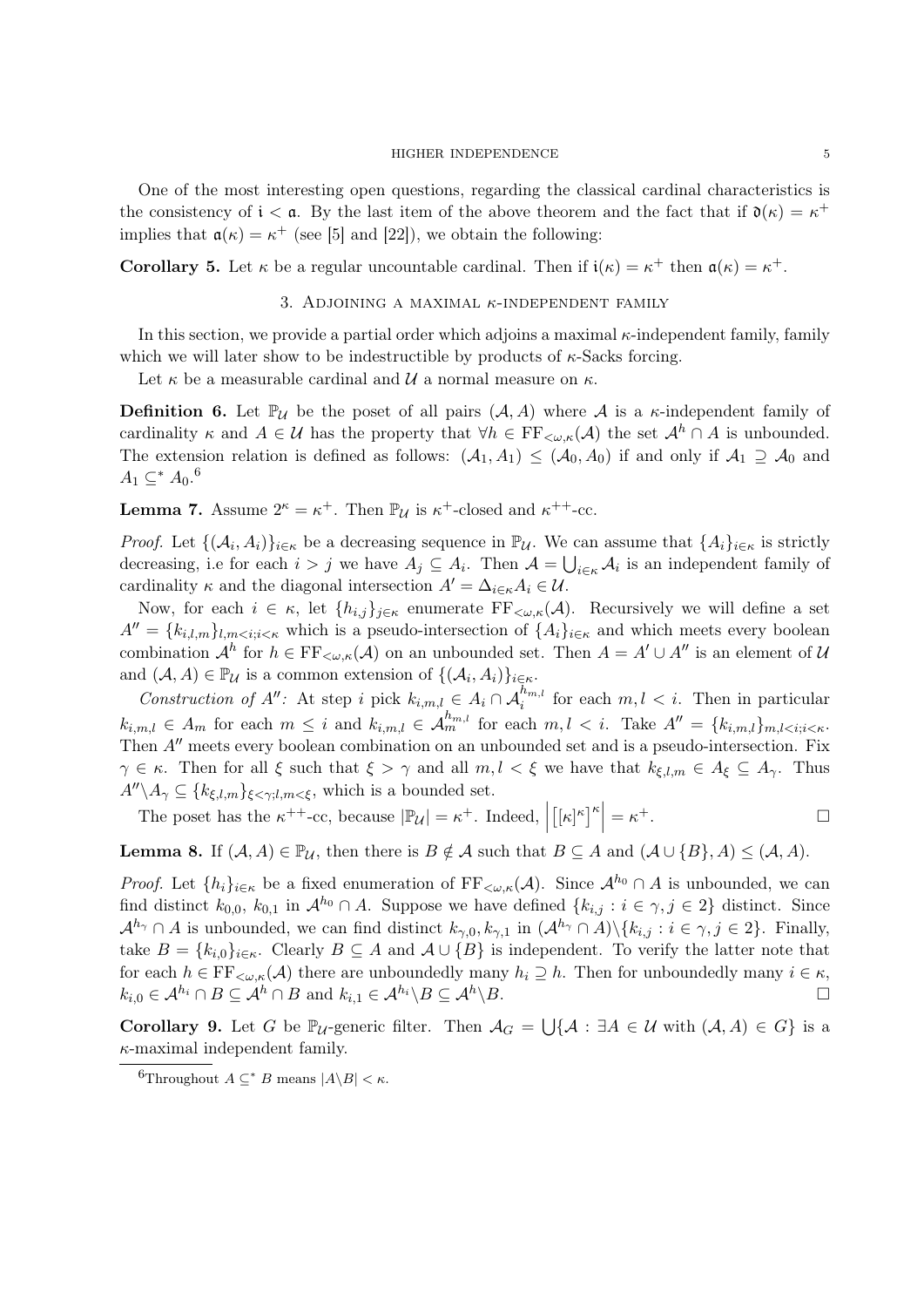*Proof.* Suppose  $X \in [\kappa]^{\kappa} \setminus \mathcal{A}_G$  and  $\mathcal{A}_G \cup \{X\}$  is independent. Take  $(\mathcal{A}, \mathcal{A}) \in G$  such that

 $(\mathcal{A}, A) \Vdash \text{``} \mathcal{A}_G \cup \{X\}$  is independent and  $X \notin \mathcal{A}_G$ ".

Since  $\mathbb{P}_{\mathcal{U}}$  is  $\kappa^+$ -closed, the set X belongs to the ground model. Now, if for each  $h \in \mathrm{FF}_{\leq \omega,\kappa}(\mathcal{A})$ the intersections  $\mathcal{A}^h \cap X \cap A$  and  $\mathcal{A}^h \cap A \cap X^c$  are unbounded, then  $(\mathcal{A} \cup \{X\}, A) \leq (\mathcal{A}, A)$  and

$$
(\mathcal{A}\cup\{X\},A)\Vdash \text{``}X\in\mathcal{A}_G\text{''},
$$

which is a contradiction. Therefore there is  $h \in \mathrm{FF}_{\leq \omega,\kappa}(\mathcal{A})$  such that either  $\mathcal{A}^h \cap A \cap X$  or  $\mathcal{A}^h \cap A \cap X^c$  is bounded. However, by Lemma 8, there is  $B \notin \mathcal{A}$  such that  $B \subseteq A$  and  $(\mathcal{A} \cup \{B\}, A) \leq$  $(A, A)$ . But then,

 $(\mathcal{A} \cup \{B\}, A) \Vdash \text{``}\exists h \in \text{FF}_{\prec \omega, \kappa}(\mathcal{A}_G) \text{ such that } \mathcal{A}_G^h \cap X \text{ or } \mathcal{A}_G^h \setminus X \text{ is bounded."}$ 

Therefore  $(A \cup \{B\}, A) \Vdash "A_G \cup \{X\}$  is not independent", which is a contradiction.  $□$ 

**Remark 10.** Given a measurable cardinal  $\kappa$  and a normal measure U on  $\kappa$ , whenever  $\mathcal{A} = \mathcal{A}_G$ is the generic maximal  $\kappa$ -independent family given by a  $\mathbb{P}_{\mathcal{U}}$ -generic filter G, we will say that A is  $U$ -supported.

### 4. THE DENSITY IDEAL

The density ideal (see [10]) plays an important roles in describing the properties of maximal independent families on  $\omega$ . A higher analogue of this notion will play an equally important role in the study of maximal  $\kappa$ -independent families indestructible by  $\kappa$ -Sacks forcing.

**Definition 11.** Let A be a U-supported independent family. The density ideal  $id_{\leq \omega,\kappa}(\mathcal{A})$  is the ideal of all  $X \in \mathcal{U}^*$ , where  $\mathcal{U}^*$  is the dual ideal of  $\mathcal{U}$ , such that  $\forall h \in \mathrm{FF}_{\leq \omega,\kappa}(\mathcal{A})$  there is  $h' \in \mathrm{FF}_{\langle \omega, \kappa}(\mathcal{A})$  such that  $h' \supseteq h$  and  $\mathcal{A}^{h'} \cap X = \emptyset$ .

### Lemma 12.

- (1) If A be an independent family, then  $\mathrm{id}_{\leq \omega,\kappa}(\mathcal{A})$  is an ideal.
- (2) If  $\mathcal{A}_0$ ,  $\mathcal{A}_1$  are independent families such that  $\mathcal{A}_0 \subseteq \mathcal{A}_1$ , then  $id_{\lt \omega,\kappa}(\mathcal{A}_0) \subseteq id_{\lt \omega,\kappa}(\mathcal{A}_1)$ .

*Proof.* To prove item (1) above consider any  $X_0$  and  $X_1$  in  $id_{\lt \omega,\kappa}(\mathcal{A})$ . Fix any  $h \in \mathrm{FF}_{\lt \omega,\kappa}(\mathcal{A})$ . Then there is  $h_0 \supseteq h$  such that  $\mathcal{A}^{h_0} \cap X_0 = \emptyset$  and there is  $h_1 \supseteq h_0$  such that  $\mathcal{A}^{h_1} \cap X_1 = \emptyset$ . But then  $h_1 \supseteq h$  and  $\mathcal{A}^{h_1} \cap (X_0 \cup X_1) = \emptyset$ . Clearly, id<sub>< $\omega, \kappa(\mathcal{A})$ </sub> is closed under subsets and thus  $id_{\lt\omega,\kappa}(\mathcal{A})$  is an ideal.

To prove item (2) consider any  $X \in id_{\leq \omega,\kappa}(\mathcal{A}_0)$ . Let  $h \in \mathrm{FF}_{\leq \omega,\kappa}(\mathcal{A}_1)$ . Then  $h' = h \upharpoonright \mathcal{A}_0 \in$  $\text{FF}_{\langle\omega,\kappa}(\mathcal{A}_0)$  and by hypothesis there is  $h_0$  in  $\text{FF}_{\langle\omega,\kappa}(\mathcal{A}_0)$  extending h' such that  $\mathcal{A}_0^{h_0} \cap X = \emptyset$ . Let  $h_1 = h_0 \cup h \upharpoonright (\mathcal{A}_1 \backslash \mathcal{A}_0)$ . Then  $\mathcal{A}_1^{h_1} \cap X \subseteq \mathcal{A}_0^{h_0} \cap X$  and so  $\mathcal{A}_1^{h_1} \cap X = \emptyset$ .

**Remark 13.** Note that  $id_{\lt \omega,\kappa}(\mathcal{A})$  is not necessarily  $\kappa$ -complete.

**Lemma 14.**  $\Vdash_{\mathbb{P}_{\mathcal{U}}} \mathrm{id}_{<\omega,\kappa}(\mathcal{A}_G) = \bigcup \{ \mathrm{id}_{<\omega,\kappa}(\mathcal{A}) : \exists A(\mathcal{A},A) \in G \}.$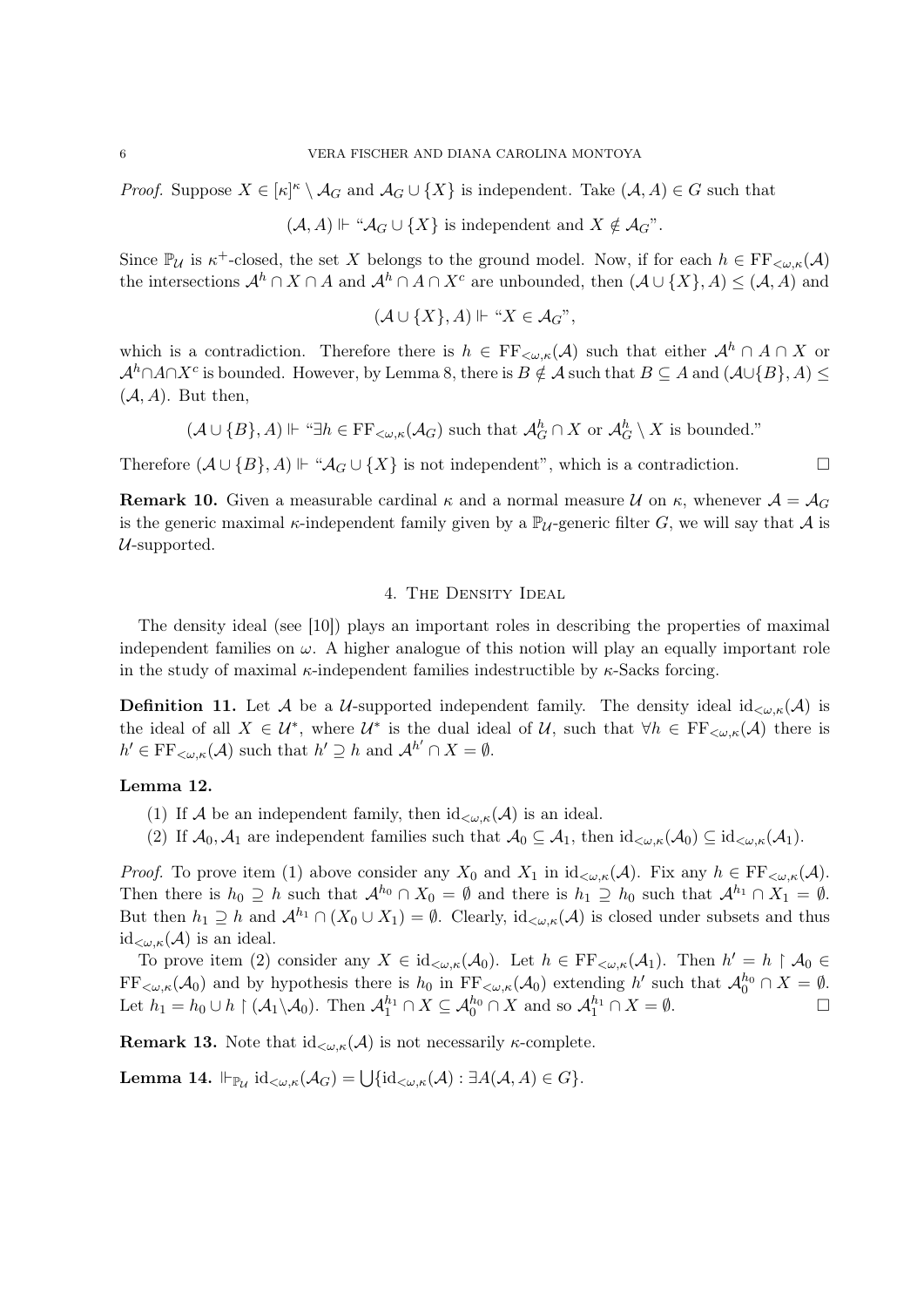*Proof.* To see  $\Vdash_{\mathbb{P}_{\mathcal{U}}} \bigcup \{\mathrm{id}_{\leq \omega,\kappa}(\mathcal{A}) : \exists A(\mathcal{A},A) \in G\} \subseteq \mathrm{id}_{\leq \omega,\kappa}(\mathcal{A}_{G})$  consider any  $\mathbb{P}_{\mathcal{U}}$ -generic filter G. In  $V[G]$  we have  $\mathcal{A}_G = \bigcup \{ \mathcal{A} : \exists A(\mathcal{A}, A) \in G \}$ . Now for all  $(\mathcal{A}, A) \in G$ , by Lemma 12.(2),  $\mathrm{id}_{\lt\omega,\kappa}(\mathcal{A})\subseteq\mathrm{id}_{\lt\omega,\kappa}(\mathcal{A}_G).$  Therefore  $\bigcup\{\mathrm{id}_{\lt\omega,\kappa}(\mathcal{A}): \exists A(\mathcal{A},A)\in G\}\subseteq\mathrm{id}_{\lt\omega,\kappa}(\mathcal{A}_G).$ 

The fact that  $\vdash_{\mathbb{P}_{\mathcal{U}}} \mathrm{id}_{\lt}\omega,\kappa(\mathcal{A}_G) \subseteq \bigcup \{\mathrm{id}_{\lt}\omega,\kappa(\mathcal{A}) : \exists \mathcal{A}(\mathcal{A},A) \in G\}$  follows from the  $\kappa^+$ -closure of  $\mathbb{P}_{\mathcal{U}}$ . Consider any  $p = (\mathcal{A}, A) \in G$  and a  $\mathbb{P}_{\mathcal{U}}$ -name  $\dot{X}$  for a subset of  $\kappa$  such that  $p \Vdash \dot{X} \in$ id<sub> $\lt \omega,\kappa(\mathcal{A}_G)$ </sub>. Fix  $h \in \mathrm{FF}_{\lt \omega,\kappa}(\mathcal{A})$ . Then

$$
p \Vdash \exists h' \in \text{FF}_{<\omega,\kappa}(\mathcal{A}_G)(h \subseteq h' \text{ and } \mathcal{A}_G^{h'} \cap X = \emptyset).
$$

Thus there is  $(A', A') \leq (A, A)$  such that  $h' \in \text{FF}_{\langle \omega, \kappa}(\mathcal{A}'), h' \supseteq h$  and  $\mathcal{A}^{h'} \cap X = \emptyset$ . Proceed inductively to construct a decreasing sequence  $\{(\mathcal{A}_i, A_i)\}_{i \in \kappa}$  of conditions below p such that if  $\mathcal{A}_{\kappa} = \bigcup_{i \in \kappa} \mathcal{A}_i$  then for all  $h \in \mathrm{FF}_{\langle \omega, \kappa}(\mathcal{A}_{\kappa})$  there is  $h' \in \mathrm{FF}_{\langle \omega, \kappa}(\mathcal{A}_{\kappa})$  extending h and such that  $\mathcal{A}^{h'} \cap X = \emptyset$ . Thus  $X \in id_{\leq \omega,\kappa}(\mathcal{A}_{\kappa})$ . By the  $\kappa^+$ -closure of  $\mathbb{P}_{\mathcal{U}}$ , there is  $p' = (\mathcal{B}, B) \in \mathbb{P}_{\mathcal{U}}$  which is an extension of all  $(A_i, A_i)$ . Thus  $X \in \mathrm{id}_{\lt \omega, \kappa}(\mathcal{B}), p' \leq p$  and

$$
p' \Vdash \dot{X} \in \bigcup \{ \mathrm{id}_{<\omega,\kappa}(\mathcal{A}) : \exists A(\mathcal{A}, A) \in G \}.
$$

**Lemma 15.** Let  $(A, A) \in \mathbb{P}_{\mathcal{U}}$  and let  $X \in id_{\leq \omega, \kappa}(\mathcal{A})$ . Then  $(A, A \setminus X) \in \mathbb{P}_{\mathcal{U}}$ .

*Proof.* It is sufficient to show that for each  $h \in \mathrm{FF}_{\leq \omega,\kappa}(\mathcal{A})$  the set  $\mathcal{A}^h \cap (A \setminus X)$  is unbounded. Fix  $h \in \mathrm{FF}_{\leq \omega,\kappa}(\mathcal{A})$ . Since  $X \in \mathrm{id}_{\leq \omega,\kappa}(\mathcal{A})$  there is  $h' \supseteq h$ ,  $h' \in \mathrm{FF}_{\leq \omega,\kappa}(\mathcal{A})$  extending h such that  $\mathcal{A}^{h'} \cap X = \emptyset$ . Thus  $\mathcal{A}^{h'} \subseteq \kappa \backslash X$ . However

$$
\mathcal{A}^{h'} \cap A = (\mathcal{A}^{h'} \cap A \cap X) \cup (\mathcal{A}^{h'} \cap A \cap X^c).
$$

Thus  $\mathcal{A}^{h'} \cap A = \mathcal{A}^{h'} \cap A \cap X^c$  is unbounded. Therefore  $(\mathcal{A}, A \backslash X)$  is a condition.

**Corollary 16.** Let G be a  $\mathbb{P}_{\mathcal{U}}$ -generic filter. Then in  $V[G]$  the density ideal id( $\mathcal{A}_G$ ) is generated by  $\{\kappa \backslash A : \exists \mathcal{A}(\mathcal{A}, A) \in G\}$ . That is

$$
\Vdash_{\mathbb{P}_{\mathcal{U}}} \mathrm{id}_{<\omega,\kappa}(\mathcal{A}_G)=<\{\kappa\backslash A:\exists \mathcal{A}(\mathcal{A},A)\in G\}>.
$$

*Proof.* Let G be a  $\mathbb{P}_{\mathcal{U}}$ -generic filter. By Lemma 14,  $id_{\lt \omega,\kappa}(\mathcal{A}_G) = \bigcup \{ id_{\lt \omega,\kappa}(\mathcal{A}) : \exists A(\mathcal{A}, A) \in G \}.$ Let  $\mathcal{I}_G$  be the ideal generated by  $\{\kappa \backslash A : \exists \mathcal{A}(\mathcal{A}, A) \in G\}.$ 

First we will show that  $id_{\lt \omega,\kappa}(\mathcal{A}_G) \subseteq \mathcal{I}_G$ . Let  $X \in id_{\lt \omega,\kappa}(\mathcal{A}_G)$ . Thus there is  $(\mathcal{A},\mathcal{A}) \in G$  such that  $X \in \mathrm{id}_{\leq \omega,\kappa}(\mathcal{A})$ . However the set  $D_X = \{(\mathcal{B},B) \in \mathbb{P}_\mathcal{U} : X \cap B = \emptyset\}$  is dense below  $(\mathcal{A}, A)$ (indeed, if  $(\mathcal{B}, B) \leq (\mathcal{A}, A)$  then  $X \in \mathrm{id}_{\lt \omega, \kappa}(\mathcal{B})$  and by Lemma 15  $(\mathcal{B}, B \setminus X) \leq (\mathcal{B}, B)$ ) and so there is  $(\mathcal{B}, B) \in G$  such that  $X \cap B = \emptyset$ . That is  $X \subseteq \kappa \backslash B$  and so  $X \in \mathcal{I}_G$ .

To show that  $\mathcal{I}_G \subseteq \mathrm{id}_{\lt \omega,\kappa}(\mathcal{A}_G)$ , consider any  $X \in \mathcal{I}_G$ . Then there is a finite set of conditions  $\{(\mathcal{A}_i, A_i)\}_{i\in n}$  in G such that  $X \subseteq \bigcup_{i\in n} \kappa \backslash A_i = \kappa \backslash \bigcap_{i\in n} A_i$ . Note that  $(\mathcal{B}, B) \in G$ , where  $(\mathcal{B}, B) = (\bigcup_{i \in n} A_i, \bigcap_{i \in n} A_i)$ . Thus  $X \subseteq \kappa \backslash B$ . Fix any  $h \in \mathrm{FF}_{\prec \omega, \kappa}(\mathcal{A}_G)$ . Then there is  $(\mathcal{C}, C) \in G$ such that  $h \in \mathrm{FF}_{\langle \omega, \kappa]}(\mathcal{C})$ . Take  $(\mathcal{E}, E) \in G$  which is a common extension of  $(\mathcal{B}, B)$  and  $(\mathcal{C}, C)$ . Then  $(\mathcal{E}, E) \leq (\mathcal{C}, B)$  and so in particular  $(\mathcal{C}, B) \in G$ . However the set  $H_B = \{(\mathcal{C}', \mathcal{C}') : \exists Y \in G\}$  $\mathcal{C}'(Y \subseteq B)$  is dense below  $(\mathcal{C}, B)$  (apply Lemma 8) and so there is  $(\mathcal{C}', \mathcal{C}') \in G$  such that for some  $Y \in \mathcal{C}'$ ,  $Y \subseteq B$ . Then  $h' = h \cup \{(Y,0)\}\in \mathrm{FF}_{\prec \omega,\kappa}(\mathcal{A}_G)$  and  $\mathcal{A}_G^{h'} \cap X = \emptyset$ . Thus  $X \in \mathrm{id}_{\lt \omega,\kappa}(\mathcal{A}_G).$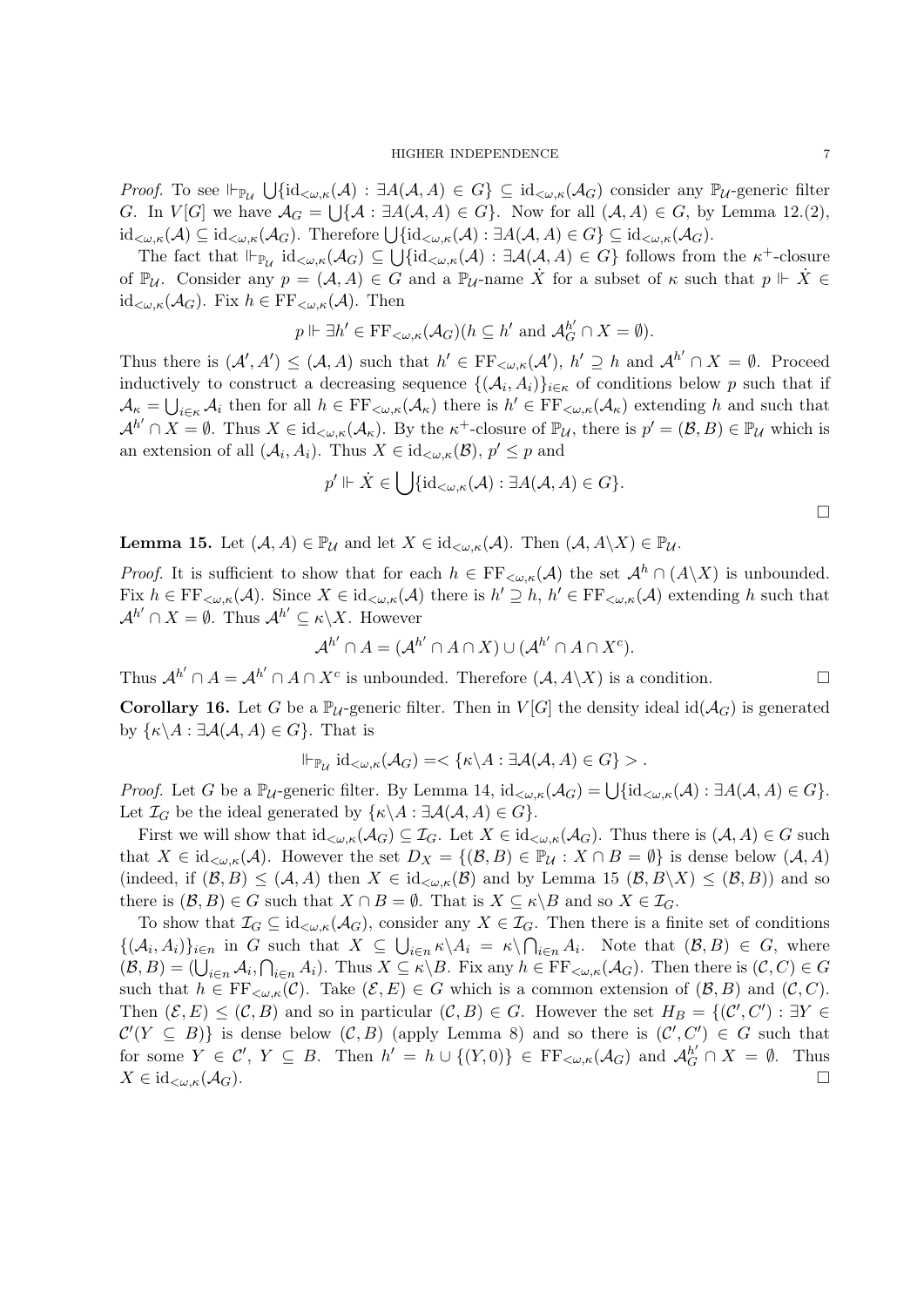#### 5. The Density Filter

Of particular interest for our investigations will be the dual filter of the density ideal. Note that the density filter plays an important role in the original work of [23] on the relative consistency of i < u, from which the existence of a Sacks indestructible maximal independent family can be extracted (see also [10]).

**Remark 17.** Let G be  $\mathbb{P}_{\mathcal{U}}$ -generic, let  $\mathcal{F}_G = \{A : \exists \mathcal{A} \text{ such that } (\mathcal{A}, A) \in G\}$  and let fil $\mathcal{L}_{\omega, \kappa}(\mathcal{A}_G)$ be the dual filter of  $\mathrm{id}_{\lt\omega,\kappa}(\mathcal{A}_G)$ . By Corollary 16,  $\mathrm{fil}_{\lt\omega,G}(\mathcal{A}_G)$  is generated by  $\mathcal{F}_G$ .

**Lemma 18.** Let  $(A, A) \in \mathbb{P}_{\mathcal{U}}, Y \in [\kappa]^{\kappa}$  and  $h \in \mathrm{FF}_{\langle \omega, \kappa]}(\mathcal{A})$ . Then there is  $h^* \supseteq h$  in  $\mathrm{FF}_{\langle \omega, \kappa]}(\mathcal{A})$ and  $B \subseteq A$  such that  $(A, B) \le (A, A)$  and  $A^{h^*} \cap B$  is contained either in Y, or in  $\kappa \backslash Y$ .

*Proof.* If there is h' extending h such that  $\mathcal{A}^{h'} \cap A \cap Y$  is bounded, then  $\mathcal{A}^{h'} \cap A =^* \mathcal{A}^{h'} \cap A \cap (\kappa \setminus Y)$ and so for all  $h'' \supseteq h'$  the set  $\mathcal{A}^{h''} \cap A \cap (\kappa \backslash Y)$  is unbounded. Then take  $B = (\mathcal{A}^{h'} \cap A \cap (\kappa \backslash Y)) \cup$  $(A \backslash A^{h'})$ . Then  $B =^* A$  and so  $B \in \mathcal{U}$ ,  $(\mathcal{A}, B)$  is as desired.

If there is  $h' \supseteq h$  such that  $\mathcal{A}^{h'} \cap A \cap (\kappa \backslash Y)$  is bounded, then  $\mathcal{A}^{h'} \cap A =^* \mathcal{A}^{h'} \cap A \cap Y$  and so for all  $h'' \supseteq h'$  the set  $\mathcal{A}^{h''} \cap A \cap Y$  is unbounded. Then take  $B = (\mathcal{A}^{h'} \cap A \cap Y) \cup (A \setminus \mathcal{A}^{h'})$ . Then  $B = * A$  and so  $B \in \mathcal{U}$ , and the condition  $(A, B)$  is as desired.

Suppose, none of the above two cases holds. Thus for every  $h' \supseteq h$ , the sets  $\mathcal{A}^{h'} \cap A \cap Y$ and  $\mathcal{A}^{h'} \cap A \cap (\kappa \backslash Y)$  are unbounded. Then each of the sets  $B_0 = (\mathcal{A}^h \cap A \cap Y) \cup (A \backslash \mathcal{A}^h)$  and  $B_1 = (\mathcal{A}^h \cap A \cap (\kappa \backslash Y)) \cup (A \backslash \mathcal{A}^h)$  meets every boolean combination  $\mathcal{A}^{h'}$  for  $h' \in \mathrm{FF}_{\leq \omega,\kappa}(\mathcal{A})$  on an unbounded set. Thus if  $A \setminus A^h \in U$ , both B and B' are as desired. Suppose  $A \setminus A^h \notin U$ . Then  $A \cap A^h \in \mathcal{U}$  and so either  $A \cap A^h \cap Y$  or  $A \cap A^h \cap (\kappa \backslash Y)$  is in the normal measure. We can chose appropriately.

**Corollary 19.** Let  $\mathcal{E} = \{Y, \kappa \backslash Y\}$  be a partition. Then the set of  $(\mathcal{A}, \mathcal{A}) \in \mathbb{P}_{\mathcal{U}}$  such that for each  $h \in \mathrm{FF}_{\leq \omega,\kappa}(\mathcal{A})$  there is  $h' \supseteq h$  in  $\mathrm{FF}_{\leq \omega,\kappa}(\mathcal{A})$  with the property that  $\mathcal{A}^{h'}$  is either contained in Y, or in  $\kappa \backslash Y$  is dense in  $\mathbb{P}_{\mathcal{U}}$ .

*Proof.* Consider an arbitrary  $(A, A) \in \mathbb{P}_{\mathcal{U}}$ . Fix  $h_0 \in \mathrm{FF}_{\leq \omega, \kappa}(\mathcal{A})$ . Then there is  $A_0 \subseteq A$  such that  $(A, A_0) \leq (A, A)$  and there is  $h_1 \in \text{FF}_{\leq \omega, \kappa}(A)$  extending  $h_0$  and  $B \subseteq A$  such that  $A^{h_1} \cap B$ is contained either in Y, or in  $\kappa\backslash Y$ . However, by Lemma 8 there is  $B_0 \subseteq B$  such that  $(A \cup$  $\{B_0\}, B) \leq (\mathcal{A}, B)$ . Then extend  $h_1$  to  $h'_1 = h_1 \cup \{(B_0, 0)\}\$  and note that  $h'_1 \in \mathrm{FF}_{\prec \omega, \kappa}(\mathcal{A}_1)$ , where  $\mathcal{A}_1 = \mathcal{A} \cup \{B_0\}$ , and that  $\mathcal{A}_1^{h'_1}$  is either contained in Y or in  $\kappa \backslash Y$ . Proceed inductively and use the fact that  $\mathbb{P}_{\mathcal{U}}$  is  $\kappa^+$ -closed.

**Definition 20.** Let  $\mathcal{F} \subseteq [\kappa]^{\kappa}$ . We say that  $\mathcal{F}$  is a  $\kappa$ -P-set if every  $\mathcal{H} \subseteq \mathcal{F}$  of cardinality  $\leq \kappa$  has a pseudo-intersection in F.

**Lemma 21.** Let G be a  $\mathbb{P}_{\mathcal{U}}$ -generic filter. Then  $\mathcal{F}_G$  is a  $\kappa$ -P-set.

*Proof.* Suppose  $\mathcal{F}_G$  is not a  $\kappa$ -P-set. Thus there is  $p \in \mathbb{P}_U$  such that

$$
p \Vdash \exists \mathcal{H} \in [\mathcal{F}_G]^{\kappa} \text{ s.t. } \forall F \in \mathcal{F}_G \exists H \in \mathcal{H}(F \not\subseteq^* H).
$$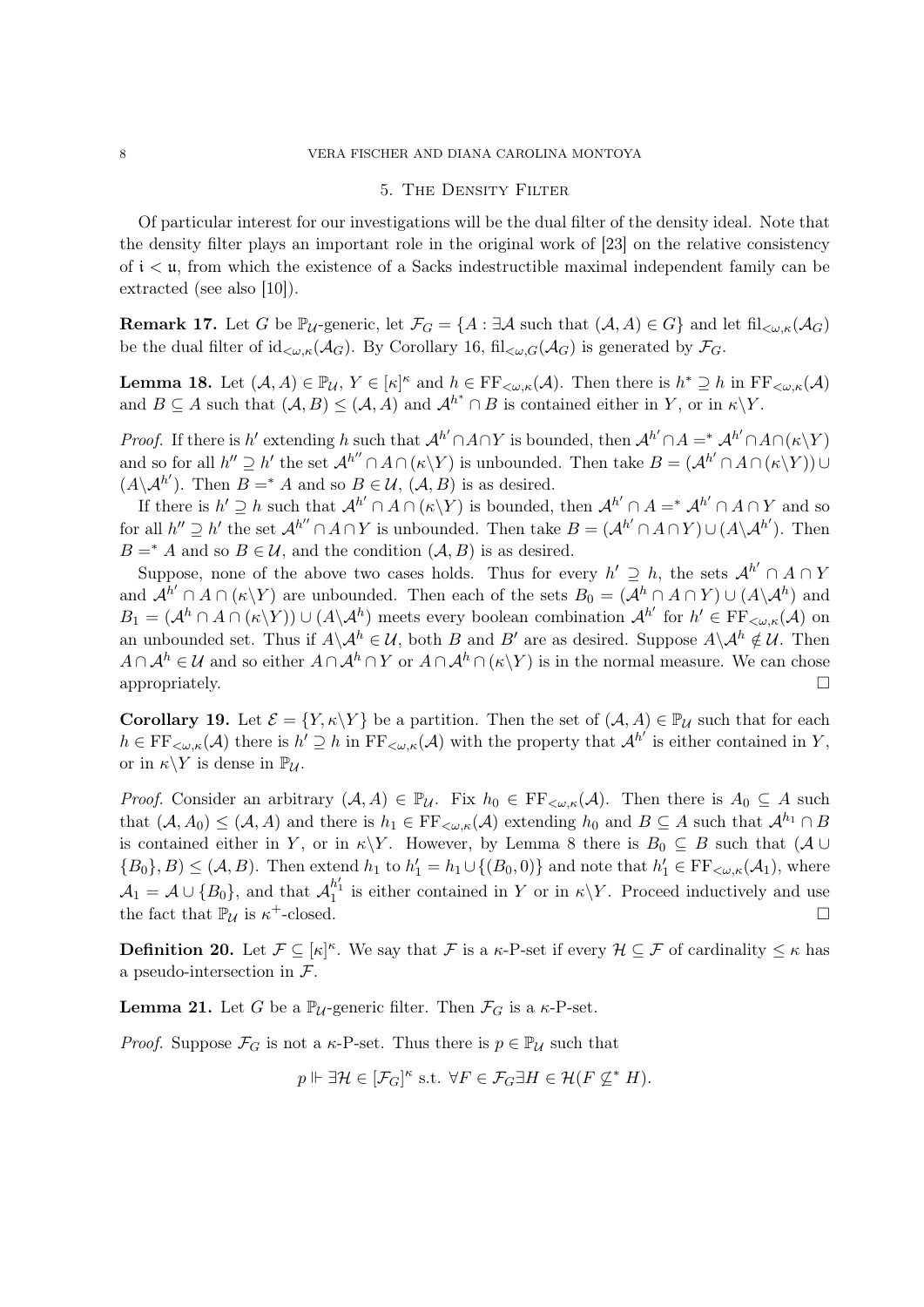Fix G a  $\mathbb{P}_{\mathcal{U}}$ -generic filter such that  $p \in G$ . Since  $\mathbb{P}_{\mathcal{U}}$  is  $\kappa^+$ -closed, we can find  $\mathcal{H}' = \{A_i\}_{i \in \kappa}$  in the ground model witnessing the above property. For each  $i \in \kappa$ , let  $\mathcal{A}_i$  be such that  $(\mathcal{A}_i, A_i) \in G$ . We can assume that  $\tau = \{(\mathcal{A}_i, A_i)\}_{i \in \kappa}$  is decreasing and that  $(\mathcal{A}_0, A_0) \leq p$ . Now, take  $q = (\mathcal{A}, A)$ in  $\mathbb{P}_{\mathcal{U}}$  to be a common lower bound of  $\tau$ . Then  $q \leq p$  and q forces that A is a pseudo-intersection of  $\mathcal{H}'$ , which is a contradiction.

5.1. Increasing Functions and the Density Filter. In the countable setting a key feature of the Sacks indestructible maximal independent family appearing in [23] is the fact that the associated density filter is a Q-set. The existence of sufficiently fast growing sets in fil<sub> $\lt \omega,\kappa(\mathcal{A}_G)$ ,</sub> which we discuss in this section, will be of vital importance for our main result.

If  $E \subseteq \kappa$  is an unbounded set and for each  $\alpha \in \kappa$  let  $s_E(\alpha) = \min\{\beta \in E : \beta > \alpha\}.$ 

**Lemma 22.** Let  $f \in V \cap K$  be a strictly increasing function and let  $(A, A) \in \mathbb{P}_{\mathcal{U}}$ . Then there is  $A^* \subseteq A$  such that  $(A, A^*) \subseteq (A, A)$  and if  $\{a(i)\}_{i \leq \kappa}$  is the increasing enumeration of  $A^*$  then  $f(a(i)) < a(i+1)$  for all i.

Proof. Let  $C_f = \{\xi \leq \kappa : \forall \zeta \leq \xi(f(\zeta) \leq \xi)\}\$ . Thus  $C_f$  is a club and so  $C_f \in \mathcal{U}$ . Then  $E = A \cap C_f \in \mathcal{U}$ . Let  $\{h_i\}_{i \leq \kappa}$  be an enumeration of the elements of  $FF_{\leq \omega,\kappa}(\mathcal{A})$  such that each element occurs unboundedly often. The set  $A^*$  will be constructed as the union of an increasing sequence  ${B_{\varepsilon}}_{\varepsilon<\kappa}$  of subsets of A.

Let  $B_0 = \emptyset$ . If  $\mathcal{A}^{h_0} \cap E \neq \emptyset$ , let  $a_0 = \min \mathcal{A}^{h_0} \cap E$ . Otherwise, take  $a_0 = \min \mathcal{A}^{h_0} \cap A$ . Let

$$
B_1 = \{a_0\} \cup (E \cap s_E(f(a_0))) \cup \{s_E(f(a_0))\}.
$$

Suppose we have defined  $B_{\xi}$ . If  $(A^{h_{\xi+1}} \cap E) \setminus (B_{\xi} \cup \{\sup B_{\xi}\}) \neq \emptyset$ , let  $a_{\xi+1} = \min((A^{h_{\xi+1}} \cap B) \setminus (B_{\xi} \cup \{\sup B_{\xi}\})$  $E\setminus (B_{\xi} \cup \{\sup B_{\xi}\})$ . Otherwise, let  $a_{\xi+1} = \min\{a \in \mathcal{A}^{h_{\xi+1}} \cap A : a > \sup B_{\xi}\}.$  Let

$$
B_{\xi+1} = B_{\xi} \cup \{a_{\xi+1}\} \cup (E \cap s_E(f(a_{\xi+1}))) \cup \{s_E(f(a_{\xi}))\}.
$$

Now, suppose  $\xi$  is a limit and for all  $\zeta < \xi$ , the set  $B_{\zeta}$  has been defined. Take  $B_{\xi}^* = \bigcup_{\zeta < \xi} B_{\zeta}$ . If  $(A^{h_{\xi}} \cap E) \setminus (B_{\xi}^* \cup {\sup B_{\xi}^*}) \neq \emptyset$ , let  $a_{\xi} = \min(A^{h_{\xi}} \cap E) \setminus (B_{\xi}^* \cup {\sup B_{\xi}^*}) \neq \emptyset$ . Otherwise, let  $a_{\xi} = \min\{a \in \mathcal{A}^{h_{\xi}} \cap A : a > \sup B_{\xi}^*\}.$  Let

$$
B_{\xi} = B_{\xi}^* \cup \{a_{\xi}\} \cup E \cap s_E(f(a_{\xi})) \cup \{s_E(f(a_{\xi}))\}.
$$

Finally, take  $A^* = \bigcup_{\xi < \kappa} B_{\xi}$ . Then  $A^*$  meets every boolean combination  $A^h$  of A on an unbounded set (witnessed by the  $a_{\xi}$ 's),  $A^* \subseteq A$  and since  $\{a_{\xi}\}_{\xi<\kappa}$  is unbounded in  $\kappa$  and

$$
E \cap s_E(f(a_{\xi})) \subseteq B_{\xi} \subseteq A^*
$$

for each  $\xi$ , we also have that  $E \subseteq A^*$ . Let  $b < a$  be elements of  $A^*$ . If  $a \in E$ , then by definition of  $C_f$  we have that  $f(b) < a$ . If  $a \notin E$  and  $a = a_{\xi+1}$  for some  $\xi$ , then

$$
a_{\xi} < f(a_{\xi}) < s_E(f(a_{\xi})) < a_{\xi+1}
$$

by construction. If  $\xi$  is a limit,  $a = a_{\xi}$  and  $f(a_{\zeta}) < s_E(f(a_{\zeta})) < a_{\xi}$  for each  $\zeta < \xi$  again by construction. Since  $b = a_{\zeta}$  for some  $\zeta < \xi$ ,  $f(b) < a$ .

The following Corollary will play an important role in the main result of the paper.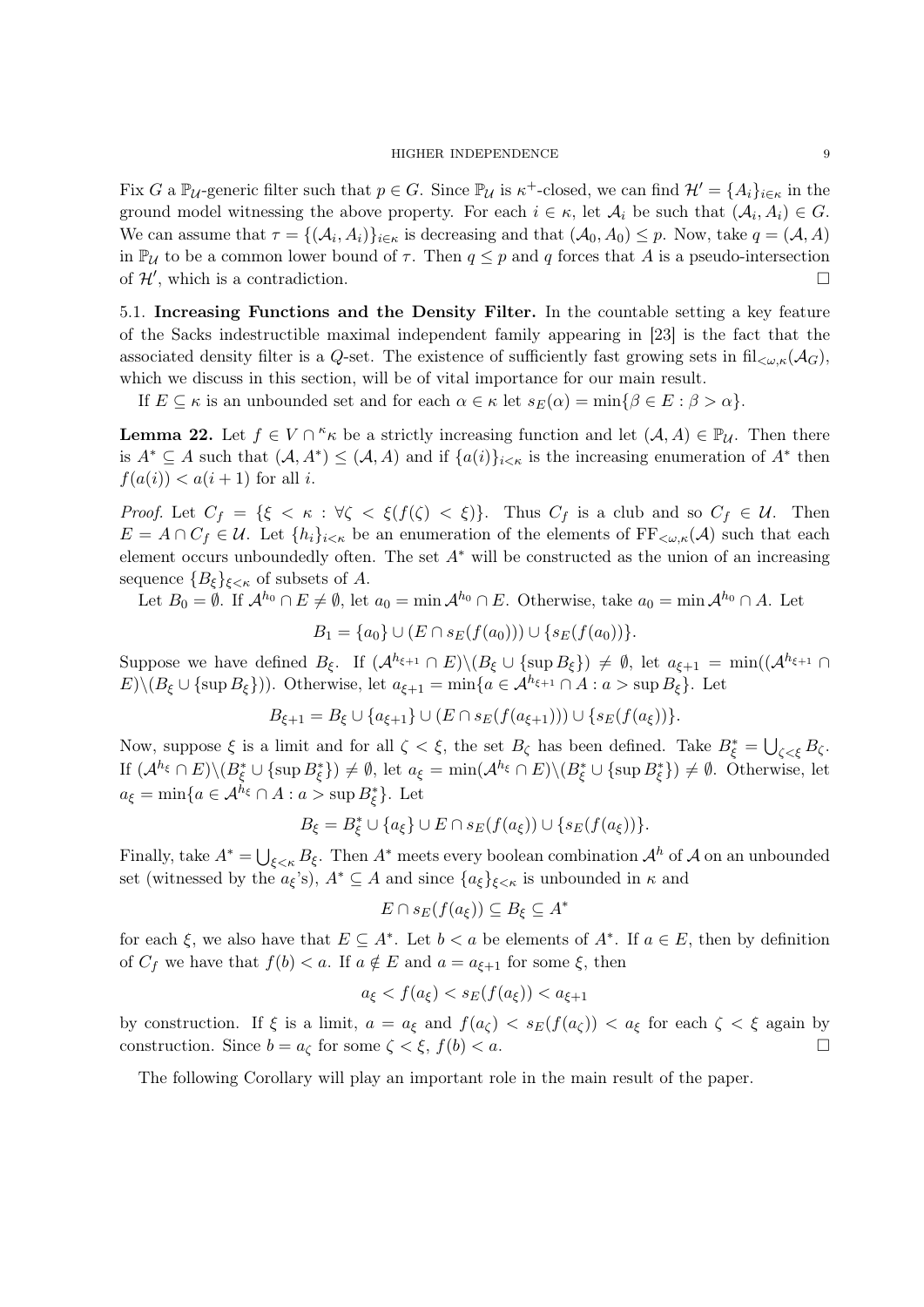Corollary 23. Let G be  $\mathbb{P}_{\mathcal{U}}$ -generic,  $f \in V \cap K_{\kappa}$  be strictly increasing. Then there is  $A \in$ fil<sub> $\langle \omega, \kappa(\mathcal{A}_G) \rangle$ </sub> such that if  $\{a(i)\}_{i \in \kappa}$  is the increasing enumeration of A then  $f(a(i)) < a(i+1)$  for all  $i \in \kappa$ .

*Proof.* Since fil<sub> $\lt \omega,\kappa(\mathcal{A}_G)$  is generated by  $\mathcal{F}_G$  (the set of second coordinated of elements of the</sub> generic filter  $G$ ) we may use the previous lemma and get the result.

Indeed, this is a standard density argument: Let  $D_f$  be the set of all  $(A, A) \in \mathbb{P}_U$  such that if  ${a(i)}_{i\leq \kappa}$  is the enumeration function of A then  $f(a(i)) < a(i+1)$  for all  $i \leq \kappa$ . By Lemma 22 the set  $D_f$  is dense. Thus,  $G \cap D_f \neq \emptyset$  and so there is  $(A, A) \in G \cap D_f$ . But, by definition of the set  $\mathcal{F}_G$ , we have that  $A \in \mathcal{F}_G$ , see also Remark 17, and by the same remark  $A \in \text{fil}_{\leq \omega,\kappa}(\mathcal{A}_G)$ . Since  $(A, A) \in D_f$ , we obtain that  $f(a(i)) < a(i+1)$ .

# 6. Dense Maximality

The notion of densely maximal independent families on  $\omega$  appears for the first time in [16]. Moreover, the maximal independent family constructed in [23] which becomes a witness to  $i = \aleph_1$ in the model of [23, Theorem 3.1] is densely maximal. A similar notion will play a vital role for our considerations:

**Definition 24.** An independent family A is said to be densely maximal if for every  $X \in [\kappa]^{\kappa} \backslash A$ and every  $h \in \mathrm{FF}_{\langle \omega, \kappa]}(\mathcal{A})$  there is  $h' \in \mathrm{FF}_{\langle \omega, \kappa]}(\mathcal{A})$  extending h such that either  $\mathcal{A}^{h'} \cap X = \emptyset$  or  $\mathcal{A}^{h'} \cap (\kappa \backslash X) = \emptyset.$ 

The following characterization of dense maximality on  $\omega$  appears implicitly in the proof of [23, Theorem 3.1]. This characterization will be the main tool in showing that a specially designed normal measure supported  $\kappa$ -maximal independent family preserves its maximality after forcing with a large product of  $\kappa$ -Sacks forcing.

**Lemma 25.** Let  $\mathcal A$  be an independent family. Then  $\mathcal A$  is densely maximal if and only if

(\*)  $\forall h \in \mathrm{FF}_{\leq \omega,\kappa}(\mathcal{A}) \forall X \subseteq \mathcal{A}^h$  either there is  $B \in \mathrm{id}_{\leq \omega,\kappa}(\mathcal{A})$  such that  $\mathcal{A}^h \setminus X \subseteq B$ , or there is  $h' \in \mathrm{FF}_{\lt \omega,\kappa}(\mathcal{A})$  such that  $h' \supseteq h$  and  $\mathcal{A}^{h'} \subseteq \mathcal{A}^h \backslash X$ .

*Proof.* Suppose A satisfies property (\*). Let  $X \in [\kappa]^{\kappa}$ ,  $h \in \mathrm{FF}_{\leq \omega,\kappa}(\mathcal{A})$  and consider  $Y = X \cap \mathcal{A}^h$ . Apply property (\*). If there is  $B \in \mathrm{id}_{\lt \omega,\kappa}(\mathcal{A})$  such that  $\mathcal{A}^h \setminus X \subseteq B$ , then  $\mathcal{A}^h \setminus X \in \mathrm{id}_{\lt \omega,\kappa}(\mathcal{A})$ . Then there is  $h' \supseteq h$  such that  $\mathcal{A}^{h'} \cap (\mathcal{A}^h \setminus X) = \mathcal{A}^{h'} \setminus X = \emptyset$ . If there is  $h' \supseteq h$  such that  $\mathcal{A}^{h'} \subseteq \mathcal{A}^h \setminus X$ , then  $\mathcal{A}^{h'} \cap X = \emptyset$ . Thus  $\mathcal A$  is densely maximal.

Now suppose A is densely maximal. Fix  $h \in \mathrm{FF}_{\leq \omega,\kappa}(\mathcal{A})$  such that  $X \subseteq \mathcal{A}^h$ . We will show that A satisfies property (\*). Suppose, there is no  $B \in id_{\lt \omega,\kappa}(\mathcal{A})$  such that  $\mathcal{A}^h \setminus X \subseteq B$ . Thus in particular  $\mathcal{A}^h \setminus X \notin \mathrm{id}_{\lt \omega,\kappa}(\mathcal{A})$  and so there is  $h' \in \mathrm{FF}_{\lt \omega,\kappa}(\mathcal{A})$  such that for all  $h'' \supseteq h'$ the set  $\mathcal{A}^{h''} \cap (\mathcal{A}^h \backslash X) \neq \emptyset$ . If h and h' are incompatible as conditions in FF<sub> $\lt \omega,\kappa(\mathcal{A})$ , then</sub>  $\mathcal{A}^{h'} \cap (\mathcal{A}^h \backslash X) = \emptyset$ , which is a contradiction. Therefore h and h' are compatible. Without loss of generality,  $h' \supseteq h$  (otherwise pass to a common extension of h and h'). Thus h has an extension, namely h', such that for all  $h'' \supseteq h'$  the set  $\mathcal{A}^{h''}\setminus X$  is non-empty. Apply the fact that  $\mathcal A$  is densely maximal to  $\mathcal{A}^{h'}$  and X. Thus, there is  $h'' \supseteq h'$  such that  $\mathcal{A}^{h''} \cap X = \emptyset$ . Therefore  $\mathcal{A}^{h''} \subseteq \mathcal{A}^{h'} \backslash X \subseteq \mathcal{A}^h \backslash X$ , which completes the proof of property (\*).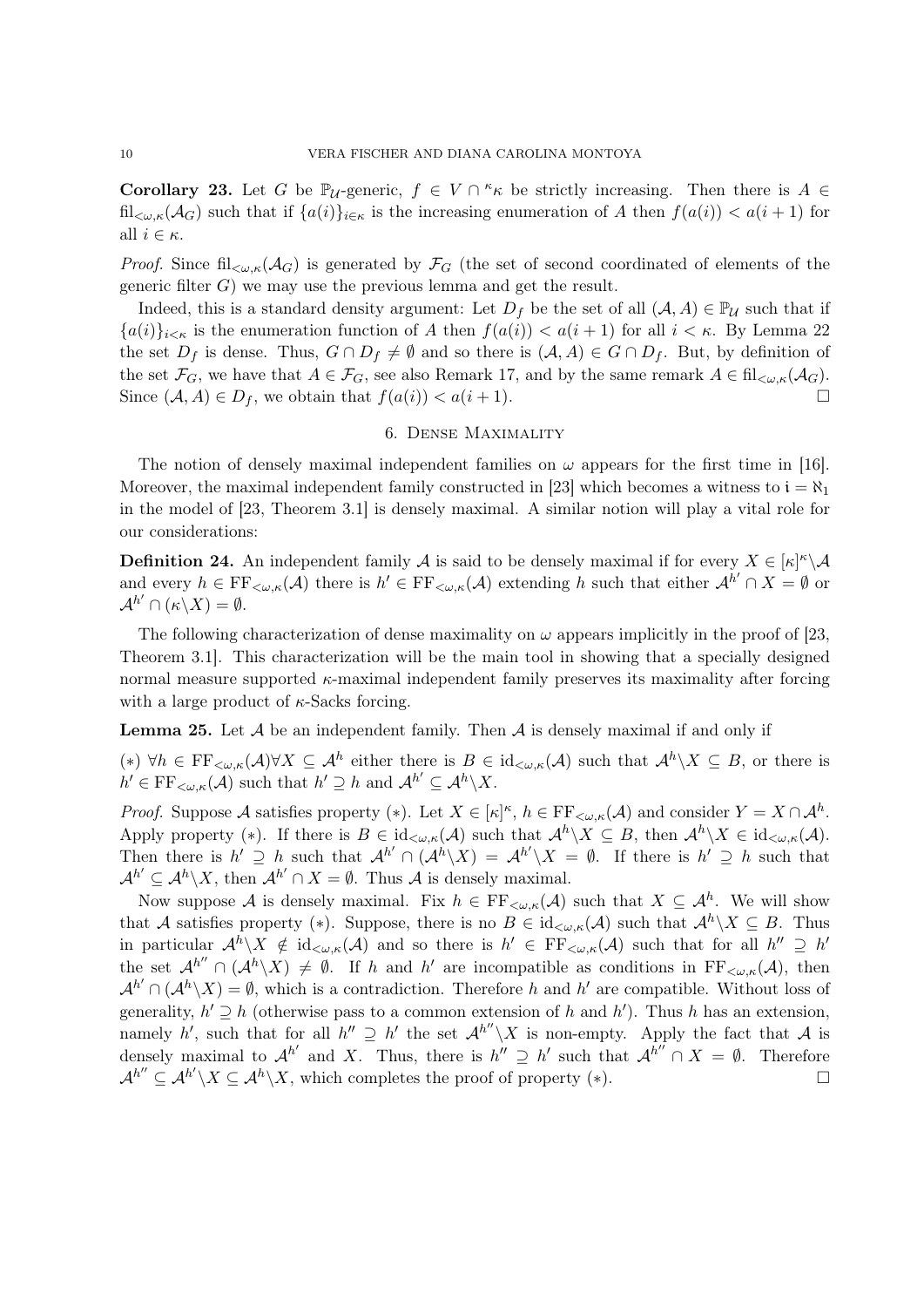**Lemma 26.** Let G be  $\mathbb{P}_{\mathcal{U}}$ -generic. Then in  $V_0 = V[G]$  the family  $\mathcal{A}_G := \bigcup \{ \mathcal{A} : \exists A(\mathcal{A}, A) \in G \}$ is densely maximal.

*Proof.* It is sufficient to show that  $\mathcal{A}_G$  satisfies property (\*) from Lemma 25. Thus, fix h and X as in (\*). Suppose there is no  $B \in \mathrm{id}_{\lt \omega,\kappa}(\mathcal{A}_G)$  such that  $\mathcal{A}_G^h \setminus X \subseteq B$ . Then, in particular  $\mathcal{A}_G^h \setminus X \notin$  $\mathrm{id}_{\lt\omega,\kappa}(\mathcal{A}_G)$  and so there is  $h_0 \in \mathrm{FF}_{\lt\omega,\kappa}(\mathcal{A}_G)$  such that for all  $h_1 \supseteq h_0$  the set  $\mathcal{A}^{h_1} \cap (\mathcal{A}^h \backslash X) \neq \emptyset$ (by definition of the density ideal). Consider the partition

$$
\mathcal{E} = \{ \mathcal{A}^h \backslash X, \kappa \backslash (\mathcal{A}^h \backslash X) \}
$$

and the set  $\mathcal{A}^{h_0}$ . By Corollary 19 there is  $h_1 \in \mathrm{FF}_{\leq \omega,\kappa}(\mathcal{A}_G)$  extending  $h_0$  such that  $\mathcal{A}^{h_1}$  is contained in one element of  $\mathcal E$ . However, if  $\mathcal A^{h_1} \subseteq \kappa \backslash (\mathcal A^h \backslash X)$ , then  $\mathcal A^{h_1} \cap (\mathcal A^h \backslash X) = \emptyset$ , which is a contradiction to the choice of  $h_0$ . Thus  $\mathcal{A}^{h_1} \subseteq \mathcal{A}^h \backslash X$  and so  $\mathcal{A}^{h_1} \cap X = \emptyset$ .

## 7. Preprocessed Conditions and Outer hulls

In this section we introduce the notions of preprocessed conditions and outer hulls for the special case of κ-Sacks forcing and its products. Note that both of these notions play a key role in Shelah's proof of  $i < \mu$  from [23]: preprocessed conditions appear in [23, Claim 1.11], while outer hulls appear in proof of [23, Theorem 3.1] (page 440 of the article). Throughout this section we work under the assumption of GCH (at least  $2^k = \kappa^+$  and  $2^{<\kappa} = \kappa$ ) and  $\kappa$  measurable. Thus in particular  $\kappa$  is strongly inaccessible. We will work with the generalization of Sacks forcing and its products to the uncountable, both of which were first studied by Kanamori [19].

Recall that  $p \subseteq 2^{<\kappa}$  is a *tree* if it is closed under initial segments. That is,  $u \in p$  and  $v \subseteq u$ imply  $v \in p$ . Whenever p is a tree,  $t, r \in p$  and t is a proper initial segment or equal to r, we write  $t \leq r$  and  $r \geq t$ . A node  $u \in p$  splits in p if both  $u \cap 0$  and  $u \cap 1$  belong to p. Given a tree p, we denote by  $split(p)$  the set of splitting nodes of p.

**Definition 27.** For a strongly inaccessible  $\kappa$ , the  $\kappa$ -Sacks forcing, denoted  $\mathbb{S}_{\kappa}$ , is the poset consisting of sub-trees  $p$  of  $2^{<\kappa}$  such that:

- (1) for each  $u \in p$  there is  $t \in p$  such that  $u \leq t$  and t splits in p (t is said to be a splitting extension of  $u$ );
- (2) for any  $\alpha < \kappa$ , if  $(u_\beta : \beta < \alpha)$  is a sequence of nodes in p such that  $\beta < \gamma < \alpha \rightarrow u_\beta \subseteq u_\gamma$ , then  $\bigcup \{u_\beta : \beta < \alpha\} \in p;$
- (3) if  $\delta < \kappa$  is a limit ordinal,  $u \in 2^{\delta}$  and for arbitrarily large  $\beta < \delta$  the node  $u \restriction \beta$  splits in  $p$ , then  $u$  splits in  $p$ .

The extension relation on  $\mathbb{S}_{\kappa}$  is defined by  $p \leq q$  if and only if  $p \subseteq q$ .

As in the countable case we define the stem(p) where p is a condition in  $\mathcal{S}_{\kappa}$  as the unique splitting node that is comparable with all elements in p. By recursion on  $\kappa$  define:

**Definition 28** (The  $\alpha$ -th *splitting level* of p). Given  $p \in \mathbb{S}_{\kappa}$  let

- $split_0(p) = stem(p),$
- split<sub> $\alpha+1(p) = {\text{stem}(p_u\gamma)} : u \in \text{split}_{\alpha}(p)$  and  $i \in 2$ ,</sub>
- for  $\delta < \kappa$  is a limit ordinal,  $\text{split}_{\delta}(p) = \{s \in p : s \text{ is a limit of nodes in } \bigcup_{\alpha < \delta} \text{split}_{\alpha}(p)\}.$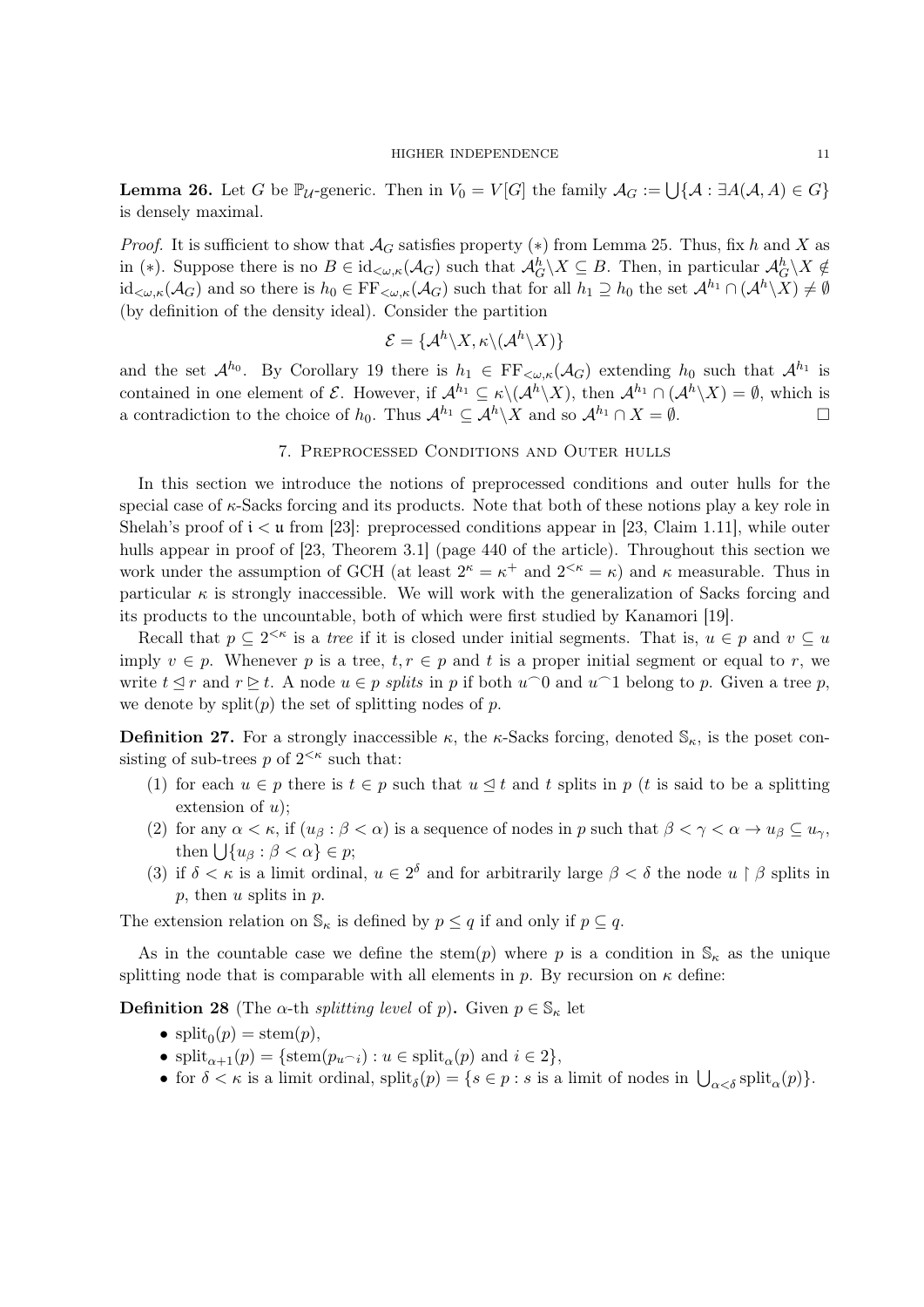We refer to split<sub> $\alpha$ </sub> $(p)$  as the  $\alpha$ -th splitting level of p. Moreover for  $t \in$  split $(p)$ , let sl $(t, p) = \alpha$ where  $t \in \text{split}_{\alpha}(p)$ .

Using this splitting levels we define the fusion orderings  $\leq_\alpha$  on  $\mathbb{S}_\kappa$ : Given q and p in  $\mathbb{S}_\kappa$  let  $q \leq_\alpha p$  if and only if  $q \leq p$  and  $\text{split}_\alpha(p) = \text{split}_\alpha(q)$ .

**Definition 29.** A fusion sequence  $(p_\alpha : \alpha < \kappa) \subseteq \mathbb{S}_\kappa$  is sequence of conditions in  $\mathbb{S}_\kappa$  such that  $p_{\alpha+1} \leq_\alpha p_\alpha$  for all  $\alpha < \kappa$  and whenever  $\delta < \kappa$  is a limit, then  $p_\delta \leq_\alpha p_\alpha$  for all  $\alpha < \delta$ .

For any regular uncountable cardinal  $\lambda$  we denote by  $\mathbb{S}_{\kappa}^{\lambda}$  the  $\kappa$ -support product of  $\lambda$  many copies of  $\mathbb{S}_{\kappa}$ . Moreover:

Definition 30 (Product fusion, Definition 1.7 in [19]).

- If  $(p_\alpha : \alpha < \beta) \subseteq \mathbb{S}_\kappa^{\lambda}$ , we define a condition  $p = \bigwedge_{\alpha < \beta} p_\alpha$  with  $\text{dom}(p) = \bigcup_{\alpha < \beta} \text{dom}(p_\alpha)$ and for every  $\gamma \in \text{dom}(p)$ ,  $p(\gamma) = \bigcap \{p_\alpha(\gamma) : \gamma \in \text{dom}(p_\alpha)\}\$ . Note that in the case  $p \restriction \gamma \notin \mathbb{S}_{\kappa}^{\gamma}$  for  $\gamma \in \text{dom}(p)$  or  $|\text{dom}(p)| > \kappa$  then p is left undefined.
- If  $p, q \in \mathbb{S}_{\kappa}^{\lambda}$ ,  $\alpha < \kappa$  and  $F \subseteq \text{dom}(q)$  with  $|F| \leq \kappa$ , we say  $p \leq_{F,\alpha} q$  if and only if  $p \leq q$  and for every  $\beta \in F$ ,  $p(\beta) \leq_{\alpha} q(\beta)$ .

**Lemma 31** (Generalized fusion [19]). Suppose  $(p_\alpha : \alpha < \kappa) \subseteq \mathbb{S}_\kappa^\lambda$  and  $F_\alpha \subseteq \lambda$  have the following properties:

- (1)  $p_{\alpha+1} \leq_{F_\alpha,\alpha} p_\alpha$  and  $p_\delta = \bigwedge_{\alpha<\delta} p_\alpha$  when  $\delta$  is a limit ordinal  $\lt \kappa$ .
- (2)  $|F_{\alpha}| < \kappa$ ,  $F_{\alpha} \subseteq F_{\alpha+1}$ ,  $F_{\delta} = \bigcup_{\alpha < \delta} F_{\alpha}$  for limit  $\delta < \kappa$  and  $\bigcup_{\alpha < \kappa} F_{\alpha} = \bigcup_{\alpha < \kappa} \text{dom}(p_{\alpha})$ .

Then  $p = \bigwedge_{\alpha < \kappa} p_{\alpha} \in \mathbb{S}_{\kappa}^{\lambda}$  and we refer to  $(p_{\alpha}, F_{\alpha} : \alpha < \kappa)$  as a generalized fusion sequence.

In the following, we fix some notation:

## Definition 32.

• Given a condition  $p \in \mathbb{S}_{\kappa}^{\lambda}$ ,  $\alpha < \kappa$  and  $F \subseteq \text{supp}(p)$  so that  $|F| < \kappa$  let  $\Lambda_{\alpha}^{F}(p) =$  $\prod_{i\in F}$  split<sub> $\alpha$ </sub> $(p(i))$ . That is

$$
\Lambda_{\alpha}^{F}(p) = \{ \bar{\sigma} = (\sigma_i)_{i \in F} : \sigma_i \in \text{split}_{\alpha}(p(i)) \}.
$$

• For all  $\bar{\sigma} \in \Lambda_{\alpha}^{F}(p)$  let  $p_{\bar{\sigma}} \leq p$  be defined as follows: supp $(p) = \text{supp}(p_{\bar{\sigma}})$  and

$$
p_{\bar{\sigma}}(i) = \begin{cases} (p(i))_{\sigma_i} & \text{if } i \in F \\ p(i) & \text{otherwise} \end{cases}
$$

• Given  $h \in {}^F2$  and  $\bar{\sigma} \in \Lambda_\alpha^F(p)$ , let  $p_{\bar{\sigma}}^h$  be defined as follows:  $supp(p_{\bar{\sigma}}^h) = supp(p)$  and

$$
p_{\bar{\sigma}}^h(i) = \begin{cases} (p(i))_{\sigma_i \cap h(i)} & \text{if } i \in F \\ p(i) & \text{otherwise} \end{cases}
$$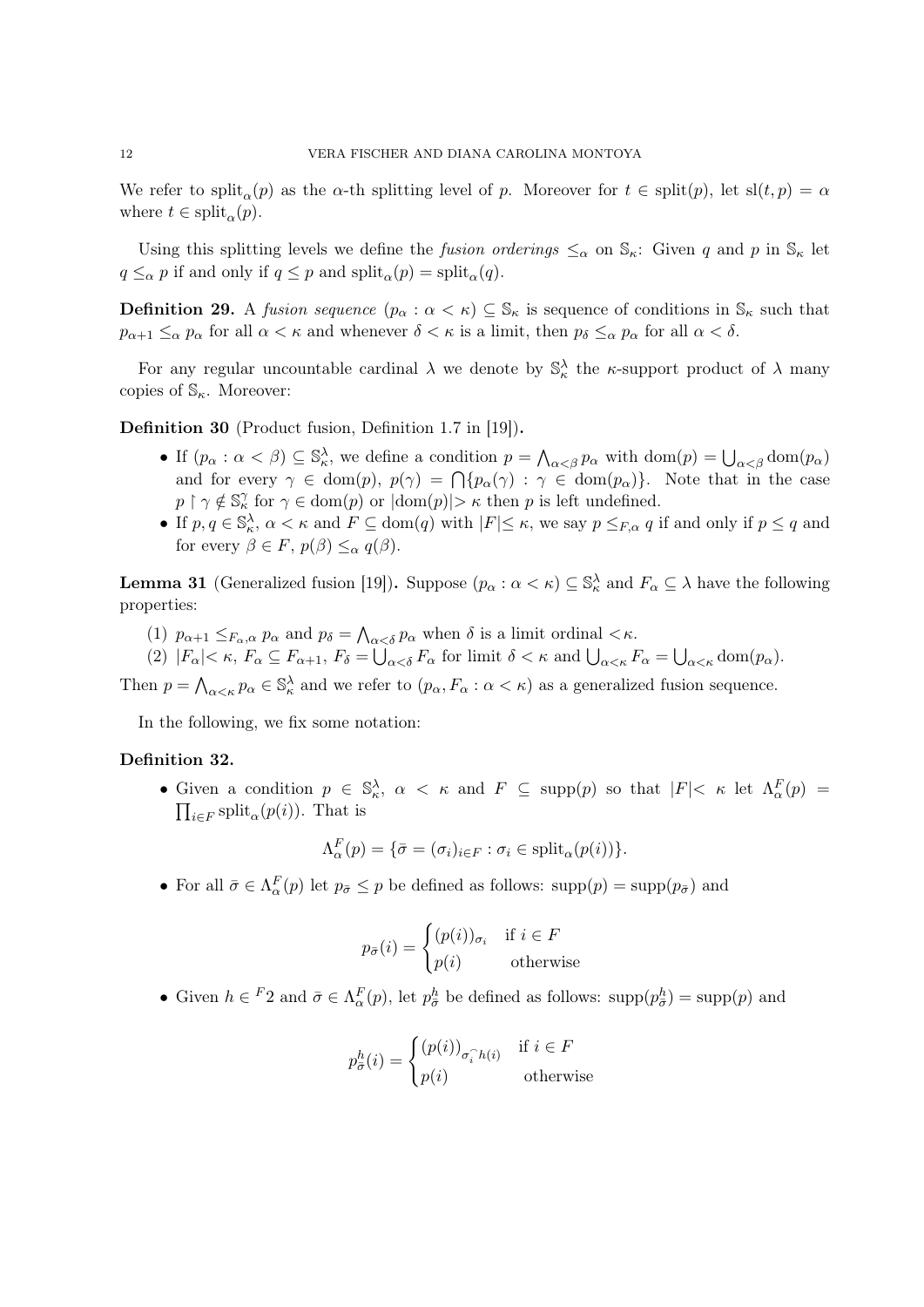7.1. Preprocessed conditions. The following notion of begin preprocessed for a condition can be seen for example in [23, Lemma 1.11]. Given a name for a real  $\tau$  and a condition p in an appropriate partial order, in particular the poset  $Q<sub>\tau</sub>$  from [23], Sacks forcing, or Miller partition forcing (see for definition for example [17]), the notion provides a sufficiently good ground model approximation of  $\tau$  realized by a condition q stronger than p.

We adapt the notion in the context of  $\kappa$ -Sacks forcing and its products.

# Definition 33.

- (1) Let  $\dot{X}$  be a  $\mathbb{S}_{\kappa}$ -name for a subset of  $\kappa$ . We say that  $p \in \mathbb{S}_{\kappa}$  is preprocessed for  $\dot{X}$  if for all  $\alpha \in \kappa$  and all  $t \in \text{split}_{\alpha}(p)$  there is  $x_t \in {}^{\alpha}2$  such that  $p_t \Vdash \chi_{\dot{X}} \upharpoonright \alpha = \check{x}_t$ .
- (2) (a) Let  $\dot{X}$  be a  $\mathbb{S}_{\kappa}^{\lambda}$  name for a subset of  $\kappa$ ,  $p \in \mathbb{S}_{\kappa}^{\lambda}$  and  $F \subseteq \text{supp}(p)$  with  $|F| < \kappa$ . We say that  $p \in \mathbb{S}_{\kappa}^{\lambda}$  is preprocessed for the pair  $(F, \dot{X})$  if for all  $\alpha < \kappa$  and all  $\bar{\sigma} \in \Lambda_{\alpha}^{F}(p)$ there are  $F' \supseteq F$ , such that  $F' \subseteq \text{dom}(p)$  and  $|F'| < \kappa$ ,  $\bar{\tau}_{\bar{\sigma}} \in \Lambda_{\alpha}^{F'}(p)$  and  $x_{\bar{\sigma}} \in {}^{\alpha}2$  such that  $\bar{\sigma} \sqsubseteq \bar{\tau}_{\bar{\sigma}}$  and  $p_{\bar{\tau}_{\bar{\sigma}}} \Vdash \chi_{\dot{X}} \upharpoonright \alpha = \check{x}_{\bar{\sigma}}$ .<sup>7</sup>
	- (b) We say that a condition  $p \in \mathbb{S}_{\kappa}^{\lambda}$  is preprocessed for the name  $\dot{X}$  if for all  $F \subseteq \text{dom}(p)$ such that  $|F| < \kappa$ , p is preprocessed for  $(X, F)$ .

## Remark 34.

- (1) Note that if  $p \in \mathbb{S}_{\kappa}$  is preprocessed for  $\dot{X}$ , then for each  $\alpha \in \kappa$  there is  $Y_{\alpha} \subseteq {}^{\alpha}2$  such that  $p \Vdash \chi_{\dot{X}} \restriction \alpha \in \check{Y}_{\alpha}$ . Indeed, take  $Y_{\alpha} = \bigcup \{x_t : t \in \text{split}_{\alpha}(p)\}\$  where  $x_t$  is defined as in the definition above.
- (2) Similarly, if  $p \in \mathbb{S}_{\kappa}^{\lambda}$  is preprocessed for  $(F, \dot{X})$  (*F* like above), then for each  $\alpha < \kappa$  there is  $Y_{\alpha} \subseteq {}^{\alpha}2$  such that  $p \Vdash \chi_{\dot{X}} \upharpoonright \alpha \in \check{Y}_{\alpha}$ . Just take  $Y_{\alpha} = \bigcup \{x_{\bar{\sigma}} : \bar{\sigma} \in \Lambda_{\alpha}^{F}(p)\}\$  where  $x_{\bar{\sigma}}$  is defined as above.

### Lemma 35.

- (1) Let  $p \in \mathbb{S}_{\kappa}$  and let  $\dot{X}$  be a  $\mathbb{S}_{\kappa}$ -name for a subset of  $\kappa$ . Then there is  $q \leq p$  such that q is preprocessed for  $\dot{X}$ .
- (2) Let  $p \in \mathbb{S}_{\kappa}^{\lambda}$  and let  $\dot{X}$  be a  $\mathbb{S}_{\kappa}^{\lambda}$ -name for a subset of  $\kappa$ . Then, for all  $F \subseteq \text{supp}(p)$  with  $|F| < \kappa$  and  $\gamma < \kappa$  there is  $q \leq_{F,\gamma} p$  such that q is preprocessed for  $(F, X)$ .

*Proof.* (1) We build a fusion sequence  $\langle q_\alpha : \alpha \langle \kappa \rangle$  below p such that for all  $\alpha > 0$  and all  $t \in \text{split}_{\alpha}(q_{\alpha})$  there is  $x_t \in {}^{\alpha}2$  such that  $(q_{\alpha})_t \Vdash \chi_{\dot{X}} \upharpoonright \alpha = \check{x}_t$ . Start with  $q_0 = p$ . Consider  $t \in \text{split}_{0}(p),$  i.e.  $t = \text{stem}(p)$ . For each  $i \in \{0,1\}$  there is  $w_{t,i} \leq p_{t\gamma}$  and  $x(t,i) \in \{0,1\}$  such that  $w_{t,i}$   $\Vdash \chi_X(0) = \check{x}(t,i)$ . Note that  $\text{stem}(w_{t,i}) \trianglerighteq \text{stem}(p_{t\smallfrown i}) \trianglerighteq t\hat{\phantom{\alpha}} i$ . Define  $q_1 = w_{t,0}^0 \cup w_{t,1}^0$ . Then  $q_1 \leq_0 q_0$  and for all  $s \in \text{split}_1(q_1)$  there is  $x_s \in {}^12$  such that  $(q_1)_s \Vdash \chi_{\dot{X}} \upharpoonright 1 = \check{x}_s$ . Indeed, if  $s \in \text{split}_1(q_1)$  then  $s \geq t^i$  for  $i \in \{0,1\}$  and so  $(q_1)_s = w_{t,i}$ . Thus  $(q_1)_s \Vdash \overset{\sim}{\chi}_{\overset{\sim}{X}} \uparrow 1 = x_s$  where  $x_s = (0, x(s, i)).$ 

Now, suppose  $q_\alpha$  has been defined and  $\forall t \in \text{split}_\alpha(q_\alpha)$  there is  $x_t \in {}^\alpha 2$  such that  $(q_\alpha)_t \Vdash$  $\chi_{\dot{X}} \restriction \alpha = \check{x}_t$ . For each  $t \in \text{split}_{\alpha}(q_{\alpha})$  and each  $i \in \{0,1\}$  find  $w_{t,i} \leq (q_{\alpha})_{t \cap i}$  and  $x(t,i) \in \{0,1\}$ such that  $w_{t,i}^{\alpha} \Vdash \chi_{\dot{X}}(\alpha) = \dot{x}(t,i)$ . Then, take  $q_{\alpha+1} = \bigcup \{w_{t,i} : t \in \text{split}_{\alpha}(q_{\alpha}), i \in \{0,1\}\}.$ 

 ${}^{7}$ Here  $\bar{\sigma} \sqsubseteq \bar{\tau}_{\bar{\sigma}}$  means for all  $i \in F$   $\sigma_i = \tau_i$ .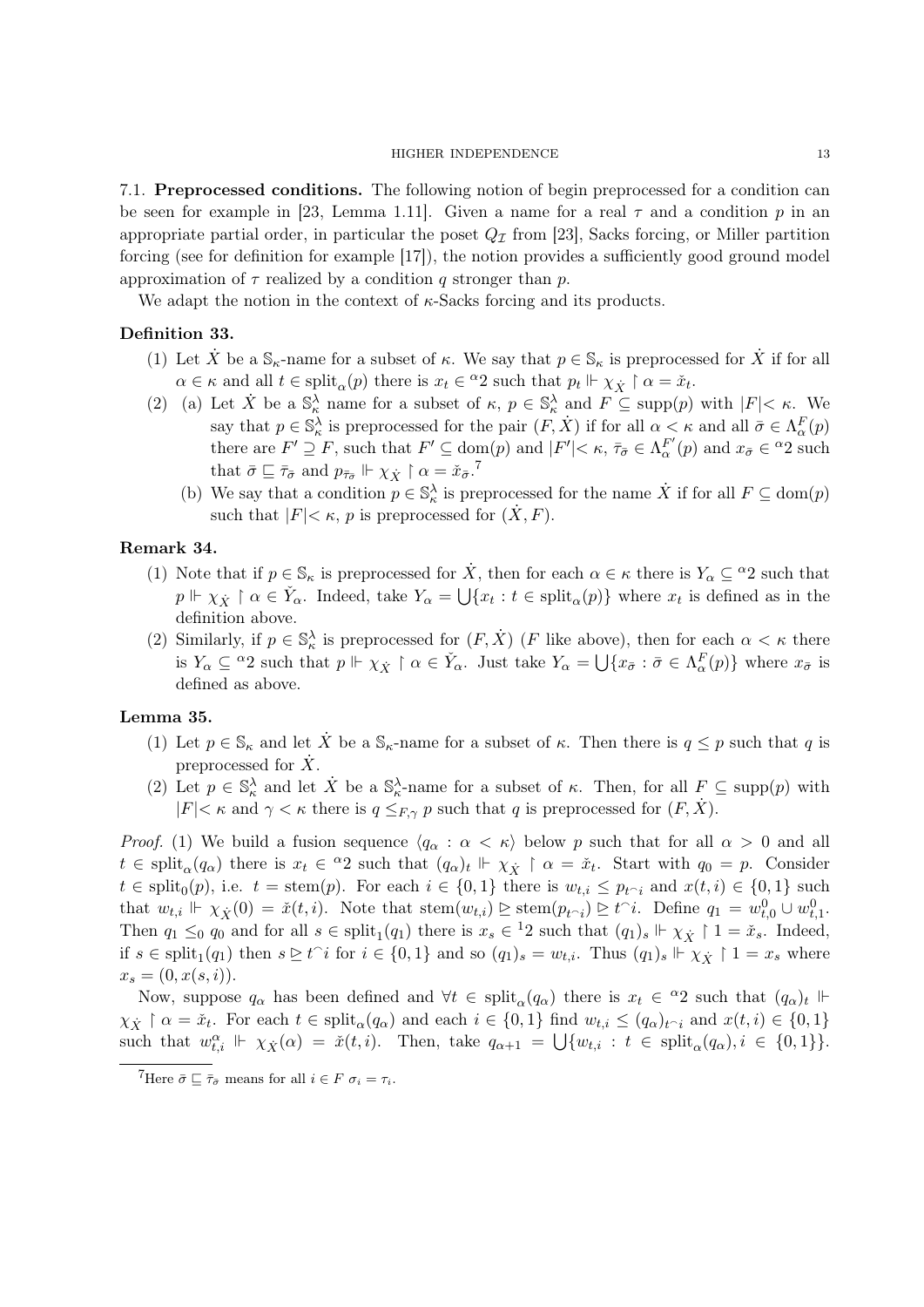Then split<sub>α</sub> $(q_{\alpha+1})$  = split<sub>α</sub> $(q_{\alpha})$  and so  $q_{\alpha+1} \leq_{\alpha} q_{\alpha}$ . Moreover, for all  $t \in$  split<sub>α+1</sub> $(q_{\alpha+1})$  there is  $x_t \in \alpha+1$  such that  $(q_{\alpha+1})_t \Vdash \chi_{\dot{X}} \upharpoonright \alpha+1 = \check{x}_t$ . Indeed. Fix  $t \in \text{split}_{\alpha+1}(q_{\alpha+1})$ . Thus  $r \in \mathrm{split}_{\alpha}(q_{\alpha+1}) = \mathrm{split}_{\alpha}(q_{\alpha})$  for some  $i \in \{0,1\}$ . By Inductive Hypothesis  $(q_{\alpha})_r \Vdash \chi_{\dot{X}} \upharpoonright \alpha = \check{x}_r$  for some  $x_r \in {}^{\alpha}2$ . However  $t \trianglerighteq r^i$  and so  $(q_{\alpha+1})_t = w_{r,i} \leq (q_{\alpha})_{r^i} \leq (q_{\alpha})_r$ . Thus,  $(q_{\alpha+1})_t \Vdash \chi_{\dot{X}} \upharpoonright \alpha = \check{x}_r$  and  $\chi_{\dot{X}}(\alpha) = \check{x}(r, i)$ . That is  $(q_{\alpha+1})_t \Vdash \chi_{\dot{X}} \upharpoonright \alpha + 1 = \check{x}_t$  where  $x_t = x_r \cup \{(\alpha, x(r, i))\}.$ 

It remains to consider the limit case. Suppose  $\langle q_\beta : \beta < \alpha \rangle$  have been defined and for all  $\beta < \alpha$ and all  $t \in \text{split}_{\beta}(q_{\beta})$  there is  $x_t \in {}^{\beta}2$  such that  $(q_{\beta})_t \Vdash \chi_{\dot{X}} \upharpoonright \beta = \check{x}_t$ . Then take  $q_{\alpha} = \wedge_{\beta < \alpha} q_{\beta}$ . Note that if  $t \in \text{split}_{\alpha}(q_{\alpha})$  then there is  $\{\eta_{\xi} : \xi < \alpha\}$  unbounded in  $\alpha$  such that  $t \restriction \eta_{\xi} \in \text{split}_{\xi}(q_{\xi})$ and so by inductive hypothesis for some  $x_{t\uparrow \eta_{\xi}} \in {}^{\xi}2$  we have  $(q_{\xi})_{t\uparrow \eta_{\xi}} \Vdash \chi_{\dot{X}} \uparrow \xi = \check{x}_{t\uparrow \eta_{\xi}}$ . Then for  $x_t = \bigcup \{x_{t \mid \eta_{\xi}} : \xi < \alpha\}$  we have  $(q_{\alpha})_t \Vdash \chi_{\dot{X}} \upharpoonright \alpha = \check{x}_t$ .

(2) The argument for the product runs similarly as the above case: Let  $p \in \mathbb{S}_{\kappa}^{\lambda}, \gamma < \kappa$  and  $F \subseteq \text{supp}(p)$  so that  $|F| < \kappa$ . We shall define a fusion sequence  $\langle q_\alpha, F_\alpha : \alpha < \kappa \rangle \subseteq \mathbb{S}_\kappa^{\lambda}$  below p, ordinals  $(\eta_\alpha : \alpha < \kappa)$  and bijections  $g_\alpha : F_\alpha \to \eta_\alpha$  such that for all  $\alpha < \kappa$ :

- (1)  $q_{\alpha+1} \leq_{F_\alpha,\gamma+\alpha} q_\alpha$ ,
- (2)  $\eta_{\alpha} \geq \alpha$ ,
- (3) For all  $\alpha < \alpha' < \kappa$ ,  $g_{\alpha} \subseteq g_{\alpha'}$  and for limit ordinals  $\delta < \kappa$   $g_{\delta} = \bigcup_{\alpha < \delta} g_{\alpha}$ ,
- (4) For all  $\bar{\sigma} \in \Lambda_{\gamma+\alpha}^{F_\alpha}(q_\alpha)$  there is  $x_{\bar{\sigma}} \in {}^{\alpha}2$  such that  $(q_{\alpha+1})_{\bar{\sigma}} \Vdash \chi_{\dot{X}} \upharpoonright \alpha = \check{x}_{\bar{\sigma}}$ .

Since similar arguments will be used in the upcoming results we give the proof in full detail. Start with  $q_0 = p$  and  $F_0 = F$ , in order to arrange that  $q_{\alpha+1} \leq_{F_\alpha, \gamma+\alpha} q_\alpha$  start the following construction at some indecomposable ordinal  $\alpha > \gamma$  (otherwise for all ordinals  $\beta < \alpha$ ,  $\beta + \alpha = \alpha$ and so, at  $\alpha$  we would just get  $q_{\alpha+1} \leq_{F_\alpha,\alpha} q_\alpha$  and letting  $q_\beta = p$  for all  $\beta < \alpha$ . At limit stages  $\delta < \kappa$  the construction of  $q_{\delta}$  and  $F_{\delta}$  is determined by the conditions in Definition 30. Let  $\eta_{\delta} = \sup_{\alpha < \delta} \eta_{\alpha}$  and  $g_{\delta}$  as above.

Finally for the successor case, suppose  $q_{\alpha}$ ,  $\eta_{\alpha}$ ,  $g_{\alpha}$  and  $F_{\alpha}$  have been defined. Fix an enumeration  $\{\gamma_l = (\bar{\sigma}_l, h_l) : l < \rho\}$  of all pairs of the form  $(\bar{\sigma}, h)$  such that  $\bar{\sigma} \in \Lambda_{\sigma}^{F_{\alpha}}(q_{\alpha})$  and  $h \in {}^{F_{\alpha}}2$ . Note that the ordinals  $\rho$  is  $\lt \kappa$ .

Inductively, we will construct a sequence  $\{r_l^{\alpha}: l < \rho\}$  of conditions below  $q_{\alpha}$  satisfying:

- (1)  $r_0^{\alpha} = q_{\alpha}$ ,
- (2)  $r^{\alpha}_{l+1} \leq_{F_{\alpha}, \gamma+\alpha} r^{\alpha}_{l}$ ,
- (3)  $(r^{\alpha}_{l+1})^{\hbar_l}_{\bar{\sigma}_l}$  forces a value  $\check{x}(\alpha, l)$  for  $\chi_{\dot{X}} \upharpoonright \alpha$ ,
- (4) For *l* limit ordinal  $r_l^{\alpha} = \bigwedge_{k < l} r_k^{\alpha}$ .

It is enough to explain how the successor step is built: Suppose that we have constructed  $r_l^{\alpha}$ satisfying the conditions above and consider the pair  $\gamma_l = (\bar{\sigma}, h)$ , then find a condition  $w_l \le (r_l)_{\bar{\sigma}}^h$ forcing a value  $x(\bar{\sigma}, l)$  for  $\chi_{\dot{X}} \restriction \alpha$ . Note that  $w_l$  is clearly not a condition that satisfies (2), so we build  $r_{l+1}^{\alpha}$  as follows:  $\text{supp}(r_{l+1}^{\alpha}) = \text{supp}(w_l)$  and

$$
r_{l+1}^{\alpha}(i) = \begin{cases} (w_l(i)) \cup \{ (q_{\alpha}(i))_{\tau \cap j} : \tau \in \text{split}_{\alpha}(r_l(i)) \setminus \sigma_i \text{ or } j = 1 - h(i) \} & \text{if } i \in F_{\alpha} \\ w_l(i) & \text{otherwise} \end{cases}
$$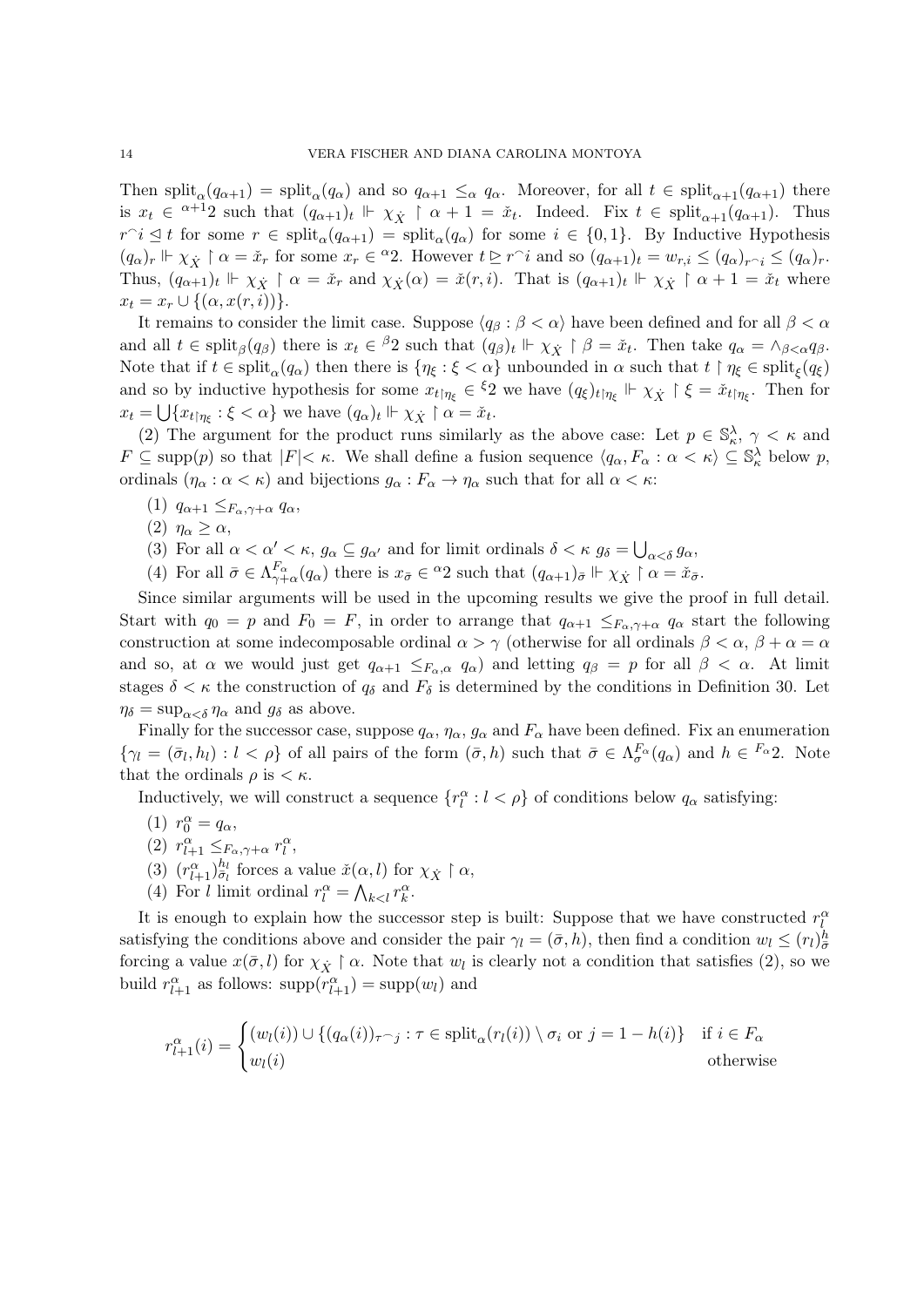Note that this is now a condition satisfying the properties above. Put  $q_{\alpha+1} = \bigwedge_{l \leq \rho} r_l^{\alpha} F_{\alpha+1} =$  $F_{\alpha} \cup \{\min(\text{supp}(q_{\alpha+1})\backslash F_{\alpha})\}, \eta_{\alpha+1} = \eta_{\alpha} + 1 \text{ and } g_{\alpha+1} = g_{\alpha} \cup \{(\min(\text{supp}(q_{\alpha+1})\backslash F_{\alpha}), \eta_{\alpha})\}.$ 

In order to finish the proof, we check that the condition q is indeed preprocessed for  $(F, \dot{X})$ . Fix  $\alpha < \kappa$  and  $\bar{\sigma} \in \Lambda_{\alpha}^{F}(q)$ . First, extend  $\bar{\sigma}$  to a sequence  $\bar{\sigma}' = \bar{\sigma} \cap \bar{\rho}_0$  in  $\Lambda_{\alpha}^{F_{\alpha}}(q)$  by adding a fix tail  $\bar{\rho}_0$  of splitting nodes in  $q(i)$  at level  $\alpha$  for each  $i \in F_\alpha \backslash F$ .

Since  $q \leq_{\alpha,F_\alpha} q_\alpha$  we get that  $\Lambda_\alpha^{F_\alpha}(q) = \Lambda_\alpha^{F_\alpha}(q_\alpha)$  and so  $\bar{\sigma}' \in \Lambda_\alpha^{F_\alpha}(q_\alpha)$  and we can use the fusion properties to get that there is a  $x_{\bar{\sigma}'} \in {}^{\alpha}2$  such that  $(q_{\alpha+1})_{\bar{\sigma}'} \Vdash \chi_{\dot{X}} \upharpoonright (\alpha) = \check{x}_{\bar{\sigma}'},$  so we finally use that the condition  $q_{\bar{\sigma}'} \leq (q_{\alpha+1})_{\bar{\sigma}'}$  to get that  $(q)_{\bar{\sigma}'} \Vdash \chi_{\dot{X}} \restriction (\alpha) = \tilde{x}_{\bar{\sigma}'}$  as we wanted.

□

**Corollary 36.** Let  $p \in \mathbb{S}_{\kappa}^{\lambda}$  and let  $\dot{X}$  be a  $\mathbb{S}_{\kappa}^{\lambda}$ -name for a subset of  $\kappa$ , then we can find  $q \leq p$  such that q is preprocessed for  $\dot{X}$ .

*Proof.* Recall first that there are  $\kappa$ -many sets  $G \subseteq \text{dom}(p)$  so that  $|G| < \kappa$ , so let  $(G_{\beta} : \beta < \kappa)$  be an enumeration of them. We can use build a fusion sequence  $(q_{\alpha}, F_{\alpha})$  below p such that for all  $\alpha < \kappa$ ,  $q_{\alpha+1}$  is preprocessed for  $(\dot{X}, G_{\alpha})$ .

Start with  $q_0 = p$  and  $F_0 = G_0$ . The limit step is built as usual and it is left to explain how the successor case is constructed: Suppose we have already defined  $q_{\alpha}$  and  $F_{\alpha}$ , then we use the Lemma above for  $\dot{X}$ ,  $q_{\alpha}$  and  $F_{\alpha}$  to get a condition  $r \leq_{\alpha,F_{\alpha}} q_{\alpha}$  that is preprocessed for  $(\dot{X}, G_{\alpha})$ . Define then  $q_{\alpha+1} = r$  and  $F_{\alpha+1} = F_{\alpha} \cup G_{\alpha}$ .

We claim that the fusion q of the sequence defined above is preprocessed for all  $G_{\alpha}$ 's: Indeed, if  $\alpha$  is fixed we know that  $q_{\alpha+1}$  is preprocessed for  $(\dot{X}, G_{\alpha})$ , then it is enough to notice that since  $q \leq_{\alpha+1,F_{\alpha+1}} q_{\alpha+1}$ , then q is also preprocessed for  $(X, G_{\alpha})$ .  $\alpha$ ).

7.2. Outer hull. Below, we introduce the notion of an outer hull, making explicit some wellknown techniques. In the consistency proof of  $i < \mu$  from [23], outer hulls appear on page 440. Other more recent applications of the notion can be found for example in [17].

## Definition 37.

- Let  $p \in \mathbb{S}_{\kappa}$  and let X<sup>t</sup> be a  $\mathbb{S}_{\kappa}$ -name for a subset of  $\kappa$ . For each  $t \in \text{split}_{\alpha}(p)$ , we refer to the set  $Y_t = \{\beta \in \kappa : p_t \not\Vdash \check{\beta} \notin \dot{X}\},\$ as the outer hull of  $\dot{X}$  below  $p_t$ . Moreover, if  $q_{t,\beta} \leq p_t$ and  $q_{t,\beta} \Vdash \check{\beta} \in \dot{X}$ , we say that  $q_{t,\beta}$  is a witness for  $\beta \in Y_t$ .
- Let  $p \in \mathbb{S}_{\kappa}^{\lambda}$  and let  $\dot{X}$  be a  $\mathbb{S}_{\kappa}^{\lambda}$ -name for a subset of  $\kappa$ . For all  $\alpha < \kappa$ ,  $F \subseteq \text{supp}(p)$  such that  $|F| < \kappa$  and  $\bar{\sigma} \in \Lambda_{\alpha}^{F}(p)$  we refer to the set  $Y_{\bar{\sigma}} = \{\beta \in \kappa : p_{\bar{\sigma}} \not\Vdash \check{\beta} \notin \dot{X}\}\)$ , as the outer hull of  $\dot{X}$  below  $p_{\bar{\sigma}}$ . Moreover, if  $q_{\bar{\sigma},\beta} \leq p_{\bar{\sigma}}$  and  $q_{\bar{\sigma},\beta} \Vdash \check{\beta} \in \dot{X}$ , we say that  $q_{\bar{\sigma},\beta}$  is a witness for  $\beta \in Y_{\bar{\sigma}}$ .

**Remark 38.** Let  $\dot{X}$  be a  $\mathbb{S}_{\kappa}$ -name for a subset of  $\kappa$ . Suppose  $Y_t$  is the outer hull of  $\dot{X}$  below  $p_t$ . If  $p_t \Vdash \check{\beta} \in \dot{X}$ , then  $p_t$  is a witness to  $\beta \in Y_t$  and so  $p_t \Vdash \dot{X} \subseteq \check{Y}_t$ . Analogously for  $\mathbb{S}_{\kappa}^{\lambda}$  and  $Y_{\bar{\sigma}}$ .

We proceed with the following lemma.

## Lemma 39.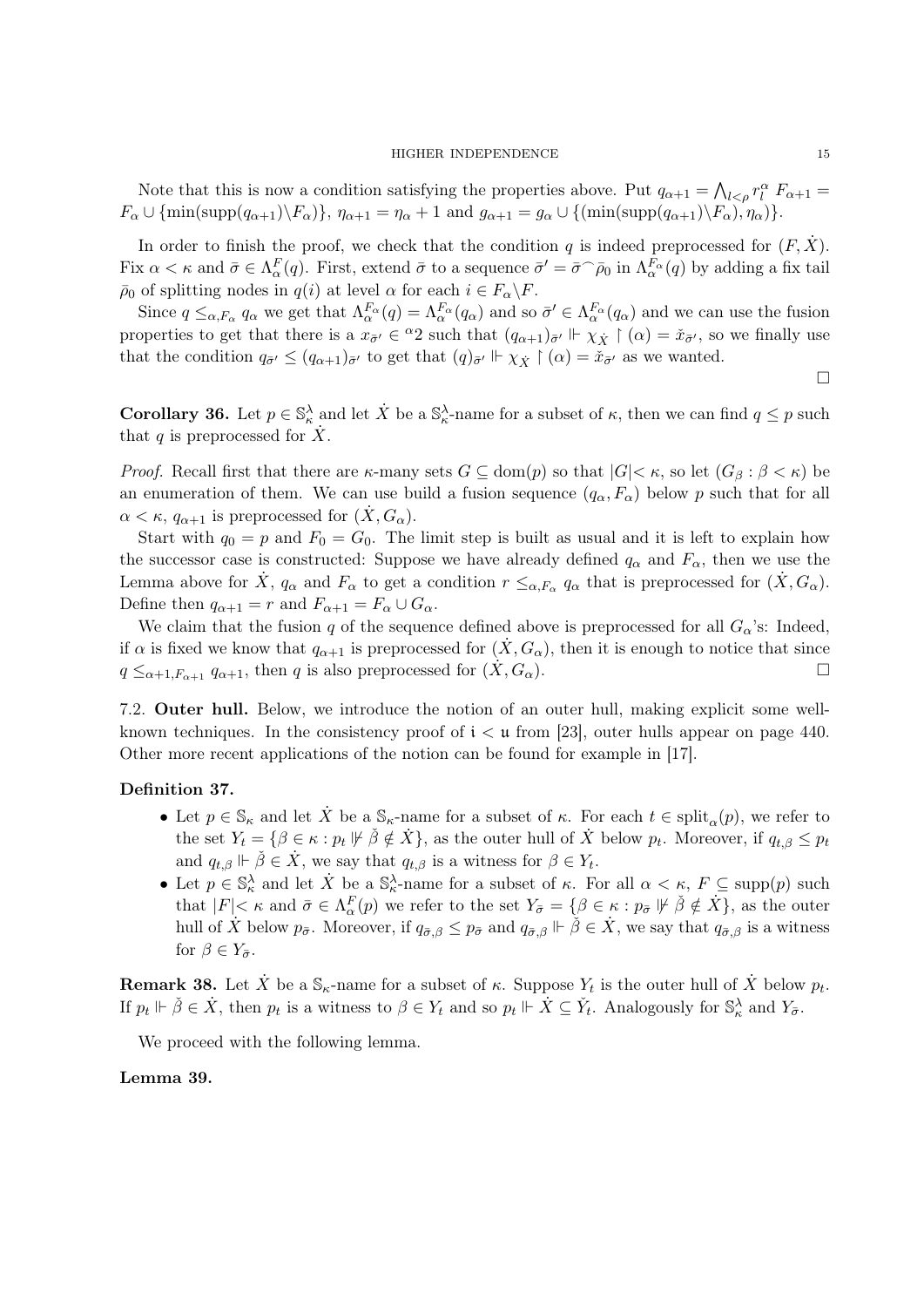- (1) Let  $p \in \mathbb{S}_{\kappa}$  be preprocessed for  $\dot{X}$  and for each  $t \in \text{split}(p)$  let  $Y_t$  be the outer hull of  $\dot{X}$ below  $p_t$ . Then for each  $\alpha < \kappa$ ,  $t \in \text{split}_{\alpha}(p)$  and  $\beta \in Y_t$  there is a  $r(t, \beta) \in p$  such that t is an initial segment of  $r(t, \beta)$  and  $p_{r(t, \beta)} \Vdash \check{\beta} \in \dot{X}$ . Moreover, for each  $t \in \text{split}(p)$  and each  $\beta \in Y_t$  there is  $r = r(t, \beta) \in \text{split}_{\beta}(p)$  such that  $p_r \Vdash \check{\beta} \in \dot{X}$ .
- (2) Let  $p \in \mathbb{S}_{\kappa}^{\lambda}$  be preprocessed for  $(X, F)$  (where  $F \subseteq \text{supp}(p)$  and  $|F| < \kappa$ ) and for each  $\bar{\sigma} \in \Lambda_{\alpha}^{F}(p)$  let  $Y_{\bar{\sigma}}$  be the outer hull of  $\dot{X}$  below  $p_{\bar{\sigma}}$ . Then for each  $\alpha < \kappa$ ,  $\bar{\sigma} \in \Lambda_{\alpha}^{F}(p)$ ,  $\beta \in Y_{\bar{\sigma}}$ and  $i \in F$  there are  $F' \supseteq F$ ,  $|F'| < \kappa$  and  $\bar{\tau}' \in \Lambda_{\alpha}^{F'}(p)$  such that if  $\bar{\tau}' = (r_i(\bar{\sigma}, \beta) : i \in F')$ then  $r_i(\bar{\sigma},\beta) \in p(i)$  such that  $\sigma_i$  is an initial segment of  $r_i(\bar{\sigma},\beta)$  for all  $i \in F$  and  $p_{\bar{\tau}'} \Vdash \check{\beta} \in \dot{X}$ . Moreover, for each  $\bar{\sigma} \in \Lambda_{\alpha}^F(p)$ ,  $\beta \in Y_{\bar{\sigma}}$  and  $i \in F$  there are  $F' \supseteq F$ ,  $|F'| < \kappa$ ,  $\bar{\tau}' \in \Lambda_{\alpha}^{F'}(p)$  such that if  $\bar{\tau} = (r_i(\bar{\sigma}, \beta) : i \in F')$  where  $r_i = r_i(\bar{\sigma}, \beta) \in \text{split}_{\beta}(p)(i)$ for all  $i \in F$ , then  $p_{\bar{\tau}'} \Vdash \check{\beta} \in \dot{X}$ .

*Proof.* (1) Fix  $\alpha$ , t and  $\beta \in Y_t$ . Then there is  $q \leq p_t$  such that  $q \Vdash \beta \in \dot{X}$ . Take any  $r = r(t, \beta) \in Y_t$ . split<sub>β</sub>(q). Note that  $t \leq r$  and there is  $\beta' \geq \beta$  such that  $r \in \text{split}_{\beta'}(p)$ . On the other hand, because p is preprocessed we can use Lemma 35 to find  $x_r \subseteq \alpha'^2$  such that  $p_r \Vdash \chi_{\dot{X}} \restriction \beta' = \dot{x}_r$ . Since  $q_r \leq p_r$  we must have that  $\check{x}_t(\beta) = 1$ . Thus  $p_r \Vdash \beta \in \dot{X}$ .

Moreover, if  $r^* \leq r$  and  $r^* \in \text{split}_{\beta+1}(p)$  then already  $p_{r^*} \Vdash \check{\beta} \in \dot{X}$ . Indeed, since p is preprocessed there is an  $x_{r^*} \in {}^{\beta}2$  so that  $p_{r^*} \Vdash \chi_{\dot{X}} \upharpoonright_{\beta+1} \in \check{x}_{r^*}$ , thus  $p_r$  forces a value for  $\chi_{\dot{X}}(\beta)$ which has to be one because q<sup>r</sup> ≤ q, p<sup>r</sup> and so p<sup>r</sup> ⊩ βˇ ∈ X˙ . In particular, if β ≤ sl(t, p) then in fact  $p_t \Vdash \check{\beta} \in \dot{X}$ .

(2) In the same way, fix now  $\alpha, F$  and  $\bar{\sigma} \in \Lambda_{\alpha}^{F}(p)$ . Then there is  $q \leq p_{\bar{\sigma}}$  such that  $q \Vdash \beta \in \dot{X}$ . For all  $i \in F$  take any  $r_i = r_i(\bar{\sigma}, \beta) \in \text{split}_{\beta}(q(i))$ . Note that  $\sigma_i \leq r_i$  for all  $i \in F$ . We can find  $\beta' \geq \beta$ such that  $r_i \in \text{split}_{\beta'}(p(i))$  uniformly for all  $i \in F$ . Hence if  $\overline{\tau} = (r_i(\overline{\sigma}, \beta) : i \in F)$ , by Lemma 35 there are  $F' \supseteq F$ ,  $\bar{\tau}' \in \Lambda_{\alpha}^{F'}(p)$  and  $x_{\bar{\tau}'} \in {\beta'}2$  such that  $p_{\bar{\tau}'} \Vdash \chi_{\dot{X}} \upharpoonright {\beta'} = \check{x}_{\bar{\tau}}$ . Let  $y = \chi_{\dot{X}} \upharpoonright {\beta'}$ . Since  $q_{\bar{\tau}} \leq p_{\bar{\tau}}$  we must have that  $y(\beta) = 1$ . Thus  $p_{\bar{\tau}} \Vdash \beta \in \dot{X}$ . The argument for the moreover part is the same as for part (1).  $\Box$ 

**Definition 40.** For  $p \in \mathbb{S}_{\kappa}^{\lambda}$  and  $F \in [\text{supp}(p)]^{<\kappa}$ , let  $\Lambda(F) = \bigcup_{\alpha < \kappa} \Lambda_{\alpha}^F$ . For  $\bar{\sigma}$  and  $\bar{\tau}$  in  $\Lambda(F)$  we say that  $\bar{\tau} \leq \bar{\sigma}$  if and only if for each  $i \in F(\bar{\tau}(i) \leq \bar{\sigma}(i)).$ 

## Corollary 41.

(1) Let  $\dot{X}$  be a  $\mathbb{S}_{\kappa}$ -name for an infinite subset of  $\kappa$ . If  $p \in \mathbb{S}_{\kappa}$  is preprocessed for  $\dot{X}$ ,  $t \in \text{split}(p)$ and  $Y_t$  is the outer hull of  $\dot{X}$  below  $p_t$  then

$$
Y_t = \{ \beta < \kappa : \exists r \in \text{split}(p) \text{ such that } t \leq r \text{ and } p_r \Vdash \check{\beta} \in \dot{X} \}.
$$

(2) Let  $\dot{X}$  be a  $\mathbb{S}_{\kappa}^{\lambda}$ -name for an infinite subset of  $\kappa$ . If  $p \in \mathbb{S}_{\kappa}^{\lambda}$  is preprocessed for  $(\dot{X}, F \in$  $[\text{supp}(p)]^{<\kappa}$  and  $\bar{\sigma} \in \Lambda(F)$ , then

$$
Y_{\bar{\sigma}} = \{ \beta \in \kappa : \exists \bar{\tau} \in \Lambda(F') \text{ for } F' \supseteq F, |F'| < \kappa \text{ such that } \bar{\sigma} \sqsubseteq \bar{\tau} \text{ and } p_{\bar{\tau}} \Vdash \check{\beta} \in \dot{X} \}.
$$

## 8. κ-Sacks indestructibility

In this section we set out to obtain our main result, namely the relative consistency of  $i(\kappa) < 2^{\kappa}$ . For this we start with a measurable cardinal  $\kappa$  and a normal measure  $\mathcal U$  on  $\kappa$ . Using the forcing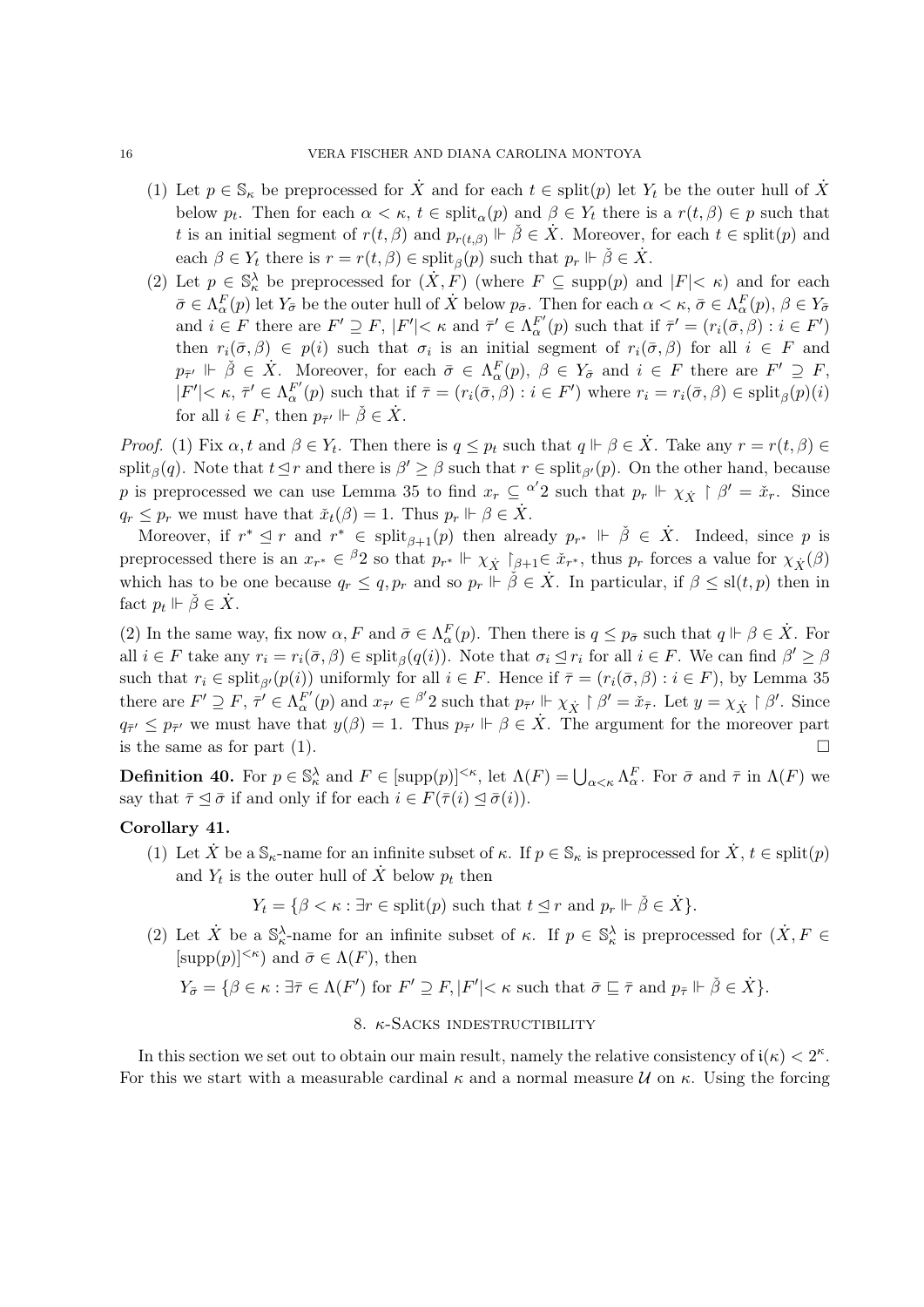notion  $\mathbb{P}_{\mathcal{U}}$  we adjoin a U-supported  $\kappa$ -maximal independent family, which by Lemma 26 is densely maximal. A key feature of our proof is Lemma 25 which gives an equivalent characterisation of dense maximality via the property (\*) of the same Lemma. In fact, to show that  $\mathcal{A} = \mathcal{A}_G$  for a  $\mathbb{P}_{\mathcal{U}}$ -generic filter G remains maximal after forcing with a large product of  $\kappa$ -Sacks forcing, we show that the property (∗) is preserved. With other words, we show that in the final generic extension a  $\kappa$ -independent family which we adjoin via forcing at an initial step of the construction satisfies property (∗). Note that in difference with the original work of Shelah [23], we are only interested in products of  $\kappa$ -Sacks forcing and not iterations.

**Theorem 42.** (GCH) Let  $\kappa$  be a measurable cardinal, U a normal measure on  $\kappa$  and let G be  $\mathbb{P}_{\mathcal{U}}$ -generic filter over the ground model  $V_0$ . Let  $\mathcal{A} = \mathcal{A}_G$  and  $V = V_0[G]$ . Then

 $V^{\mathbb{S}_{\kappa}} \models \mathcal{A}$  is a densely maximal independent family.

*Proof.* Note that GCH holds in V and  $\kappa$  is inaccessible in V. By Lemma 26 the family A is densely maximal in V. To prove that  $(\mathcal{A}$  is densely maximal)<sup> $V^{\mathbb{S}_{\kappa}}$ </sup> we will show that in  $V^{\mathbb{S}_{\kappa}}$ , property  $(*)$ of A from Lemma 25 holds. More precisely, we will show that in  $V^{\mathbb{S}_{\kappa}}$  for each  $X \subseteq \kappa$  and each  $h \in \mathrm{FF}_{\leq \omega, \kappa}(\mathcal{A})$  such that  $X \subseteq \mathcal{A}^h$  property  $(*)_{X,h}$  holds, where

 $(*)_{X,h}$  either  $\exists B \in id_{\lt \omega,\kappa}(\mathcal{A})$  such that  $\mathcal{A}^h \setminus X \subseteq B$  or there is  $h' \supseteq h$  such that  $\mathcal{A}^{h'} \subseteq \mathcal{A}^h \setminus X$ .

Suppose not. Thus, there are  $X \subseteq \kappa$ ,  $h \in \mathrm{FF}_{\leq \omega,\kappa}(\mathcal{A})$  such that  $X \subseteq \mathcal{A}^h$  and  $\neg(\ast)_{X,h}$ . That is,

$$
V^{\mathbb{S}_{\kappa}} \models X \subseteq \mathcal{A}^h \wedge \mathcal{A}^h \backslash X \notin \mathrm{id}_{<\omega,\kappa}(\mathcal{A}) \wedge \forall h' \supseteq h(\mathcal{A}^{h'} \cap X \neq \emptyset).
$$

Let  $\dot{X}$  be a  $\mathbb{S}_{\kappa}$ -name for X in V and let  $p \in \mathbb{S}_{\kappa}$  force the above. By Lemma 35 we can assume that p is preprocessed for  $\dot{X}$  and by Corollary 41 that for each  $t \in \text{split}(p)$  for the outer hull  $Y_t$  of  $\dot{X}$  below  $p_t$  is of the form  $Y_t = \{\beta < \kappa : \exists r \in \text{split}(p) \text{ such that } t \leq r \text{ or } r \leq t \text{ and } p_r \Vdash \check{\beta} \in \dot{X}\}.$ 

**Claim 43.** Let  $t \in \text{split}(p)$ . Then  $Y_t \subseteq \mathcal{A}^h$ .

*Proof.* Let  $m \in Y_t$ . Thus there is  $q_{t,m} \leq p_t$  such that  $q_{t,m} \Vdash \tilde{m} \in \dot{X}$ . But  $p_t \Vdash \dot{X} \subseteq \mathcal{A}^h$  and so m must be an element of  $\mathcal{A}^h$ . . □

We will make use of the following function  $H \in \kappa \cap V$ . Given  $t \in \text{split}(p)$  and  $\beta \in Y_t$ , let  $r(t, \beta)$  be a witness to  $\beta \in Y_t$  such that t is comparable with  $r(t, \beta)$  and  $r(t, \beta)$  is of least splitting level. Then define

$$
H(\gamma) = \sup\{\gamma + 1\} \cup \{sl(r(t, \beta)) : t \in \text{split}_{\gamma}(p), \beta \le \gamma\},\
$$

where if  $r(t, \beta)$  is not defined, i.e.  $\beta \notin Y_t$ , then we take  $\text{sl}(r(t, \beta)) = 0$ .

Fix  $t \in \text{split}(p)$ . Since  $Y_t \subseteq \mathcal{A}^h$ , by the dense maximality of  $\mathcal{A}$  in V either there is  $B \in \text{id}_{\lt \omega,\kappa}(\mathcal{A})$ such that  $\mathcal{A}^h \backslash Y_t \subseteq B$  or there is  $h' \supseteq h$  such that  $\mathcal{A}^{h'} \subseteq \mathcal{A}^h \backslash Y_t$ . In the latter case,  $\mathcal{A}^{h'} \cap Y_t = \emptyset$ and since  $p \Vdash \dot{X} \subseteq \check{Y}_t$ , we obtain that  $p \Vdash \mathcal{A}^{h'} \cap \dot{X} = \emptyset$ , contrary to the choice of p. Thus, we can assume that  $\forall t \in \text{split}(p) \exists B_t \in \text{id}_{\lt \omega,\kappa}(\mathcal{A})$  such that  $\mathcal{A}^h \backslash Y_t \subseteq B_t$ ,  $\mathcal{A}^h \backslash Y_t \in \text{id}_{\lt \omega,\kappa}(\mathcal{A})$ . But then  $Y_t \cup \kappa \setminus \mathcal{A}^h \in \text{fil}_{\leq \omega,\kappa}(\mathcal{A})$ . Now, since  $\text{fil}_{\leq \omega,\kappa}(\mathcal{A})$  is a  $\kappa$ -p-set, there is  $C \in \text{fil}_{\leq \omega,\kappa}(\mathcal{A})$  such that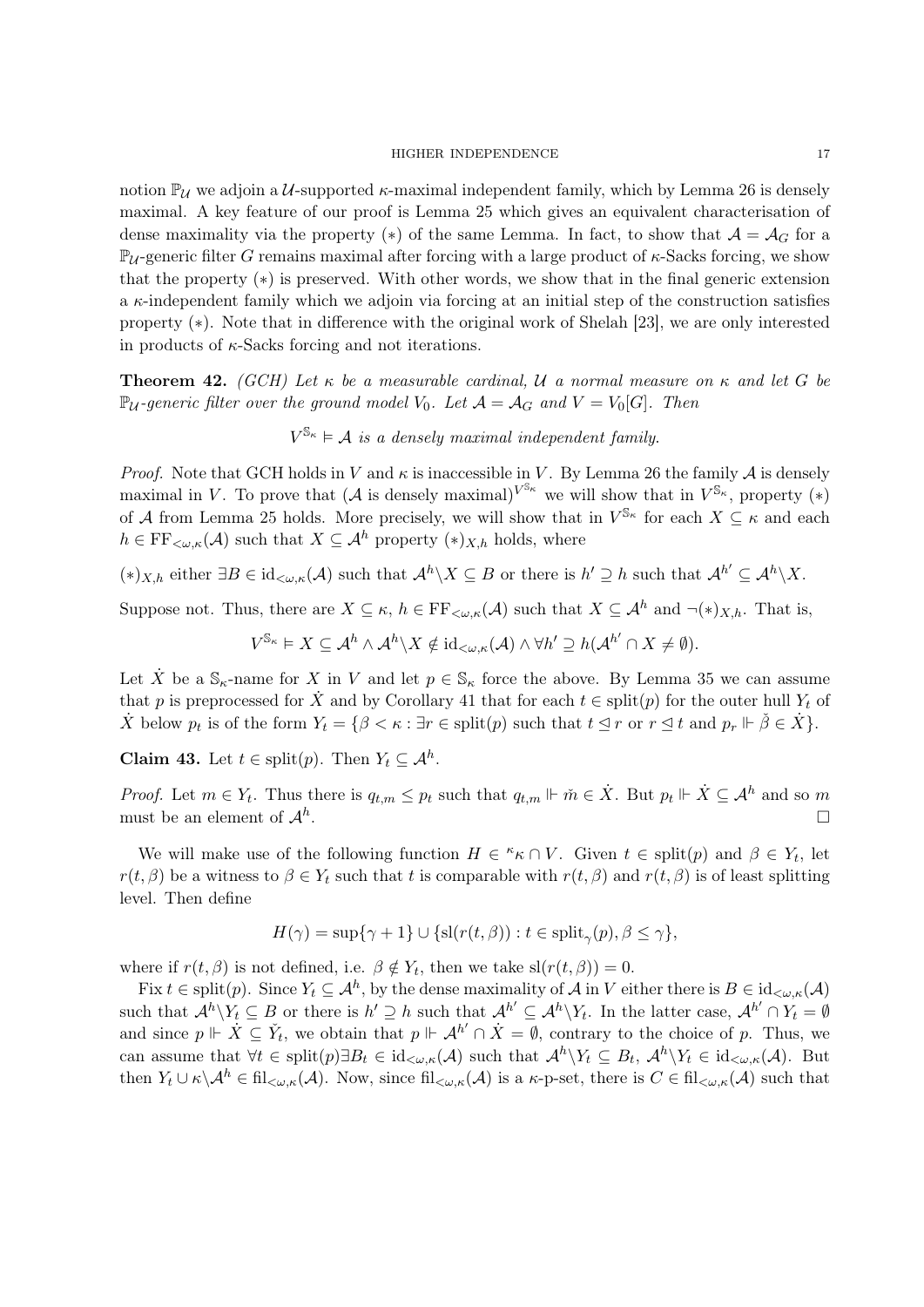$C \subseteq^* Y_t \cup \kappa \backslash A^h$  for each  $t \in \text{split}(p)$ . Thus in particular,  $C \cap A^h \subseteq^* Y_t$  for all  $t \in \text{split}(p)$  and so we can find a function  $f \in V \cap \kappa_{\kappa}$  such that

$$
\forall \alpha \in \kappa \,\,\forall t \in \mathrm{split}_{\alpha+1}(p) \,\,(C \cap \mathcal{A}^h) \backslash Y_t \subseteq f(\alpha).
$$

Equivalently, for each  $\alpha \in \kappa$ ,

$$
(C \cap \mathcal{A}^h) \backslash f(\alpha) \subseteq \bigcap_{t \in \text{split}_{\alpha+1}(p)} Y_t.
$$

Moreover, we can assume that  $H(\alpha) + 1 < f(\alpha)$  and that f is strictly increasing.

Now, we use Corollary 23 for the strictly increasing function  $f^2 = f \circ f$ , i.e. the composition of f with itself. Then there is a set  $C^* \in \text{fil}_{\leq \omega,\kappa}(\mathcal{A})$  such that  $\forall \alpha \in C^* \forall \gamma \in \alpha \cap C^*(f^2(\gamma) < \alpha)$ . Now, let  $C' = C \cap C^* \cap (f(1), \kappa)$ . Thus  $C' \in fil_{\leq \omega, \kappa}(\mathcal{A})$ . Let  $\{k(\alpha) : \alpha < \kappa\}$  be an increasing enumeration of  $C' \cap A^h$ . Since  $C' \in \text{fil}_{\lt \omega,\kappa}(\mathcal{A})$  the latter set is indeed unbounded in  $\kappa$ . Recursively, we will define a fusion sequence  $\tau = \langle q_\alpha : \alpha \in \kappa \rangle$  below p such that:

- (1)  $q_{\alpha+1} \leq_\alpha q_\alpha$ ,
- (2)  $q_{\alpha+1} \Vdash k(\alpha) \in \dot{X}$ ,
- (3) If q is the fusion of  $\tau$  then  $q \Vdash C' \cap A^h \subseteq \dot{X}$ .

But then, since  $q \Vdash \mathcal{A}^h \setminus \dot{X} \subseteq \mathcal{A}^h \setminus C'$  and  $\mathcal{A}^h \setminus C' \subseteq \kappa \setminus C' \in id_{\lt \omega,\kappa}(\mathcal{A})$ , we obtain that  $q \Vdash$  $\mathcal{A}^h \backslash \dot{X} \in id_{\lt \omega,\kappa}(\mathcal{A})$ , which is again a contradiction to the choice of p.

Here is the construction of  $\tau$ . Start with  $q_0 = p$  and at limits take intersections. Consider  $k(0)$ and put  $r = \operatorname{stem}(p)$ . Since

$$
(C \cap \mathcal{A}^h) \backslash f(0) \subseteq \bigcap_{t \in \text{split}_1(p)} Y_t,
$$

for each  $j \in \{0,1\}$  and p is preprocessed for  $\dot{X}$  there is  $r_j(t, k(0)) \in \text{split}_{H(k(0))}(p)$  such that  $p_{r_j(t,k(0))} \Vdash \check{k}(0) \in \dot{X}$ . Let  $q_1 = \bigcup \{p_{r_j(t,k(0))} : t \in \text{split}_1(p), j \in \{0,1\}\}$ . Thus  $q_1 \leq_0 q_0$  as we wanted.

For completeness we present the construction of the next step: take  $k(1)$  and  $t \in \text{split}_1(q_1)$ . Note that  $\text{split}_1(q_1) = \text{split}_{\delta}(p)$  for some  $1 \leq \delta \leq H(k(0)) \leq f(k(0))$  and since  $f^2(k(0)) < k(1)$ and  $C\backslash Y_r \subseteq f(f(k(0)))$  for all  $r \in \text{split}_{f(k(0)) + 1}(p)$ , we obtain  $k(1) \in Y_r$  for all  $r \in \text{split}_{f(k(0)) + 1}(p)$ . Using the fact that p is preprocessed and repeating the argument above, find for each  $j \in \{0, 1\}$ an extension  $r_j(t, k(1)) \leq p_{t \uparrow j}$  such that  $r_j(t, k(1)) \Vdash k(1) \in \dot{X}$ . Let  $q_2 = \bigcup \{r_j(t, k(1)) : t \in$ split<sub>1</sub> $(q_1) \wedge j \in \{0, 1\}$ . Then  $q_2$  is a condition,  $q_2 \leq_1 q_1$  and  $q_2 \Vdash k(1) \in \dot{X}$ .

In general, suppose we have constructed  $q_\alpha$  and consider  $k(\alpha)$ , and  $t \in \text{split}_{\alpha}(q_\alpha)$ , then there is  $\delta \geq \alpha$  so that  $t \in \text{split}_{\delta}(p)$  and  $\delta \leq H(k(\alpha))$ . Again, since  $f^2(k(\alpha)) < k(\alpha+1)$  and  $C\setminus Y_r \subseteq$  $f(f(k(\alpha)))$  for all  $r \in \text{split}_{f(k(\alpha))+1}(p)$  we get that  $k(\alpha) \in Y_t$ , so again use that p is preprocessed and repeat the argument above to find conditions  $r_j(t, k(\alpha)) \leq p_{t \cap j}$  forcing  $r_j(t, k(\alpha)) \Vdash k(\alpha) \in \dot{X}$  $j \in \{0,1\}$ . Put  $q_{\alpha+1} = \bigcup \{r_j(t, k(\alpha)) : t \in \text{split}_{\alpha}(q_{\alpha}) \wedge j \in \{0,1\}\}\.$  Then  $q_{\alpha+1}$  is a condition,  $q_{\alpha+1} \leq_\alpha q_\alpha$  and  $q_{\alpha+1} \Vdash k(\alpha) \in \dot{X}$ .

□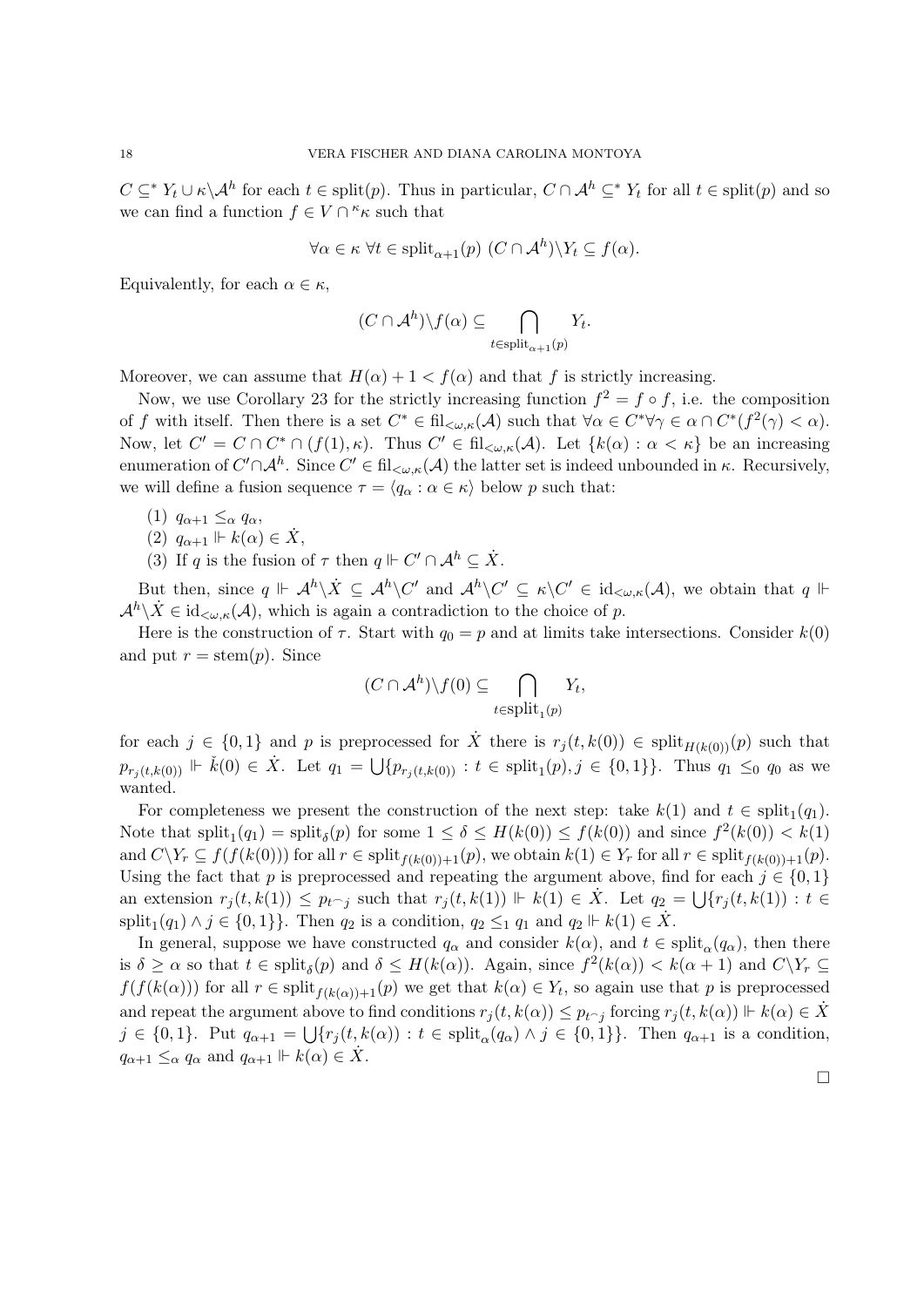**Theorem 44.** The generic maximal independent family adjoined by  $\mathbb{P}_U$  over a model  $V_0$  of GCH *remains maximal after the*  $\kappa$ *-support product*  $\mathbb{S}_{\kappa}^{\lambda}$ .

Proof. The idea for this proof is not much different than the one for the successor step, however the fusion argument has to be handled more carefully. We give now an outline with the most important details. As in the case above start with a densely maximal independent family  $\mathcal A$  in  $V = V^{\mathbb{P}_{\mathcal{U}}}$ . To prove that

(*A* is densely maximal independent family)<sup> $V^{\mathbb{S}_{\kappa}^{\lambda}}$ </sup>

we will show that in  $V^{\mathbb{S}^{\lambda}_{\kappa}}$ , property (\*) from Lemma 25 holds for the family A. Specifically, we show that in  $V^{\mathbb{S}^{\lambda}_{\kappa}}$  for each  $X \subseteq \kappa$  and each  $h \in \mathrm{FF}_{\langle \omega, \kappa]}(\mathcal{A})$  such that  $X \subseteq \mathcal{A}^h$  property  $(*)_{X,h}$ holds, where  $(*)_{X,h}$  states:

either  $\exists B \in \mathrm{id}_{\lt \omega,\kappa}(\mathcal{A})$  such that  $\mathcal{A}^h \backslash X \subseteq B$  or there is  $h' \supseteq h$  such that  $\mathcal{A}^{h'} \subseteq \mathcal{A}^h \backslash X$ .

Suppose not. Thus, there are  $X \subseteq \kappa$ ,  $h \in \mathrm{FF}_{\leq \omega,\kappa}(\mathcal{A})$  such that  $X \subseteq \mathcal{A}^h$  and  $\neg(\ast)_{X,h}$ . That is,

$$
V^{\mathbb{S}^{\lambda}_{\kappa}}\vDash X\subseteq \mathcal{A}^h\wedge \mathcal{A}^h\backslash X \notin \mathrm{id}_{<\omega,\kappa}(\mathcal{A})\wedge \forall h'\supseteq h(\mathcal{A}^{h'}\cap X\neq \emptyset).
$$

Let  $\dot{X}$  be a  $\mathbb{S}_{\kappa}^{\lambda}$ -name for X in V and let  $p \in \mathbb{S}_{\kappa}^{\lambda}$  force the above. Passing to a stronger condition if necessary we can assume that p is preprocessed for  $\dot{X}$ . Now, for every  $\alpha < \kappa$  and all  $F \subseteq \text{supp}(p)$ such that  $|F| < \kappa$  consider the set  $\Lambda_{\alpha}^{F}(p)$ . This is a set of size  $<\kappa$  because  $|\text{split}_{\alpha}(p(i))| \leq 2^{|\alpha|}$  and  $|F| < \kappa$ . Also,  $\{\Lambda_{\alpha}^{F}(p) : \alpha < \kappa \wedge F \subseteq \text{supp}(p) \wedge |F| < \kappa\}$  has size  $\kappa$  and so does its union.

Similarly to Claim 43 we obtain:

**Claim 45.** For all  $\alpha < \kappa$  and  $F \subseteq \text{supp}(p)$  such that  $|F| < \kappa$ , if  $\bar{\sigma} \in \Lambda_{\alpha}^{F}(p)$  then  $Y_{\bar{\sigma}} \subseteq \mathcal{A}^{h}$ .

Before proceeding with construction of a fusion sequence, which will lead to the desired contradiction, we need to define one more auxiliary object, namely the function  $H$  defined below. Whenever  $\bar{\sigma} \in \Lambda_{\alpha}^{F}(p)$  and  $\beta \in Y_{\bar{\sigma}}$ , let  $r(\bar{\sigma}, \beta)$  be a witness to  $\beta \in Y_{\bar{\sigma}}$  such that for each  $i \in F$  the stem of the condition  $r(\bar{\sigma}, \beta)(i)$  is of minimal height. Define  $H \in \kappa \cap V$  as follows:

$$
H(\gamma) = \sup \{ \gamma + 1 \} \cup \{ \text{sl}(\text{stem}(r(\bar{\sigma}, \beta))) : \bar{\sigma} \in \Lambda^F_\gamma(p), \beta \leq \gamma, F \subseteq \text{supp}(p) \cap \gamma \text{ and } |F| < \kappa \}.
$$

Again, following the argument for the single step, we can assume that for all  $\alpha < \kappa$  and all  $\bar{\sigma} \in \Lambda_{\alpha}^{F}(p)$  there exists  $B_{\bar{\sigma}} \in \mathrm{id}_{\langle \omega,\kappa}(\mathcal{A})$  such that  $\mathcal{A}^{h}\backslash Y_{\bar{\sigma}} \subseteq B_{\bar{\sigma}}, \mathcal{A}^{h}\backslash Y_{\bar{\sigma}} \in \mathrm{id}_{\langle \omega,\kappa}(\mathcal{A})$ . But then  $Y_{\bar{\sigma}} \cup \kappa \setminus \mathcal{A}^h \in \text{fil}_{\leq \omega,\kappa}(\mathcal{A})$ . Now, since  $\text{fil}_{\leq \omega,\kappa}(\mathcal{A})$  is a  $\kappa$ -p-set, there is  $C \in \text{fil}_{\leq \omega,\kappa}(\mathcal{A})$  such that  $C \subseteq^* Y_{\bar{\sigma}} \cup \kappa \setminus A^h$  for each  $\bar{\sigma} \in \Lambda_{\alpha}^F$ . Thus in particular,  $C \cap A^h \subseteq Y_{\bar{\sigma}}$  for each  $\bar{\sigma} \in \Lambda_{\alpha}^F(p)$  and so we can find a function  $f \in V \cap {}^{\kappa} \kappa$  such that,

$$
\forall \alpha \in \kappa \ \forall F \subseteq \text{supp}(p) \ \forall \bar{\sigma} \in \Lambda_{\alpha+1}^F(p) \ (|F| < \kappa \to C \cap (\mathcal{A}^h \setminus Y_{\bar{\sigma}}) \subseteq f(\alpha))
$$

Thus, for each  $\alpha \in \kappa$ ,  $\bar{\sigma} \in \Lambda_{\alpha+1}^F(p)$  and  $\beta \in C \cap \mathcal{A}^h$ , if  $\beta > f(\alpha)$  then  $\beta \in Y_{\bar{\sigma}}$ . Moreover, we can assume that f is strictly increasing, that  $H(\alpha) \leq f(\alpha)$  and  $\alpha + 2 < f(\alpha)$  for all  $\alpha \in \kappa$ .

By Corollary 23, there is  $C^* \in \text{fil}_{\leq \omega,\kappa}(\mathcal{A})$  such that  $\forall \alpha \in C^* \forall \gamma \in \alpha \cap C^* (f^2(\gamma) \leq \alpha)$ . Now, let  $C' = C \cap C^* \cap (f(0), \kappa)$ . Thus  $C' \in \mathrm{fil}_{\langle \omega, \kappa]}(\mathcal{A})$ . Let  $\{k(\alpha) : \alpha \in \kappa\}$  be an increasing enumeration of  $C' \cap A^h$ . Since  $C' \in \text{fil}_{\lt \omega,\kappa}(A)$  the latter set is indeed unbounded in  $\kappa$ . Recursively, we will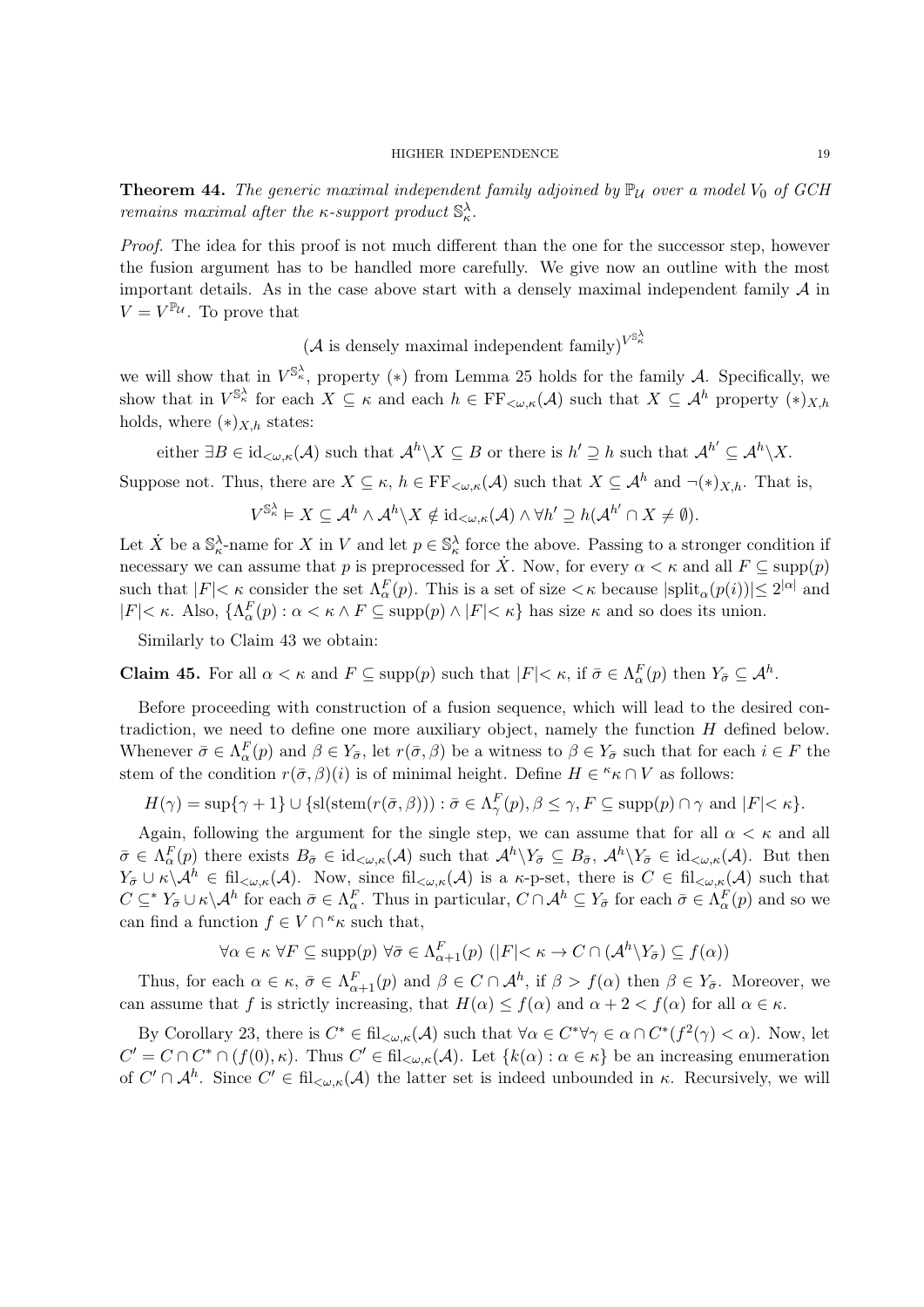define a fusion sequence  $\tau = \langle q_\alpha, F_\alpha : \alpha \in \kappa \rangle \subseteq \mathbb{S}_\kappa^\lambda$  below p, ordinals  $(\eta_\alpha : \alpha < \kappa)$  and bijections  $g_{\alpha}: F_{\alpha} \to \eta_{\alpha}$  such that for all  $\alpha < \kappa$ :

- (1)  $q_{\alpha+1} \leq_{F_\alpha,\alpha} q_\alpha$
- (2)  $\eta_{\alpha} \geq \alpha$ ,
- (3) For all  $\alpha < \alpha' < \kappa$ ,  $g_{\alpha} \subseteq g_{\alpha'}$  and for limit ordinals  $\delta < \kappa$   $g_{\delta} = \bigcup_{\alpha < \delta} g_{\alpha}$ ,
- (4)  $q_{\alpha+1} \Vdash k(\alpha) \in \dot{X}$ .

Now, if q is the fusion of  $\tau$  then  $q \Vdash C' \cap A^h \subseteq \dot{X}$ . But then, since  $q \Vdash A^h \backslash \dot{X} \subseteq A^h \backslash C'$  and  $\mathcal{A}^h\setminus C'\subseteq \omega\setminus C'\in {\rm id}_{<\omega,\kappa}(\mathcal{A}),$  we obtain that  $q\Vdash \mathcal{A}^h\setminus \dot{X}\in {\rm id}_{<\omega,\kappa}(\mathcal{A}),$  contradicting the choice of p.

We proceed with the recursive construction of  $\tau$ . Start with  $q_0 = p$ ,  $F_0 = \min(\text{supp}(p))$ ,  $\eta_0 = 0$ and  $g_0 = \emptyset$ . At limit stages  $\delta < \kappa$  the construction of  $q_\delta$  and  $F_\delta$  it is already been determined so that the conditions in Definition 30 are fulfilled. Finally, let  $\eta_{\delta} = \sup_{\alpha < \delta} \eta_{\alpha}$  and  $g_{\delta}$  as above. Consider  $k(0)$  and put  $\bar{\sigma} = \langle \operatorname{stem}(p(\min(\operatorname{supp}(p)))) \rangle$ . Since for all  $\bar{\tau} \in \Lambda_1^{F_0}(p)$ ,  $C \setminus Y_{\bar{\tau}} \subseteq f(0)$ ,  $k(0) \ge f(0)$  and p is preprocessed for  $(\dot{X}, F_0)$  we have that  $k(0) \in Y_{\overline{\tau}}$  for all  $\overline{\tau} \in \Lambda_1^{F_0}(p)$  and so, by Corollary 41 for each  $h \in \mathbb{F}^0$  2 there exists a set  $F'_0 \supseteq F_0$ , a  $\bar{\tau} \supseteq \bar{\sigma}$  and condition  $r_h(\bar{\tau}_h, k(0)) \leq p_{\bar{\tau}_h}^h$ such that  $r_h(\bar{\tau}_h, k(0)) \Vdash k(0) \in \dot{X}$ .

For completeness, we give a more detailed proof of the existence of the conditions  $r_h(\bar{\tau}_h, k(0))$ . Recall that  $p_{\bar{\sigma}}^h$  is defined as follows:

$$
p_{\bar{\sigma}}^h(i) = \begin{cases} (p(i))_{\sigma_i \cap h(i)} & \text{if } i \in F \\ p(i) & \text{otherwise} \end{cases}
$$

There are sequences  $\bar{\sigma}'_h \in \Lambda_1^{F_0}(p)$  such that  $\bar{\sigma}_h \leq \bar{\sigma}'_h$  where  $\bar{\sigma}_h$  is such that  $\sigma_h(i) = \sigma(i)^{\frown}h(i)$  for all  $i \in F_0$ . Hence, using that p is preprocessed we can get a set  $F'_0 \supseteq F_0$  such that  $|F'_0| < \kappa$  and sequences  $\bar{\tau}_h \sqsupseteq \bar{\sigma}'_h$  so that  $p_{\bar{\tau}_h} \Vdash k(0) \in \dot{X}$ . Thus, take  $r_h(\bar{\tau}_h, k(0)) = p_{\bar{\tau}_h}$ .

Then if  $q_1 = \bigcup \{ r_h(\bar{\sigma}, k(0)) : h \in {}^{F_0}2, \bar{\tau}_h \in \Lambda_0^{F'_0}(p) \}, F_1 = F'_0 \cup \{ \min \{ \text{supp}(q_1) \setminus F'_0 \} \}, \eta_1 = \eta_0 + 1$ and  $g_1 = g_0 \cup \{(\min\{\text{supp}(q_1)\setminus F'_0, \eta_1)\}\}\$ we have that  $q_1 \leq_{0,F'_0} q_0$  and  $q_1 \Vdash k(0) \in \hat{X}$  as we wanted.

In general, suppose we have constructed  $q_{\alpha}$ ,  $F_{\alpha}$ ,  $\eta_{\alpha}$  and  $g_{\alpha}$  as desired. Consider  $k(\alpha)$  and the set  $\Lambda_{\alpha+1}^{F_{\alpha}}(p_{\alpha})$ . Fix an enumeration  $\{\gamma_l = (\bar{\sigma}_l, h_l) : l < \rho\}$  of all pairs of the form  $(\bar{\sigma}, h)$  such that  $\bar{\sigma} \in \Lambda_{\alpha+1}^{F_{\alpha}}(q_{\alpha})$  and  $h \in F_{\alpha}$ ? Note that the ordinal  $\rho$  is  $\lt \kappa$ . Inductively, we will construct a sequence  $\{r_l^{\alpha}: l < \rho\}$  of conditions below  $q_{\alpha}$  satisfying:

- (1)  $r_0^{\alpha} = q_{\alpha}$ , (2)  $r^{\alpha}_{l+1} \leq_{\alpha, F_{\alpha}} r^{\alpha}_{l}$ , (3)  $(r^{\alpha}_{l+1})_{\bar{\sigma}_l}^{h_l} \Vdash \check{k}(\alpha) \in \dot{X},$
- (4) For *l* limit ordinal  $r_l^{\alpha} = \bigwedge_{k < l} r_k^{\alpha}$ .

It is enough to explain how the successor step is built: Suppose then that we have constructed  $r_l^{\alpha}$  satisfying the conditions above and consider the pair  $\gamma_l = (\bar{\sigma}, h)$ . Notice that since  $|F_{\alpha}| < \kappa$ for all  $i \in F_\alpha$ , split $_{\alpha}(q_\alpha(i)) \subseteq$  split $_{\delta}(p(i))$  for some  $\delta \leq H(k(\alpha))$ . Also, since  $f^2(k(\alpha)) < k(\alpha+1)$ and for all  $\bar{\tau} \in \Lambda_{f(\alpha)+1}^{F_\alpha}(p)$  we have that  $C \setminus Y_{\bar{\tau}} \subseteq f(f(k(\alpha))),$  we obtain that  $k(\alpha) \in Y_{\bar{\tau}}$  for all  $\bar{\tau} \in \Lambda_{f(\alpha)+1}^{F_\alpha}(p)$ . Thus, again we repeat the argument above using the fact that p is preprocessed for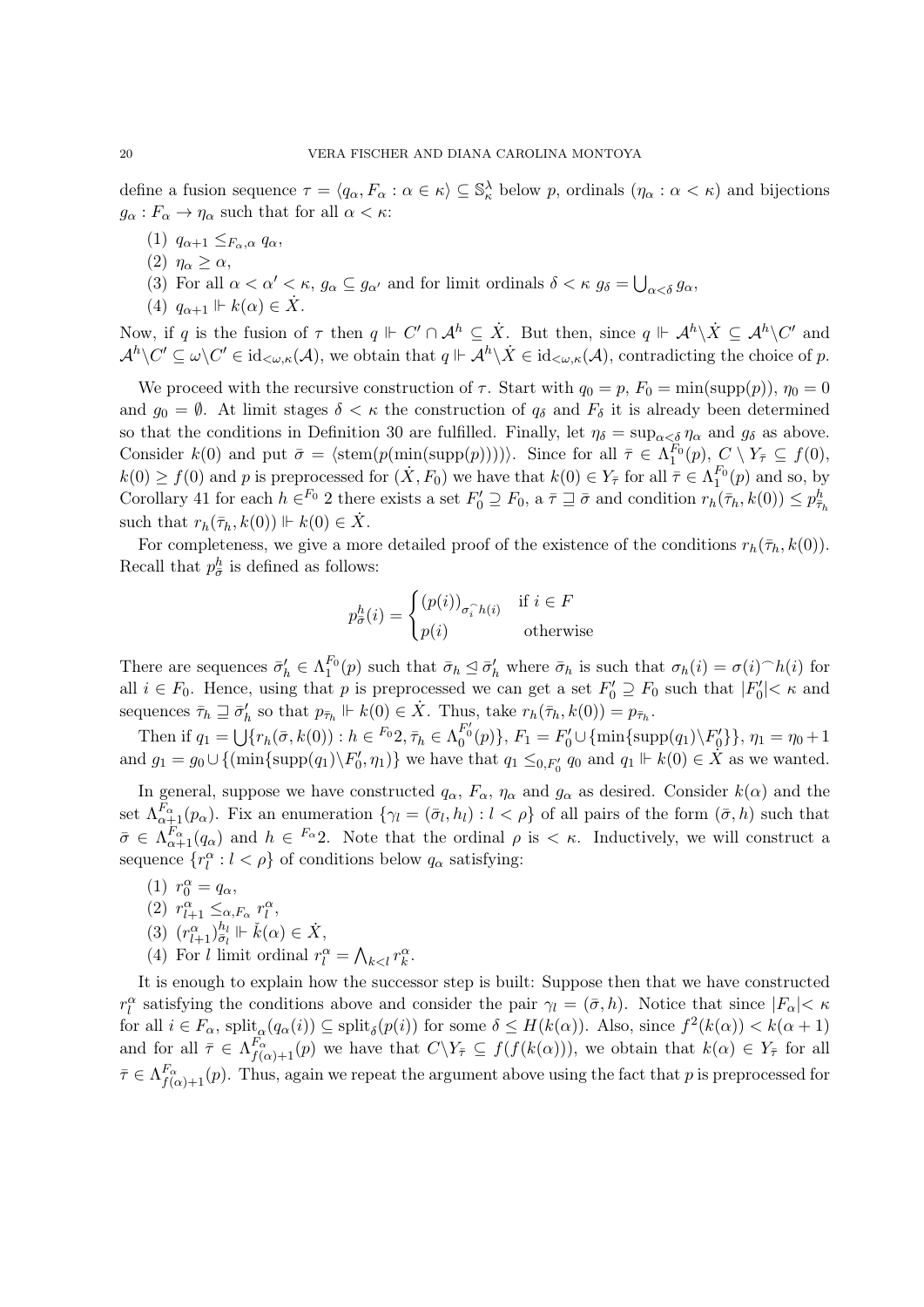$(\dot{X}, F_{\alpha})$  and find a set  $F'_{\alpha} \supseteq F_{\alpha}$ , a sequence  $\bar{\tau}_h \in \Lambda_{\alpha}^{F'_{\alpha}}(p)$  and conditions  $w_h(\bar{\tau}_h, k(\alpha)) \leq p_{\bar{\tau}_h}^h$  forcing  $w_h(\bar{\tau}_h, k(\alpha)) \Vdash k(\alpha) \in \dot{X}$ . Moreover, we can choose  $w_h(\bar{\tau}_h, k(\alpha))$  so that  $w_h(\bar{\tau}_h, k(\alpha)) \leq (q_\alpha) \frac{h}{\bar{\tau}_h}$ . Note that  $w_h(\bar{\tau}_h, k(\alpha))$  might not yet be a condition satisfying the condition (2). In order to fix this, we define  $r^{\alpha}_{l+1}$  as follows:  $\text{supp}(r^{\alpha}_{l+1}) = \text{supp}(w_l)$  and

$$
r_{l+1}^{\alpha}(i) = \begin{cases} (w_h(\bar{\tau}_h, k(\alpha))(i) \cup \{ (q_{\alpha}(i))_{\rho \cap j} : \rho \in \text{split}_{\alpha}(r_l(i)) \setminus \sigma_i \text{ or } j = 1 - h(i) \} & \text{if } i \in F_{\alpha}' \\ w_h(\bar{\sigma}, k(\alpha))(i) & \text{otherwise} \end{cases}
$$

Finally, let  $q_{\alpha+1} = \bigwedge_{l \leq \rho} r_l^{\alpha}$ ,  $\eta_{\alpha+1} = \eta_{\alpha} + 1$ ,  $F_{\alpha+1} = F'_{\alpha} \cup \{\min(\text{supp}(q_{\alpha+1})\setminus F'_{\alpha})\}\)$  and let  $g_{\alpha+1} = g_{\alpha} \cup \{(\min(\text{supp}(q_{\alpha+1})\backslash F'_{\alpha}), \eta_{\alpha})\}.$  The construction is now complete. Indeed, to see that  $q_{\alpha+1} \Vdash \check{k}(\alpha) \in \dot{X}$  notice that for all  $\bar{\sigma} \in \Lambda_{\alpha}^{F_{\alpha}}(q_{\alpha+1})$  and all  $h \in {}^{F_{\alpha}}2$ ,  $(q_{\alpha+1})^h_{\bar{\sigma}} \Vdash \check{k}(\alpha) \in \dot{X}$ .  $\Box$ 

**Remark 46.** Note that  $\kappa$  might cease to be measurable in  $V^{\mathbb{S}^{\lambda}_{\kappa}}$  from the above theorem. For a preparation of the universe, which guarantees that  $\kappa$  remains measurable see [13].

## 9. Concluding Remarks and Questions

The use of the assumption  $2^k = \kappa^+$  played a crucial role in our construction of a densely maximal  $\kappa$ -independent family. Thus one may ask:

**Question 47.** Does ZFC imply the existence of a densely maximal  $\kappa$ -independent families?

Even though we are able to show both that consistently  $\mathfrak{i}_f(\kappa) = \kappa^+ < 2^{\kappa}$  and  $\kappa^+ < \mathfrak{i}_f(\kappa) = 2^{\kappa}$ , the currently available techniques seem to be insufficient to answer the following:

Question 48. Let  $\kappa$  be a regular uncountable cardinal. Is it consistent that  $\kappa^+ < i(\kappa) < 2^{\kappa}$ ?

The analogous question in the countable can be answered to the positive with the use of the so called diagonalization filters (see [12]). A natural generalization of the notion of a diagonalization filter to the uncountable is given below:

**Definition 49.** Let A be a  $\kappa$ -independent family. A  $\kappa$ -complete filter F is said to be an  $\kappa$ diagonalization filter for  $\mathcal A$  if  $\forall F \in \mathcal F \forall h \in \mathrm{FF}_{\langle \omega, \kappa}(\mathcal A) | F \cap \mathcal A^h| = \kappa$  and  $\mathcal F$  is maximal with respect to the above property.

Moreover, as a straightforward generalization of the countable case (see [12]) one can show that:

**Lemma 50.** (see [12, Lemma 2]) Suppose A is a  $\kappa$ -independent family and F is a  $\kappa$ -diagonalization filter for A. Let  $M_F^{\kappa}$  be the generalized Mathias forcing relativized to the filter  $\mathcal{F}$ .<sup>8</sup> Let G be a  $M_{\mathcal{F}}^{\kappa}$ -generic filter and let  $x_G = \bigcup \{a : \exists A(a, A) \in G\}$ . Then  $\mathcal{A} \cup \{x_G\}$  is  $\kappa$ -independent and moreover for each  $Y \in ([\kappa]^{\kappa} \cap V) \backslash \mathcal{A}$  such that  $\mathcal{A} \cup \{Y\}$  is  $\kappa$ -independent, the family  $\mathcal{A} \cup \{x_G, Y\}$ is not  $\kappa$ -independent.

<sup>&</sup>lt;sup>8</sup>That is  $\mathbb{M}_{\mathcal{F}}^{\kappa}$  consists of all pairs  $(a, A) \in [\kappa]^{<\kappa} \times \mathcal{F}$  such that sup  $a < \min A$ .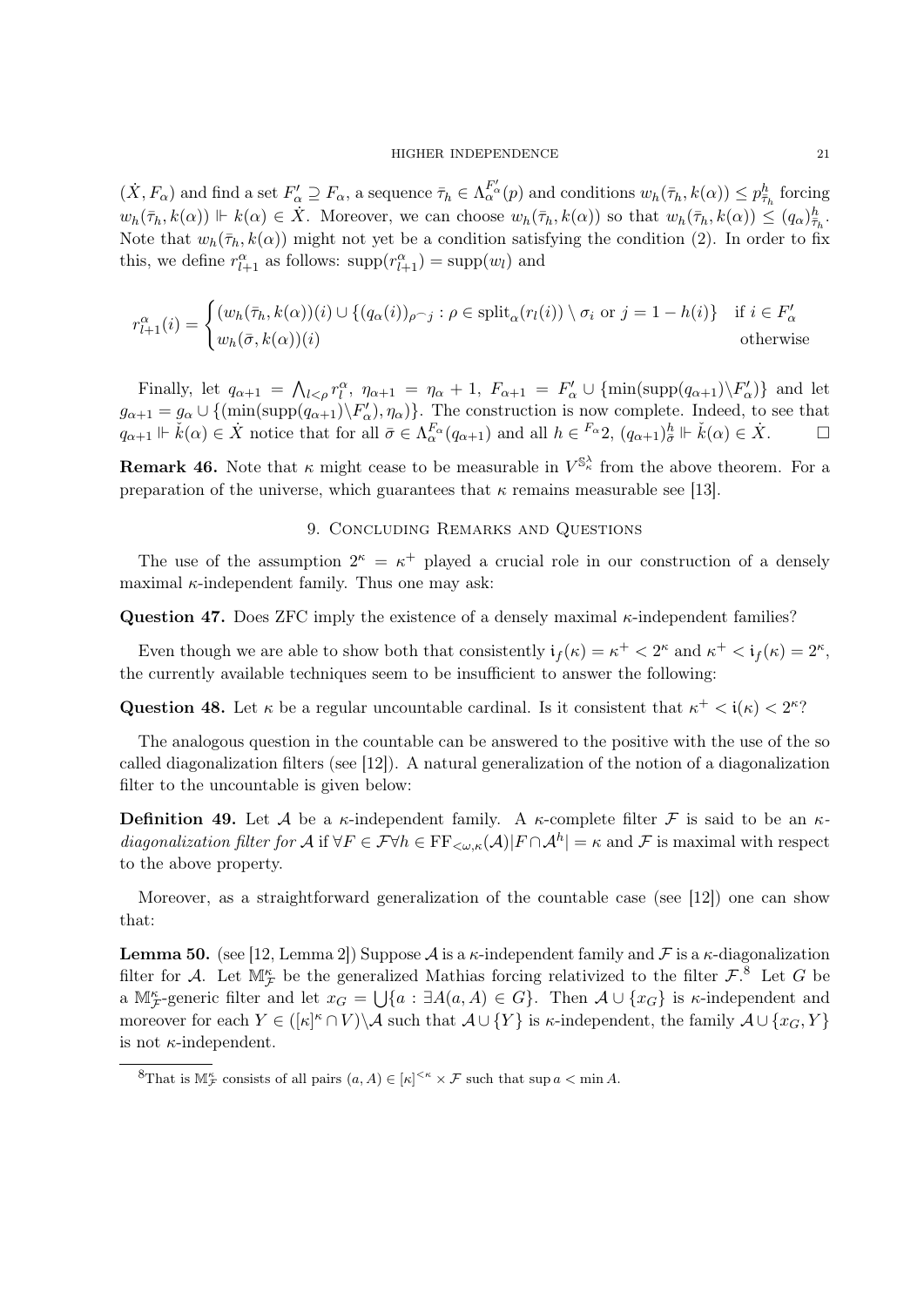Even though an appropriate iteration of posets of the above form would produce a positive answer to Question 48, the following remains open:

**Question 51.** Given a  $\kappa$ -independent family A is there a  $\kappa$ -diagonalization filter for A? The cobounded filter does satisfy the characterization property in Definition 49, however the requirement for maximality is not straightforward to satisfy. Is there a large cardinal property which guarantees the existence of such maximal filter? Note that a diagonalization filter is never an ultrafilter.

Moreover of interest remain the following:

Question 52. Is it consistent that  $i(\kappa) < \mathfrak{a}(\kappa)$ ?

Clearly, if the above is consistent then in the corresponding model,  $i(\kappa) \geq \kappa^{++}$ . One of the original questions, which motivated the work on this project is the evaluation of  $i(\kappa)$  in the model from [6]. More precisely, we would like to know:

# **Question 53.** Is it consistent that  $i(\kappa) < \mathfrak{u}(\kappa)$ ?

The consistency of  $\mathfrak{r} < i$  holds in the Miller model. However, products of the generalized Miller poset  $\mathbb{MI}^{\mathcal{U}}_{\kappa}$ , where  $\mathcal U$  is a  $\kappa$ -complete normal ultrafilter on  $\kappa$  add  $\kappa$ -Cohen reals (see [3, Theorem 85]) and so increase  $\mathfrak{r}(\kappa)$ . Even though  $\mathbb{MI}^\mathcal{U}_\kappa$  has the generalized Laver property (see [3, Proposition 81]), it is open if the generalized Laver property is preserved under  $\kappa$ -support iterations. This leaves us with the following:

**Question 54.** Is it consistent that  $\mathfrak{r}(\kappa) < \mathfrak{i}(\kappa)$ ?

10. Appendix: Strong Independence

Another approach towards finding a higher analogues of independence for a given uncountable cardinal  $\kappa$  is to consider boolean combinations generated by strictly less than  $\kappa$  (not just finitely) many members of the family. More precisely one can give the following definition:

**Definition 55.** Let  $\kappa$  be a regular uncountable cardinal,  $\mathcal{A} \subseteq [\kappa]^{\kappa}$  of cardinality at least  $\kappa$ .

- (1) Let  $FF_{\leq\kappa,\kappa}(\mathcal{A})$  be the set of partial functions  $h:\mathcal{A}\to\{0,1\}$  with domain of cardinality strictly below  $\kappa$  and for  $h \in \mathrm{FF}_{\leq \kappa,\kappa}(\mathcal{A})$  let  $\mathcal{A}^h = \bigcap \{\mathcal{A}^{h(A)} : A \in \text{dom}(h)\}\$  where  $\mathcal{A}^{h(A)} = A$ if  $h(A) = 0$  and  $\mathcal{A}^{h(A)} = \kappa \backslash A$  if  $h(A) = 1$ .
- (2) The family A is said to be strongly- $\kappa$ -independent if for every  $h \in \mathrm{FF}_{\leq \kappa,\kappa}(\mathcal{A})$  the boolean combination  $\mathcal{A}^h$  is unbounded.
- (3) The family  $A$  is said to be maximal strongly- $\kappa$ -independent if it is strongly- $\kappa$ -independent and is not properly contained in another strongly- $\kappa$ -independent family.
- (4) Suppose  $\kappa$  is a regular uncountable cardinal for which maximal strongly- $\kappa$ -independent families exists. With  $i_s(\kappa)$  we denote the minimal size of a maximal strongly- $\kappa$ -independent family.

Note that the increasing union of a countable sequence of strongly- $\kappa$ -independent families is not necessarily strongly-κ-independent. Thus one can not apply Zorn's lemma to claim the existence of maximal strongly- $\kappa$ -independent families. What we can say is the following: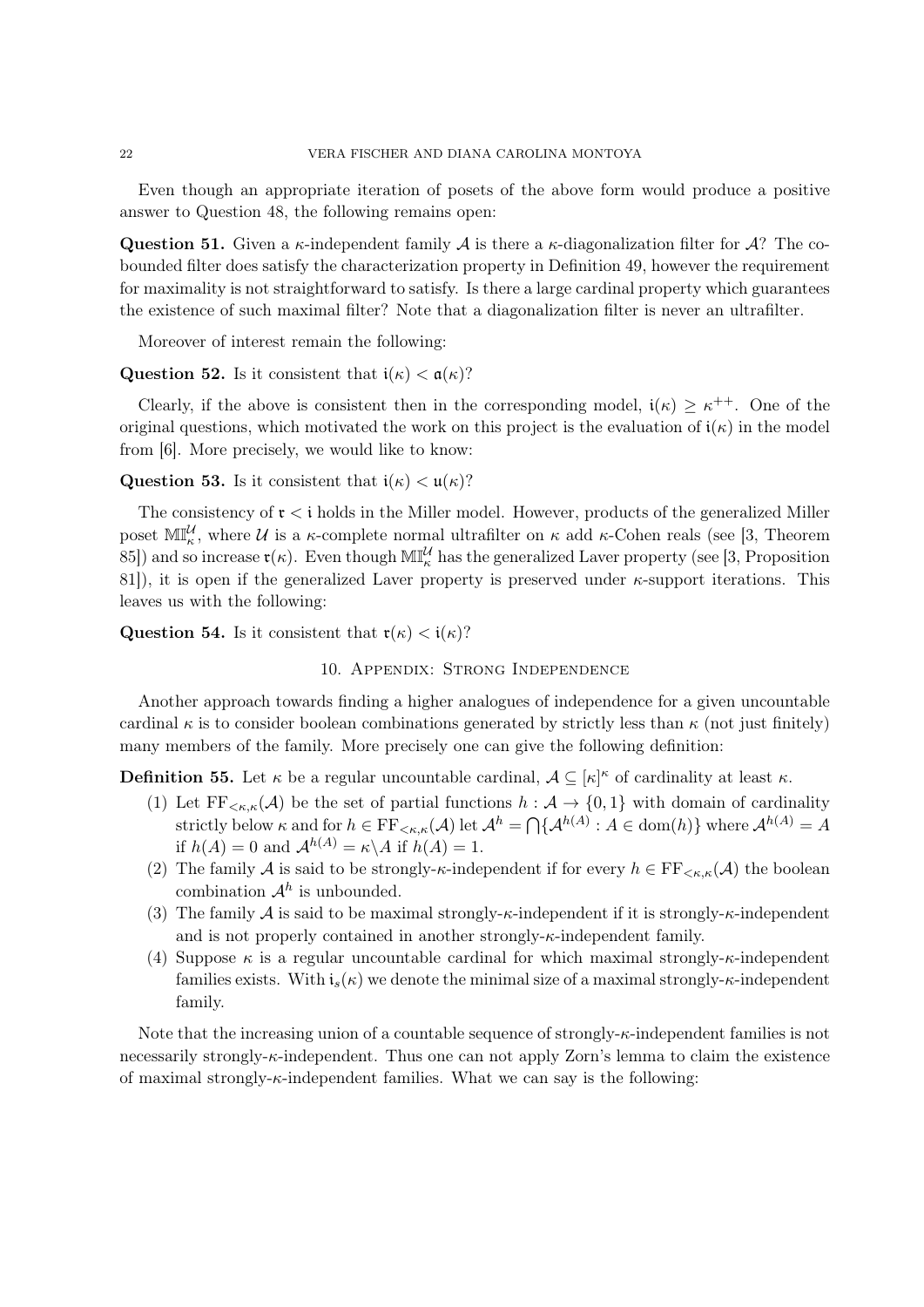**Theorem 56.** Let  $\kappa$  be a regular uncountable caridnal.

- (1) For  $\kappa$  strongly inaccessible, there is a strongly- $\kappa$ -independent family of cardinality  $2^{\kappa}$ .
- (2) If A is strongly- $\kappa$ -independent and  $|\mathcal{A}| < \mathfrak{r}(\kappa)$  then A is not maximal.
- (3) Suppose  $\mathfrak{d}(\kappa)$  is such that for every  $\gamma < \mathfrak{d}(\kappa)$ ,  $\gamma^{<\kappa} < \mathfrak{d}(\kappa)$ . If A is strongly- $\kappa$ -independent and  $|\mathcal{A}| < \mathfrak{d}(\kappa)$  then A is not maximal.

*Proof.* We will prove (1). Let  $\mathcal{C} = \{(\gamma, A) : \gamma < \kappa, A \subseteq \mathcal{P}(\gamma)\}\$ . Given  $X \subseteq \kappa$  define  $\mathcal{Y}_X =$  $\{(\gamma, A) \in \mathcal{C} : X \cap \gamma \in A\}$ . Then  $\mathcal{Y}_X : X \subseteq \kappa\}$  is strongly- $\kappa$ -independent. Indeed. Consider two disjoint subfamilies of  $[\kappa]^{\kappa}$ , each of size strictly smaller than  $\kappa$ , say  $\{X_i\}_{i\in I_1}$  and  $\{Z_j\}_{j\in I_2}$ . Note that  $(\gamma, A) \in \mathcal{X} = \bigcap_{i \in I_1} \mathcal{Y}_{X_i} \cap \bigcap_{j \in I_2} (\mathcal{C} \setminus \mathcal{Y}_{Z_j})$  if for all  $i \in I_1, X_i \cap A \in A$  and for all  $j \in I_2$ ,  $Z_i \cap \gamma \notin A$ . However, there are unboundedly many  $\gamma \in \kappa$  such that

- $X_i \cap \gamma \neq X_{i'} \cap \gamma$  for  $i \neq i'$  both in  $I_1$ , and
- $Z_j \cap \gamma \neq Z_{j'} \cap \gamma$  for  $j \neq j'$  both in  $I_2$ , and
- $X_i \cap \gamma \neq Z_j \cap \gamma$  for all  $i \in I_1, j \in I_2$ .

It remains to observe that for each such  $\gamma$ , we have  $(\gamma, A_{\gamma}) \in \mathcal{X}$ , where  $A_{\gamma} = \{X_i \cap \gamma : i \in I_1\}.$ 

To see part (2) note that if  $|\mathcal{A}| < \mathfrak{r}(\kappa)$ , then the set  $\{\mathcal{A}^h : h \in \mathrm{FF}_{\leq \kappa,\kappa}(\mathcal{A})\}$  is split by some  $X \in [\kappa]^{\kappa}$  and so  $\mathcal{A} \cup \{X\}$  is strongly  $\kappa$ -independent which properly contains A.

For a proof of part (3), see [6, Proposition 27].  $\Box$ 

**Corollary 57.** Thus, if  $i_s(\kappa)$  is defined, then  $\kappa^+ \leq i_s(\kappa) \leq 2^{\kappa}$ . Moreover  $\mathfrak{r}(\kappa) \leq i_s(\kappa)$  and if for every  $\gamma < \mathfrak{d}(\kappa)$ ,  $\gamma^{\leq \kappa} < \mathfrak{d}(\kappa)$ , then  $\mathfrak{d}(\kappa) \leq \mathfrak{i}_s(\kappa)$ .

# Question 58.

- (1) Is there a large cardinal property which implies the existence of a maximal strongly- $\kappa$ independent family?
- (2) Given a strongly  $\kappa$ -independent family A, is there a large cardinal property which implies the existence of a  $\kappa$ -diagonalization filter for  $\mathcal{A}$ ?
- (3) Suppose  $i_s(\kappa)$  is defined. A family which is strongly- $\kappa$ -independent is  $\kappa$ -independent. However a maximal strongly independent family is not necessarily maximal independent. Is there a ZFC relation between  $i_s(\kappa)$  and  $i(\kappa)$ ?

Acknowledgements. The authors would like to thank the anonymous referee for many helpful comments which significantly improved the quality of the manuscript.

#### **REFERENCES**

- [1] J. Bergfalk, V. Fischer, C. Switzer Projective well-orders and coanalytic witnesses arXiv:2106.15359, June 2021.
- [2] A. Blass Cardinal characteristics of the continuum Handbook of Set Theory, Springer.
- [3] J. Brendle, A. Brooke-Taylor, S. D. Friedman, D. Montoya Cichón's diagram for uncountable cardinals Israel Journal of Mathematics; doi.org/10.1007/s11856-018-1688-y,2018.
- [4] J. Brendle, V. Fischer, Y. Khomskii Definable maximal independent families Proceedings of the American Mathematical Society 147, 3547-3557, 2019.
- [5] A. Blass, T. Hyttinen, Y. Zhang Mad families and their neighbours, preprint.